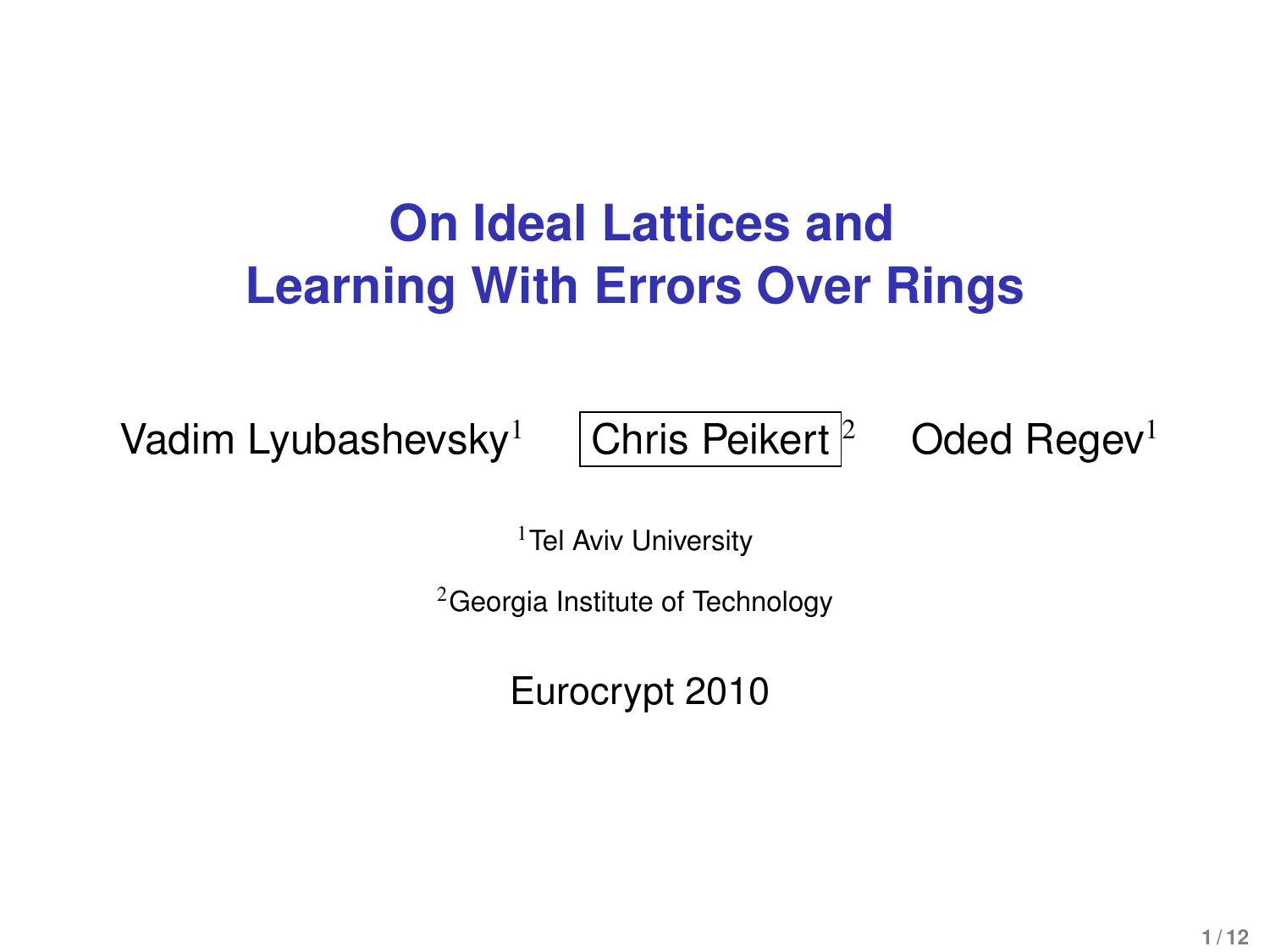**Parameters:** dimension *n*, prime modulus  $q = \text{poly}(n)$ .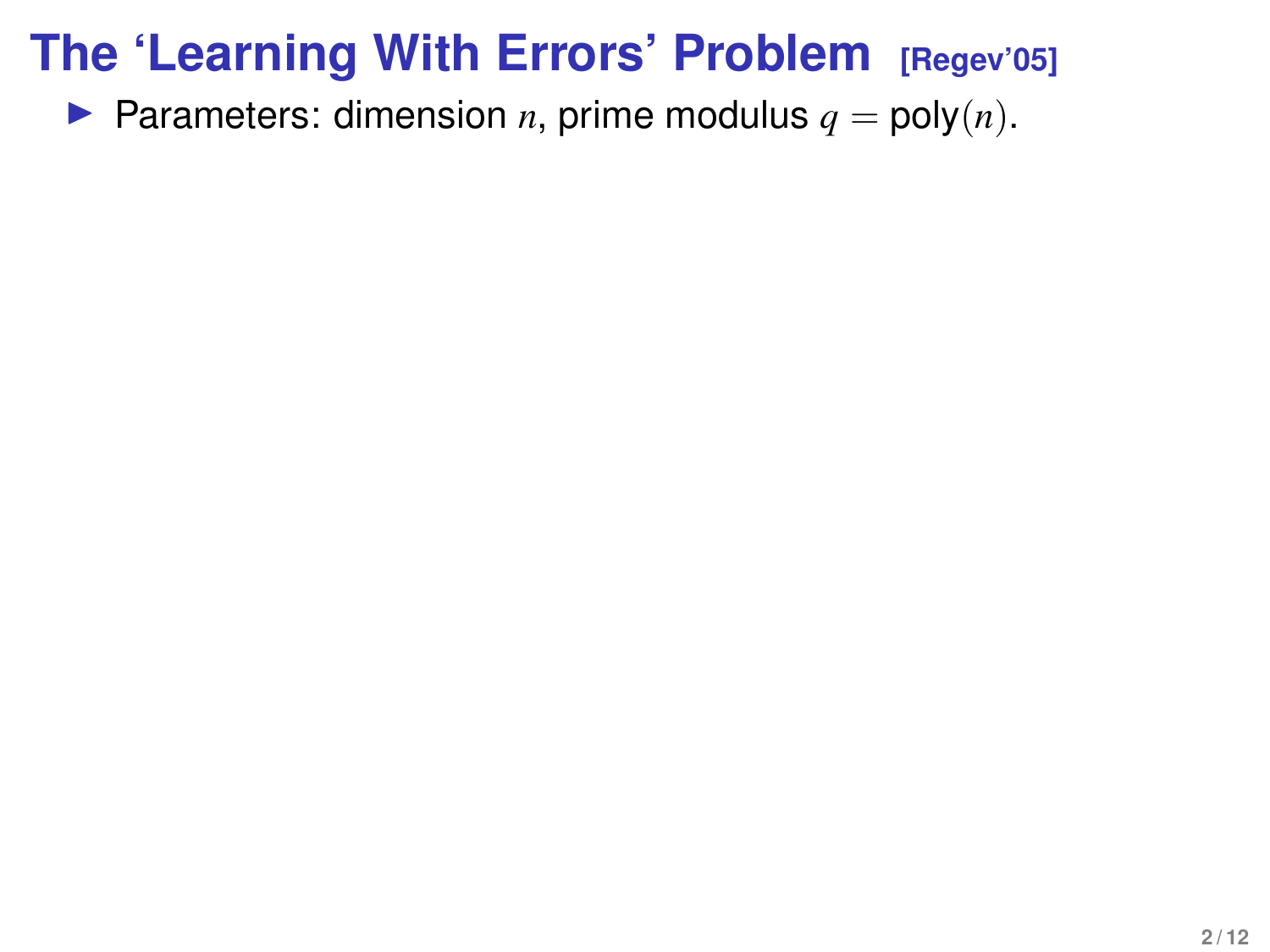- **Parameters:** dimension *n*, prime modulus  $q = \text{poly}(n)$ .
- ► Search: find secret  $s \in \mathbb{Z}_q^n$  given many 'noisy inner products'

$$
\mathbf{a}_1 \leftarrow \mathbb{Z}_q^n \quad , \quad b_1 \approx \langle \mathbf{a}_1 \,, \,\mathbf{s} \rangle \bmod q
$$
\n
$$
\mathbf{a}_2 \leftarrow \mathbb{Z}_q^n \quad , \quad b_2 \approx \langle \mathbf{a}_2 \,, \,\mathbf{s} \rangle \bmod q
$$
\n
$$
\vdots
$$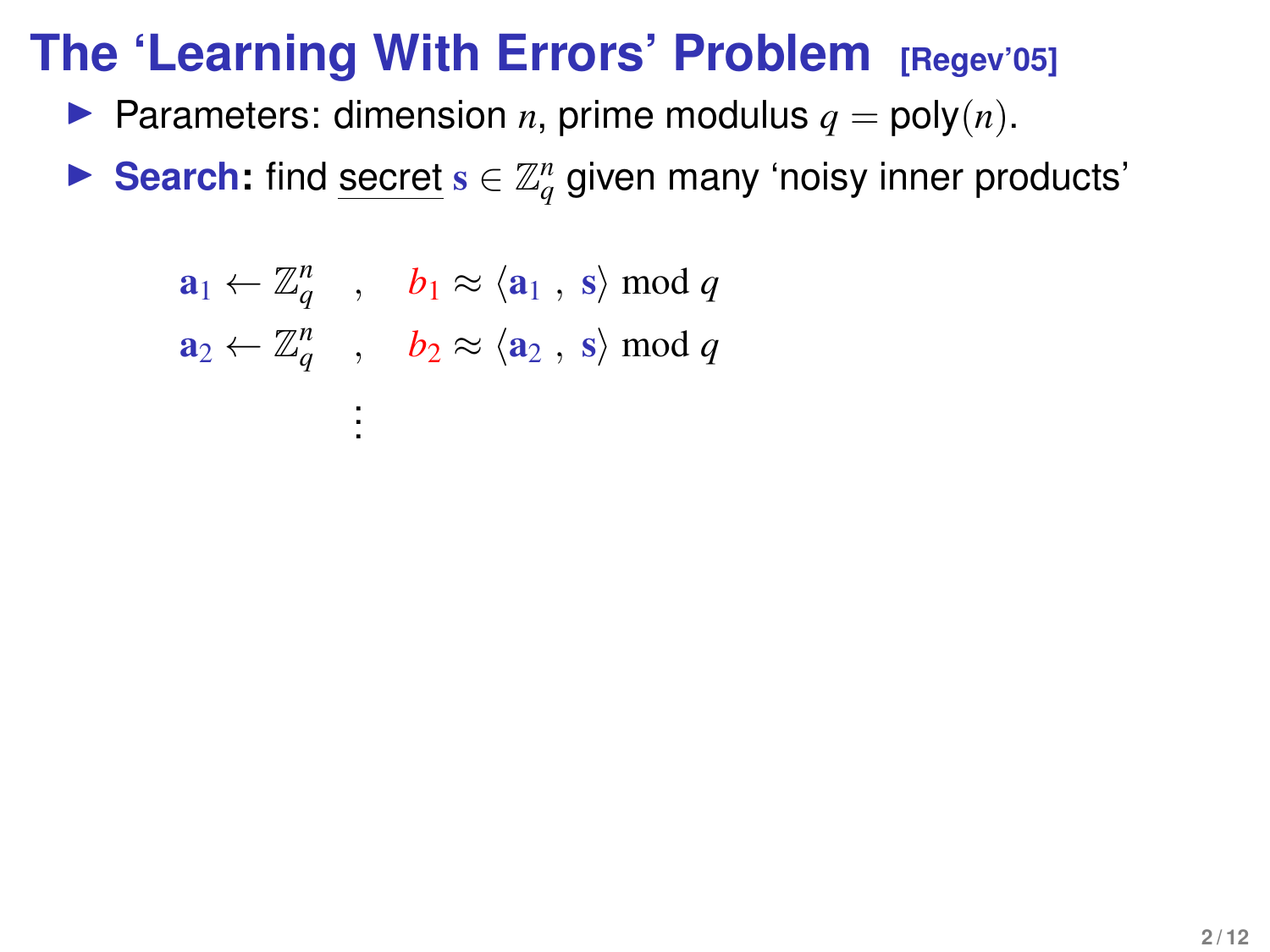- Parameters: dimension *n*, prime modulus  $q = \text{poly}(n)$ .
- ► Search: find secret  $s \in \mathbb{Z}_q^n$  given many 'noisy inner products'

$$
\mathbf{a}_1 \leftarrow \mathbb{Z}_q^n \quad , \quad \mathbf{b}_1 = \langle \mathbf{a}_1 \,, \, \mathbf{s} \rangle + \mathbf{e}_1 \in \mathbb{Z}_q
$$
\n
$$
\mathbf{a}_2 \leftarrow \mathbb{Z}_q^n \quad , \quad \mathbf{b}_2 = \langle \mathbf{a}_2 \,, \, \mathbf{s} \rangle + \mathbf{e}_2 \in \mathbb{Z}_q \quad \text{and} \quad \text{and} \quad \text{and} \quad \text{and} \quad \text{and} \quad \text{and} \quad \text{and} \quad \text{and} \quad \text{and} \quad \text{and} \quad \text{and} \quad \text{and} \quad \text{and} \quad \text{and} \quad \text{and} \quad \text{and} \quad \text{and} \quad \text{and} \quad \text{and} \quad \text{and} \quad \text{and} \quad \text{and} \quad \text{and} \quad \text{and} \quad \text{and} \quad \text{and} \quad \text{and} \quad \text{and} \quad \text{and} \quad \text{and} \quad \text{and} \quad \text{and} \quad \text{and} \quad \text{and} \quad \text{and} \quad \text{and} \quad \text{and} \quad \text{and} \quad \text{and} \quad \text{and} \quad \text{and} \quad \text{and} \quad \text{and} \quad \text{and} \quad \text{and} \quad \text{and} \quad \text{and} \quad \text{and} \quad \text{and} \quad \text{and} \quad \text{and} \quad \text{and} \quad \text{and} \quad \text{and} \quad \text{and} \quad \text{and} \quad \text{and} \quad \text{and} \quad \text{and} \quad \text{and} \quad \text{and} \quad \text{and} \quad \text{and} \quad \text{and} \quad \text{and} \quad \text{and} \quad \text{and} \quad \text{and} \quad \text{and} \quad \text{and} \quad \text{and} \quad \text{and} \quad \text{and} \quad \text{and} \quad \text{and} \quad \text{and} \quad \text{and} \quad \text{and} \quad \text{and} \quad \text{and} \quad \text{and} \quad \text{and} \quad \text{and} \quad \text{and} \quad \text{and} \quad \text{and} \quad \text{and} \quad \text{and
$$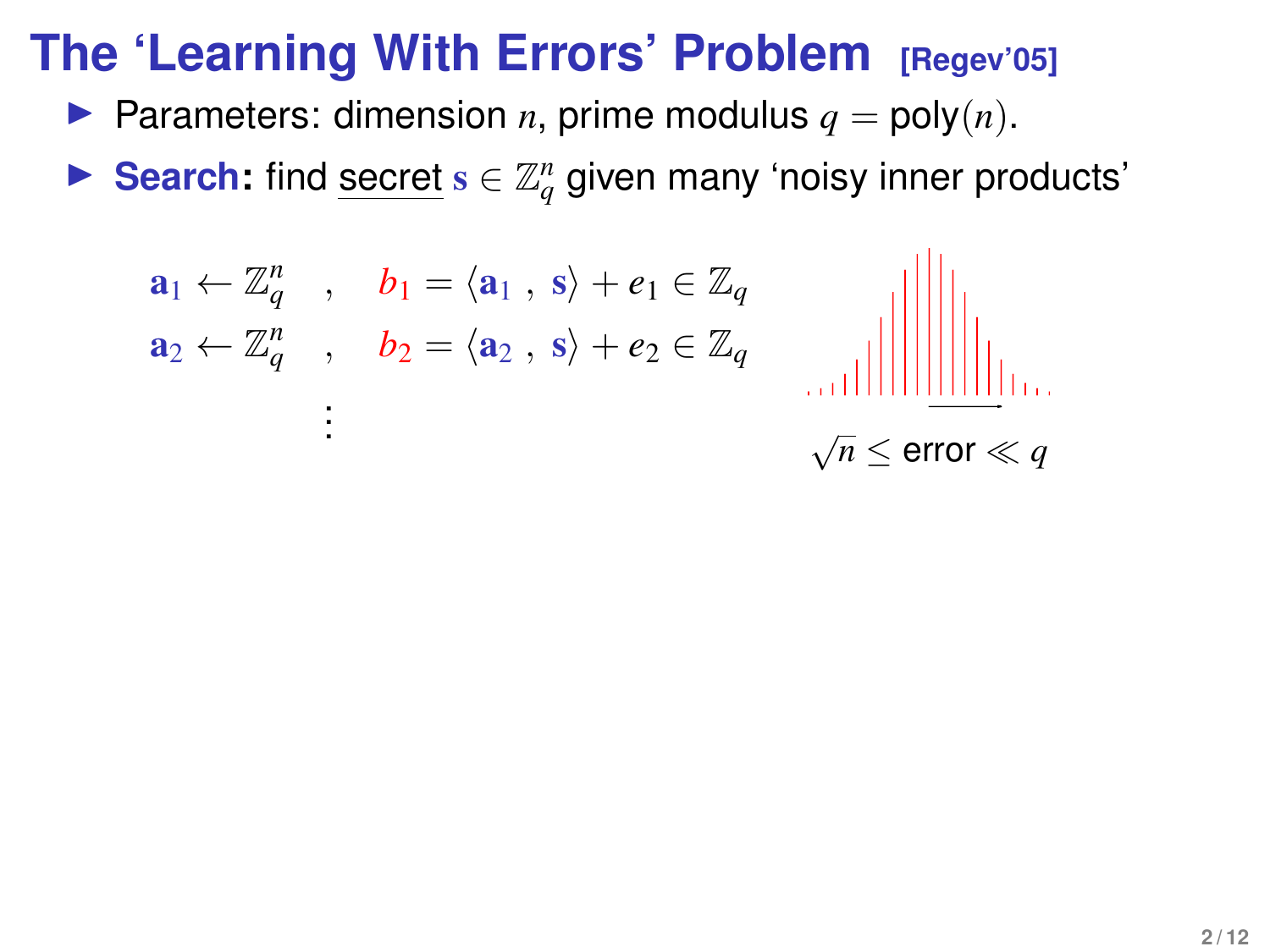- **Parameters:** dimension *n*, prime modulus  $q = \text{poly}(n)$ .
- ► Search: find secret  $s \in \mathbb{Z}_q^n$  given many 'noisy inner products'

 . . . A *t* . . . , . . . b . . . <sup>=</sup> <sup>A</sup> *t* s + e √ *n* ≤ error *q*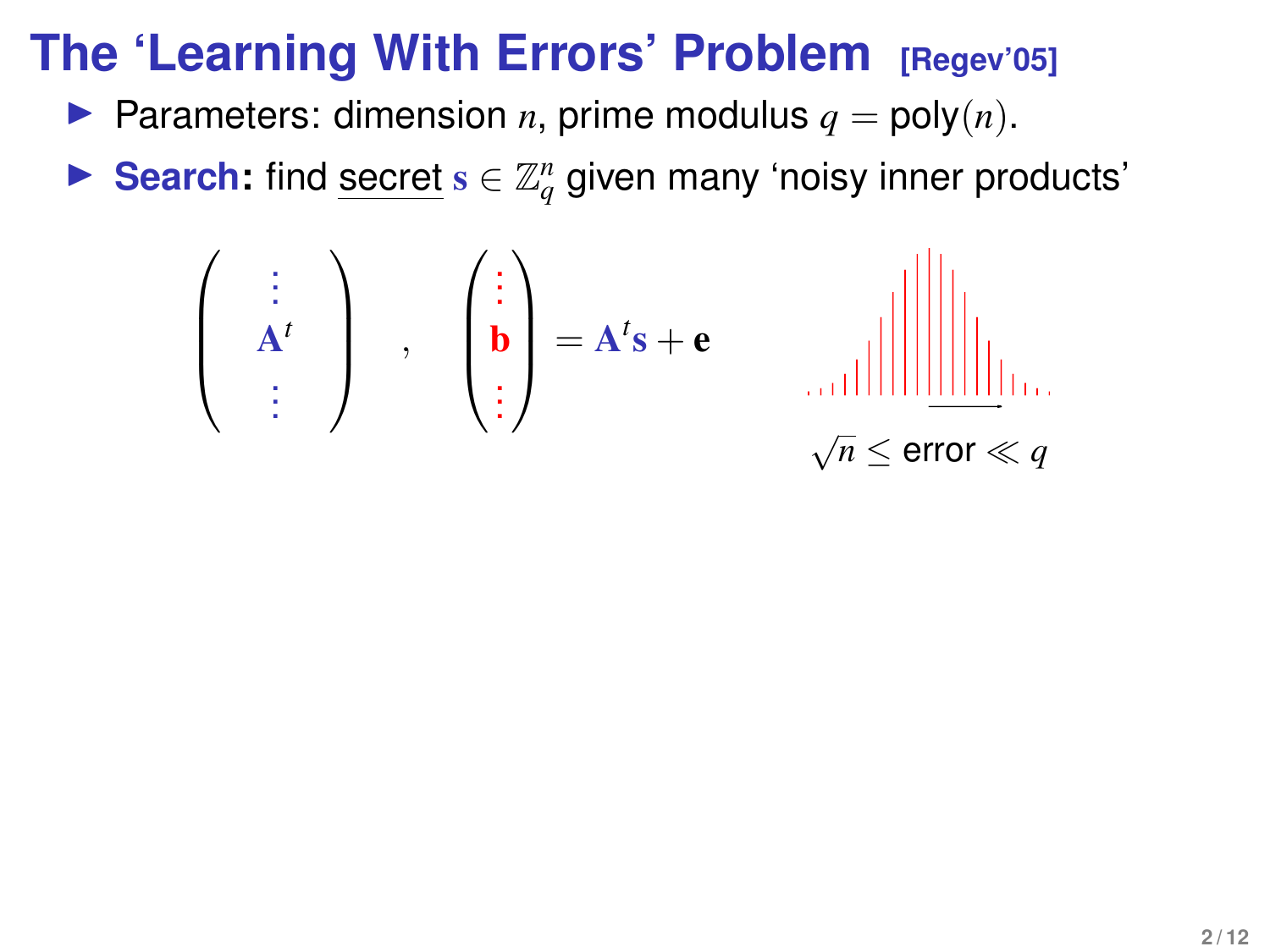- **Parameters:** dimension *n*, prime modulus  $q = \text{poly}(n)$ .
- ► Search: find secret  $s \in \mathbb{Z}_q^n$  given many 'noisy inner products'

$$
\left(\begin{array}{c}\n\vdots \\
A^t \\
\vdots\n\end{array}\right) ,\n\left(\begin{array}{c}\n\vdots \\
b \\
\vdots\n\end{array}\right) = A^t s + e \qquad \text{and} \qquad \text{and} \qquad \text{and} \qquad \text{and} \qquad \text{and} \qquad \text{and} \qquad \text{and} \qquad \text{and} \qquad \text{and} \qquad \text{and} \qquad \text{and} \qquad \text{and} \qquad \text{and} \qquad \text{and} \qquad \text{and} \qquad \text{and} \qquad \text{and} \qquad \text{and} \qquad \text{and} \qquad \text{and} \qquad \text{and} \qquad \text{and} \qquad \text{and} \qquad \text{and} \qquad \text{and} \qquad \text{and} \qquad \text{and} \qquad \text{and} \qquad \text{and} \qquad \text{and} \qquad \text{and} \qquad \text{and} \qquad \text{and} \qquad \text{and} \qquad \text{and} \qquad \text{and} \qquad \text{and} \qquad \text{and} \qquad \text{and} \qquad \text{and} \qquad \text{and} \qquad \text{and} \qquad \text{and} \qquad \text{and} \qquad \text{and} \qquad \text{and} \qquad \text{and} \qquad \text{and} \qquad \text{and} \qquad \text{and} \qquad \text{and} \qquad \text{and} \qquad \text{and} \qquad \text{and} \qquad \text{and} \qquad \text{and} \qquad \text{and} \qquad \text{and} \qquad \text{and} \qquad \text{and} \qquad \text{and} \qquad \text{and} \qquad \text{and} \qquad \text{and} \qquad \text{and} \qquad \text{and} \qquad \text{and} \qquad \text{and} \qquad \text{and} \qquad \text{and} \qquad \text{and} \qquad \text{and} \qquad \text{and} \qquad \text{and} \qquad \text{and} \qquad \text{and} \qquad \text{and} \qquad \text{and} \qquad \text{and} \qquad \text{and} \qquad \text{and} \qquad \text{and} \qquad \text{and} \qquad \text{and} \qquad \text{and} \qquad \text{and} \qquad \text{
$$

(After enough uniform a*i*'s, secret s is uniquely determined w/hp.)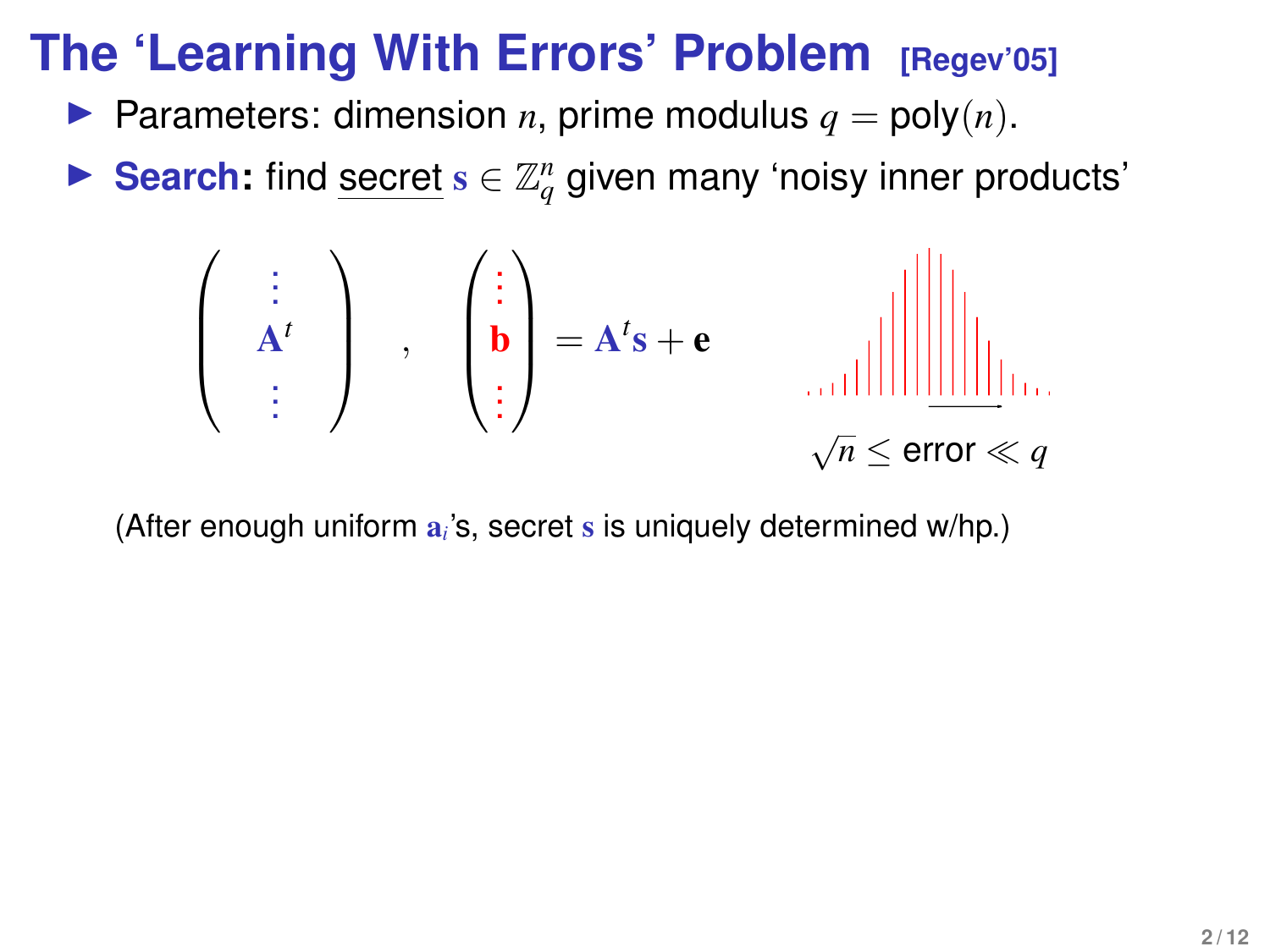- **Parameters: dimension** *n***, prime modulus**  $q = \text{poly}(n)$ **.**
- ► Search: find secret  $s \in \mathbb{Z}_q^n$  given many 'noisy inner products'

$$
\left(\begin{array}{c}\n\vdots \\
A^t \\
\vdots\n\end{array}\right) ,\n\left(\begin{array}{c}\n\vdots \\
b \\
\vdots\n\end{array}\right) = A^t s + e \qquad \text{and} \qquad \text{and} \qquad \text{and} \qquad \text{and} \qquad \text{and} \qquad \text{and} \qquad \text{and} \qquad \text{and} \qquad \text{and} \qquad \text{and} \qquad \text{and} \qquad \text{and} \qquad \text{and} \qquad \text{and} \qquad \text{and} \qquad \text{and} \qquad \text{and} \qquad \text{and} \qquad \text{and} \qquad \text{and} \qquad \text{and} \qquad \text{and} \qquad \text{and} \qquad \text{and} \qquad \text{and} \qquad \text{and} \qquad \text{and} \qquad \text{and} \qquad \text{and} \qquad \text{and} \qquad \text{and} \qquad \text{and} \qquad \text{and} \qquad \text{and} \qquad \text{and} \qquad \text{and} \qquad \text{and} \qquad \text{and} \qquad \text{and} \qquad \text{and} \qquad \text{and} \qquad \text{and} \qquad \text{and} \qquad \text{and} \qquad \text{and} \qquad \text{and} \qquad \text{and} \qquad \text{and} \qquad \text{and} \qquad \text{and} \qquad \text{and} \qquad \text{and} \qquad \text{and} \qquad \text{and} \qquad \text{and} \qquad \text{and} \qquad \text{and} \qquad \text{and} \qquad \text{and} \qquad \text{and} \qquad \text{and} \qquad \text{and} \qquad \text{and} \qquad \text{and} \qquad \text{and} \qquad \text{and} \qquad \text{and} \qquad \text{and} \qquad \text{and} \qquad \text{and} \qquad \text{and} \qquad \text{and} \qquad \text{and} \qquad \text{and} \qquad \text{and} \qquad \text{and} \qquad \text{and} \qquad \text{and} \qquad \text{and} \qquad \text{and} \qquad \text{and} \qquad \text{and} \qquad \text{and} \qquad \text{and} \qquad \text{and} \qquad \text{and} \qquad \text{
$$

(After enough uniform a*i*'s, secret s is uniquely determined w/hp.)

**Decision:** distinguish  $(A, b)$  from uniform  $(A, b)$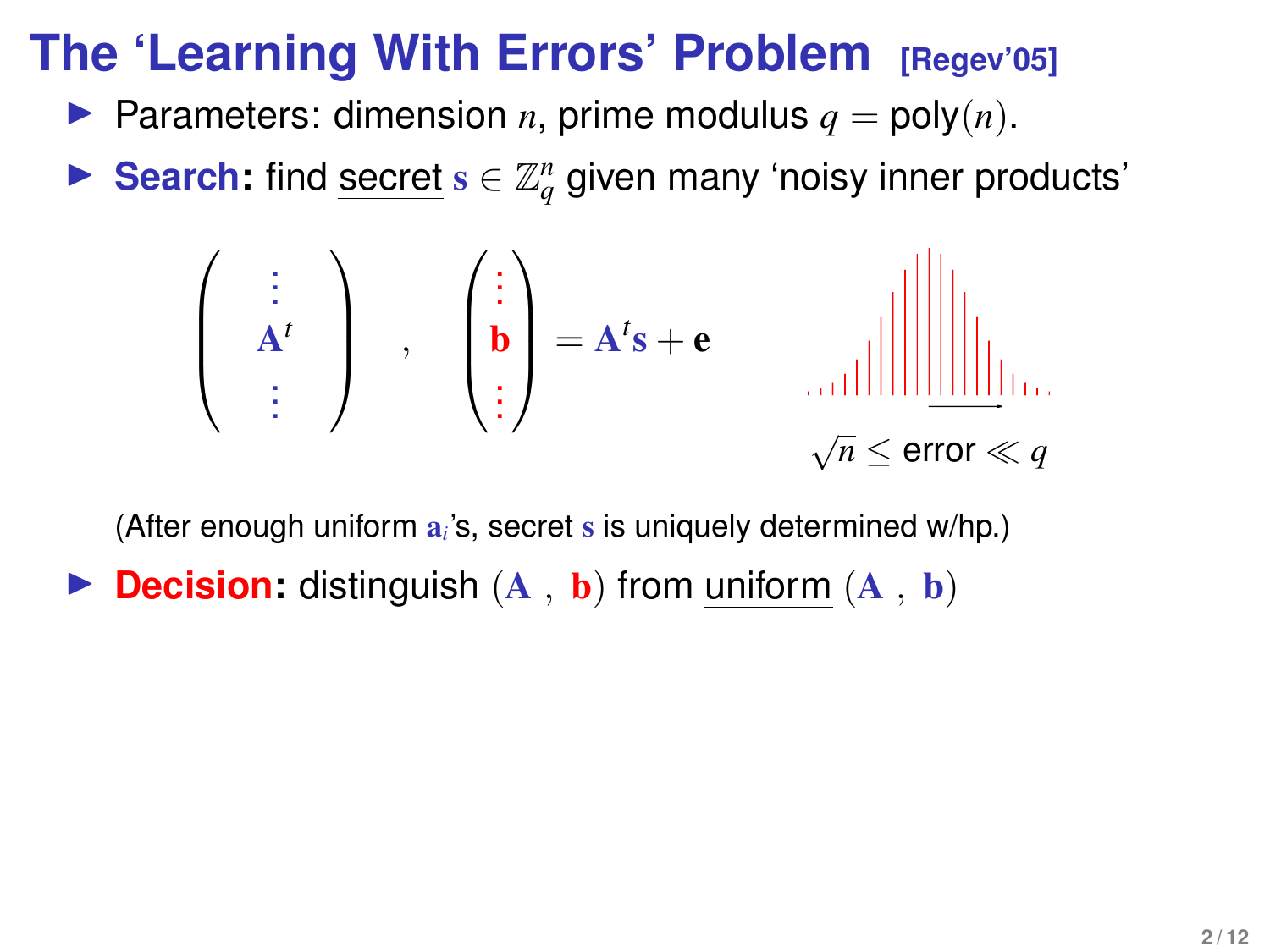- **Parameters:** dimension *n*, prime modulus  $q = \text{poly}(n)$ .
- ► Search: find secret  $s \in \mathbb{Z}_q^n$  given many 'noisy inner products'

 . . . A *t* . . . , . . . b . . . <sup>=</sup> <sup>A</sup> *t* s + e √ *n* ≤ error *q*

(After enough uniform a*i*'s, secret s is uniquely determined w/hp.)

**Decision:** distinguish  $(A, b)$  from uniform  $(A, b)$ 

#### **LWE is Hard (. . . maybe even for quantum!)**

*worst case*  
lattice problems 
$$
\leq
$$
 search-LWE  $\leq$  decision-LWE  $\leq$  crypto  
(quantum [R'05]) [BFKL'93,R'05]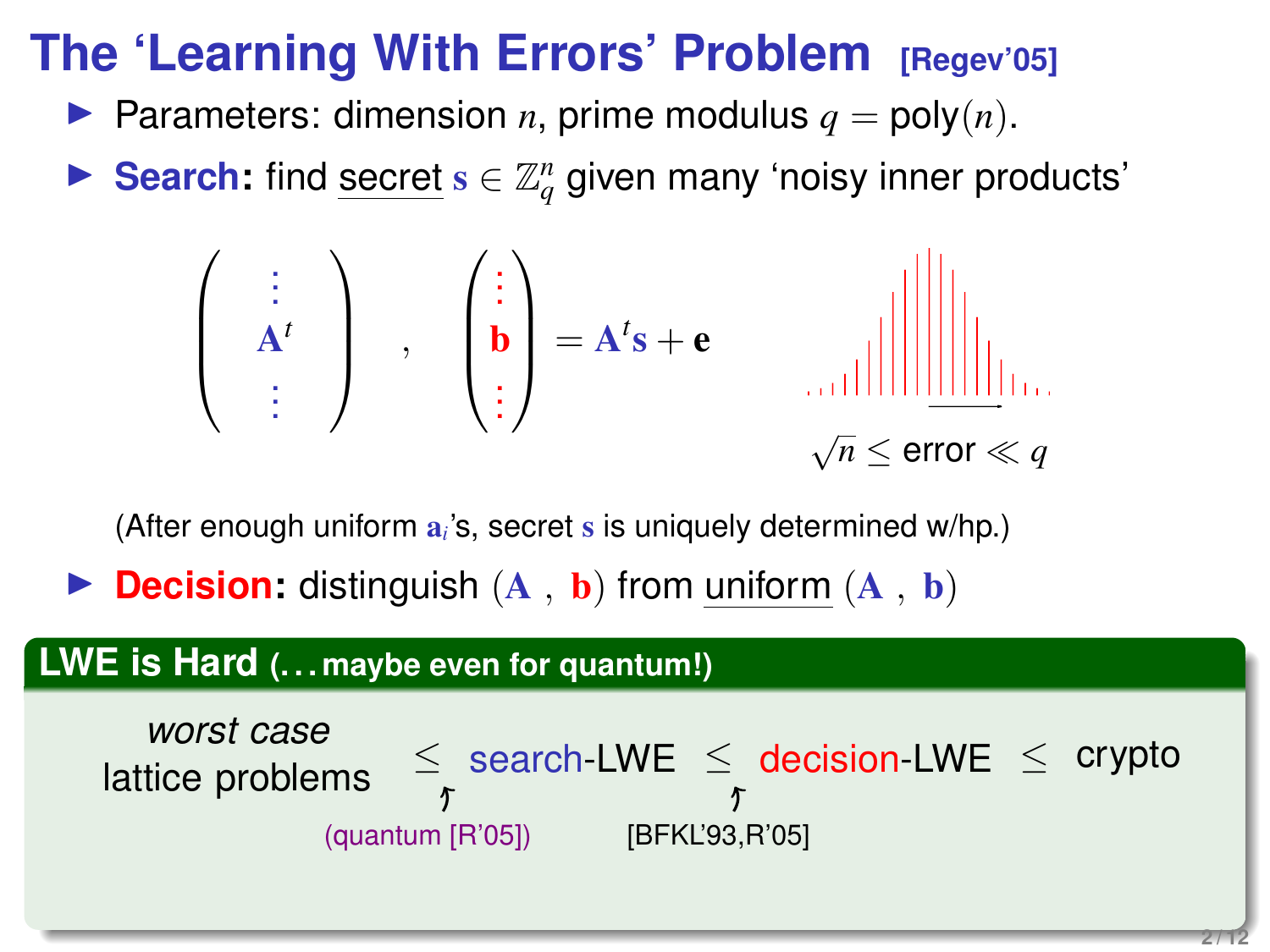- **Parameters:** dimension *n*, prime modulus  $q = \text{poly}(n)$ .
- ► Search: find secret  $s \in \mathbb{Z}_q^n$  given many 'noisy inner products'

 . . . A *t* . . . , . . . b . . . <sup>=</sup> <sup>A</sup> *t* s + e √ *n* ≤ error *q*

(After enough uniform a*i*'s, secret s is uniquely determined w/hp.)

**Decision:** distinguish  $(A, b)$  from uniform  $(A, b)$ 

#### **LWE is Hard (. . . maybe even for quantum!)**

*worst case*  
lattice problems 
$$
\leq
$$
 search-LWE  $\leq$  decision-LWE  $\leq$  crypto  
(quantum [R'05]) [BFKL'93,R'05]

I (Also some *classical* hardness for search-LWE [P'09])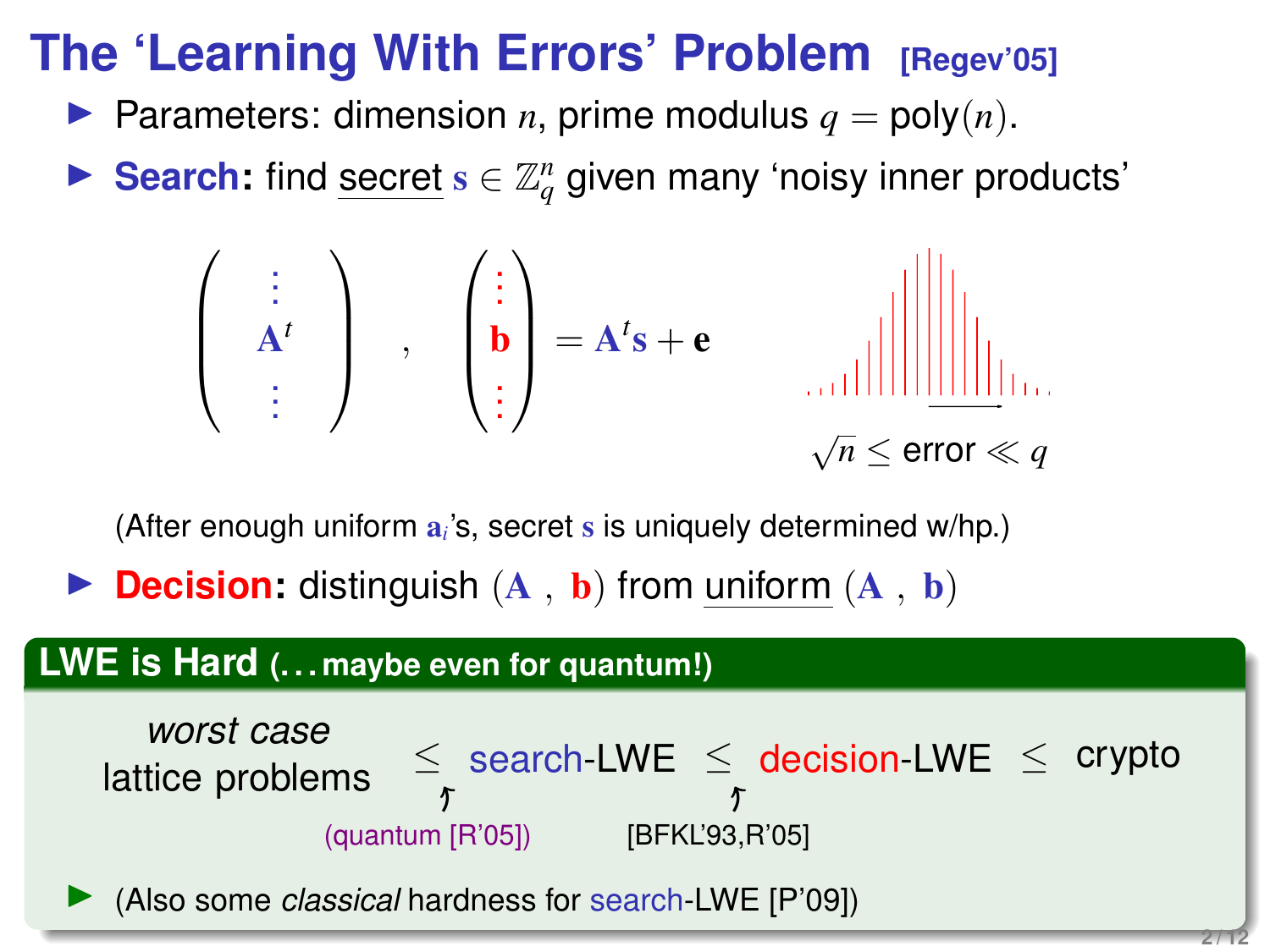What kinds of crypto can we do with LWE?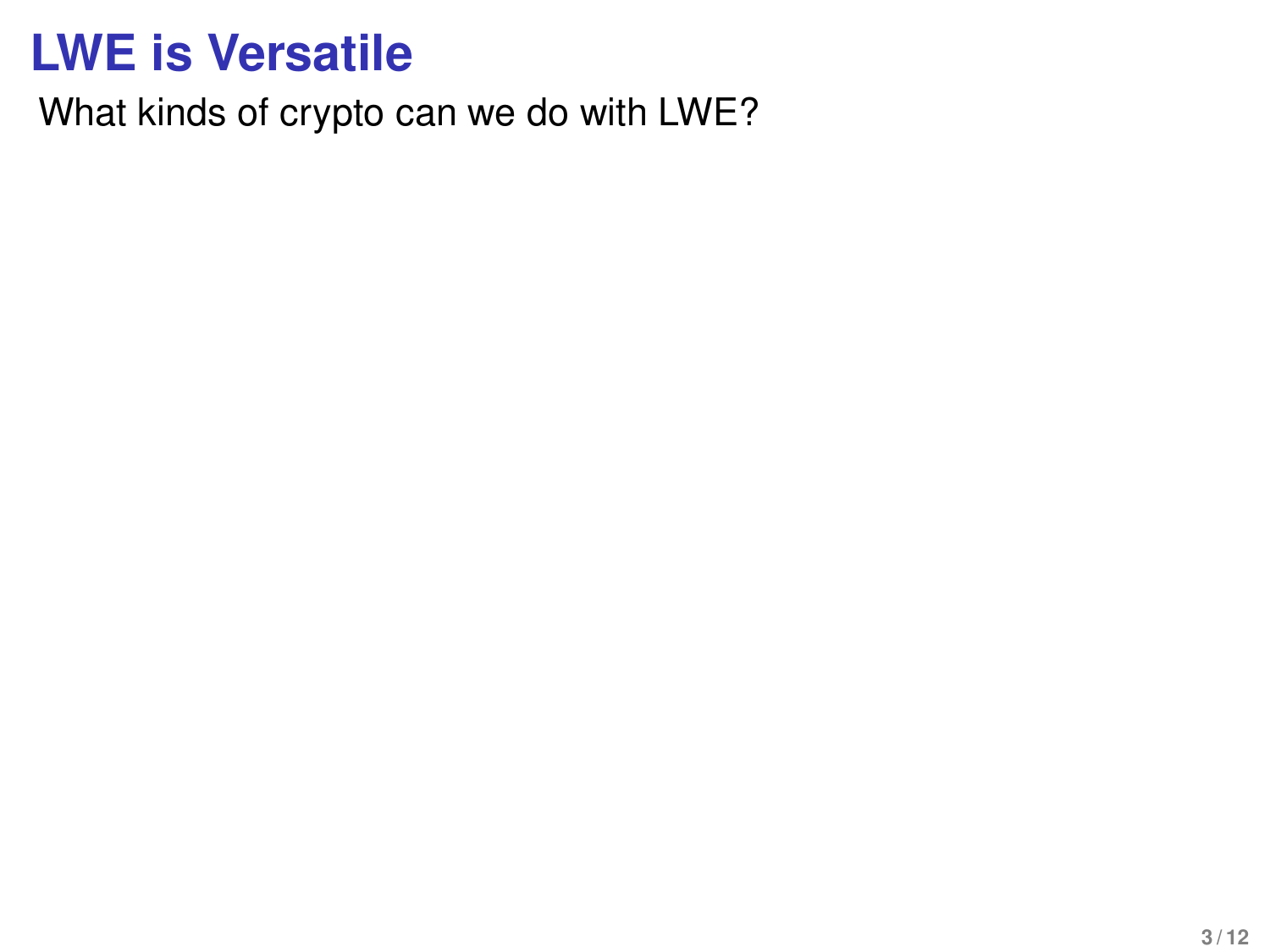What kinds of crypto can we do with LWE?

▶ Public Key Encryption [R'05,PVW'08] CCA-Secure PKE (w/o RO) [PW'08,P'09]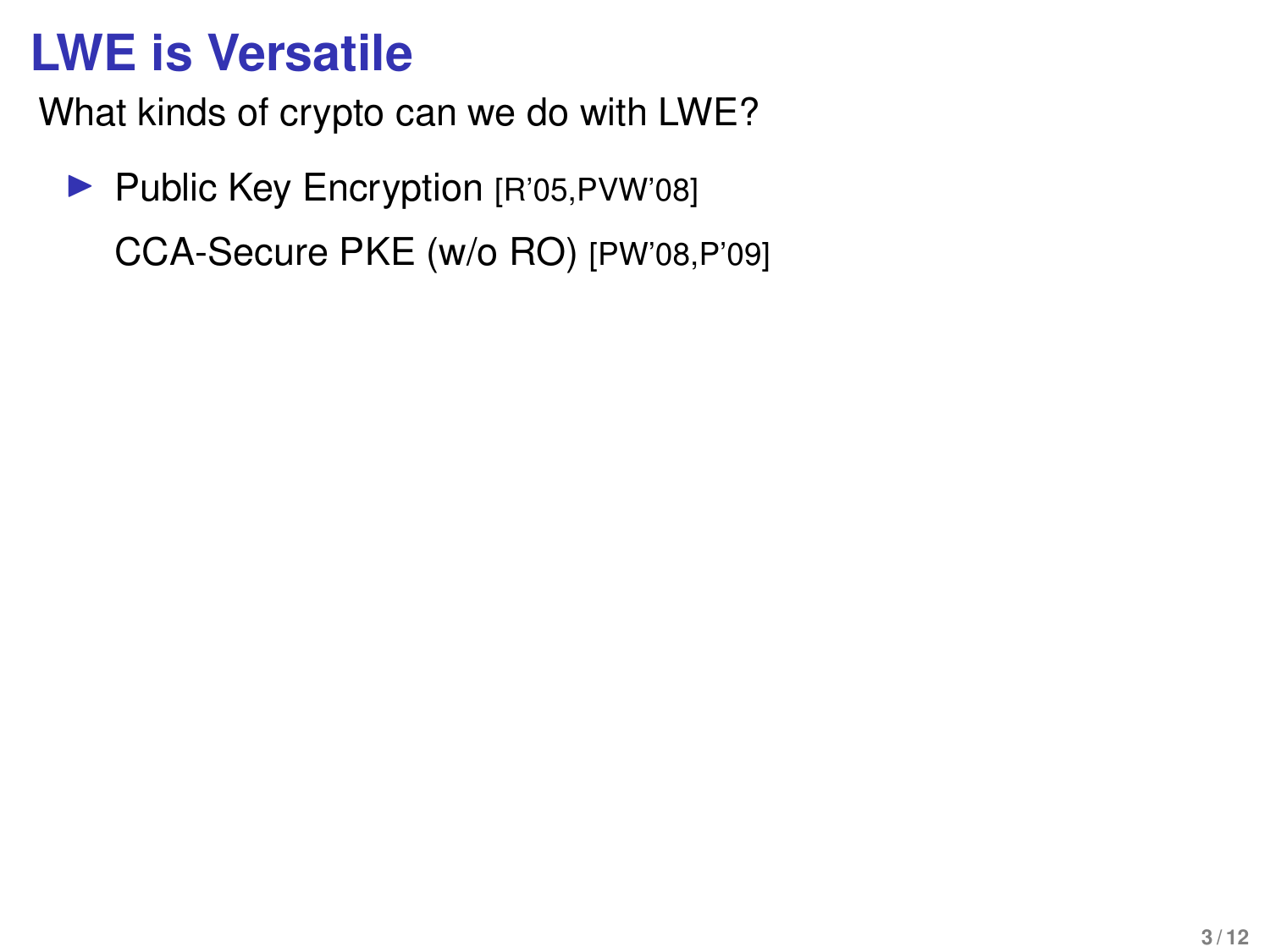. <u>. . . . . . . . .</u>

What kinds of crypto can we do with LWE?

- ▶ Public Key Encryption [R'05, PVW'08] CCA-Secure PKE (w/o RO) [PW'08,P'09]
- ▶ Identity-Based Encryption (in RO model) [GPV'08] Hierarchical ID-Based Encryption (w/o RO) [CHKP'10,ABB'10]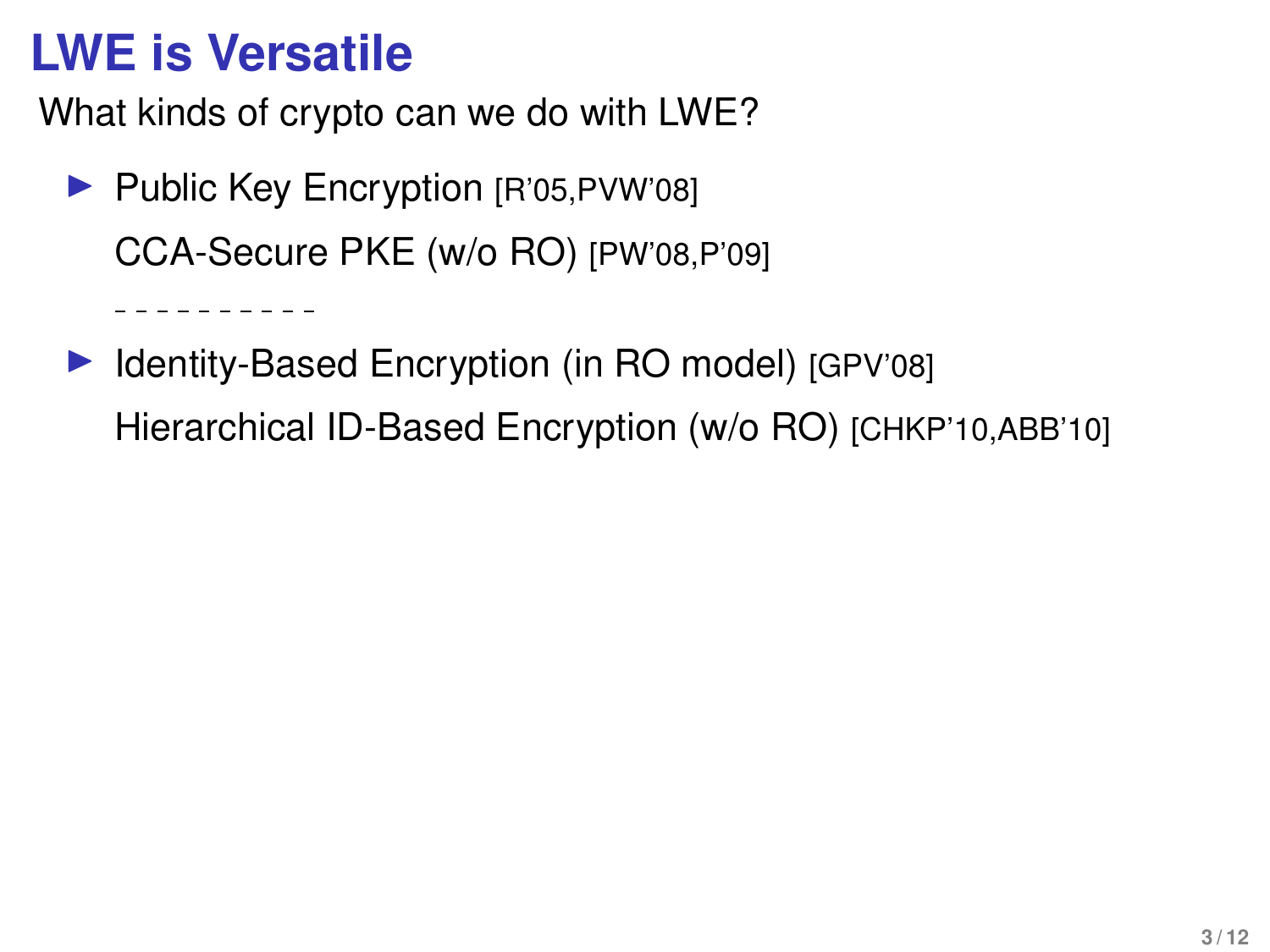. . . . . . . . . .

. <u>. . . . . . . . .</u>

What kinds of crypto can we do with LWE?

- ▶ Public Key Encryption [R'05,PVW'08] CCA-Secure PKE (w/o RO) [PW'08,P'09]
- ▶ Identity-Based Encryption (in RO model) [GPV'08] Hierarchical ID-Based Encryption (w/o RO) [CHKP'10,ABB'10]

UC Oblivious Transfer [PVW'08]

Leakage Resilience [AGV'09,DGKPV'10,GKPV'10,ADNSWW'10,. . . ]

Circular/KDM-Secure Encryption [ACPS'09,BHHI'10]

Quadratic-Formula Homomorphic Encryption [GHV'10]

Bi-Deniable Encryption [OP'10]

and more. . .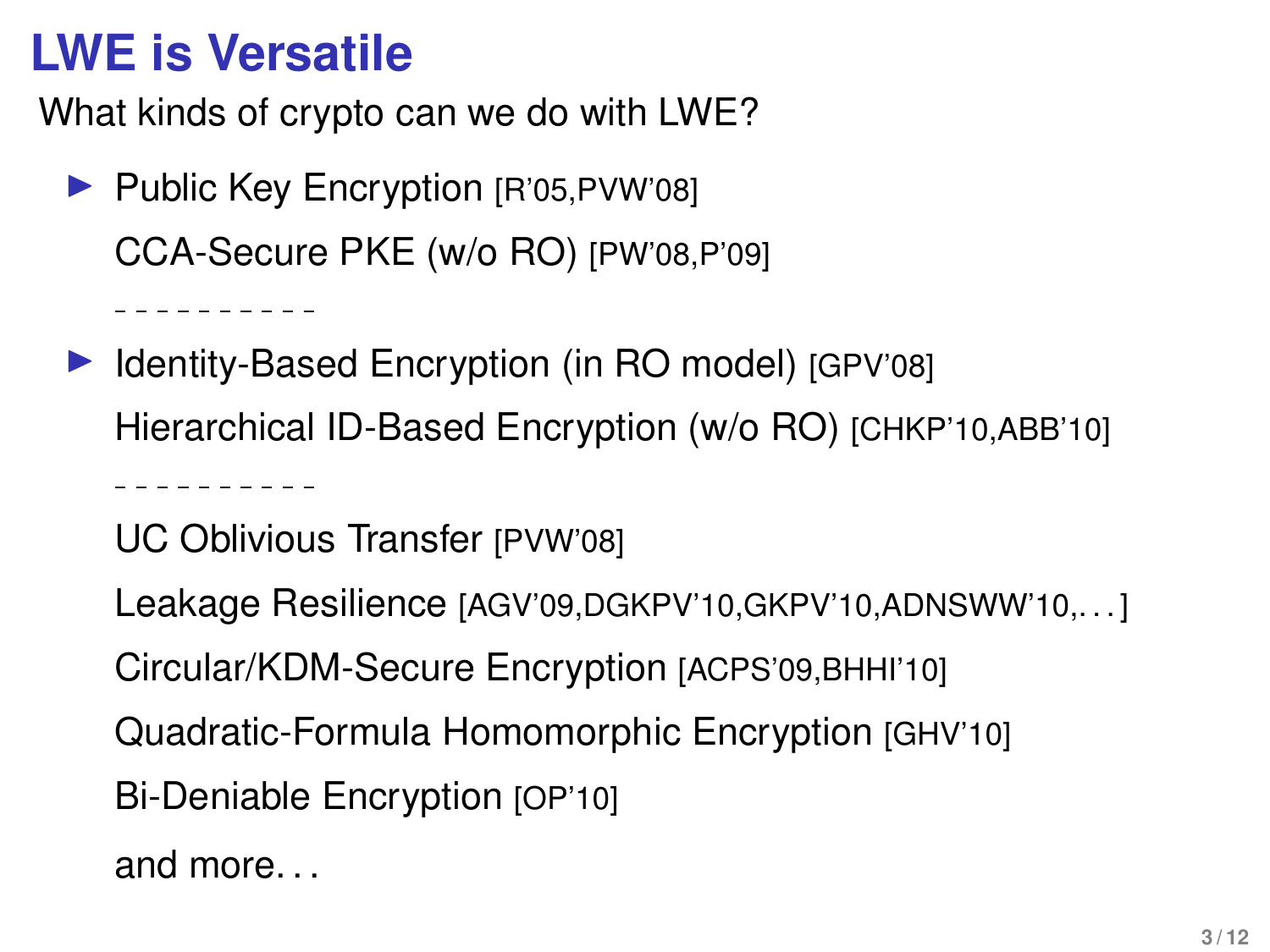$\blacktriangleright$  Getting one extra pseudorandom scalar requires an *n*-dim inner product

$$
(-\mathbf{a} -)\begin{pmatrix} | \\ \mathbf{s} \\ | \end{pmatrix} + e = b \in \mathbb{Z}_q
$$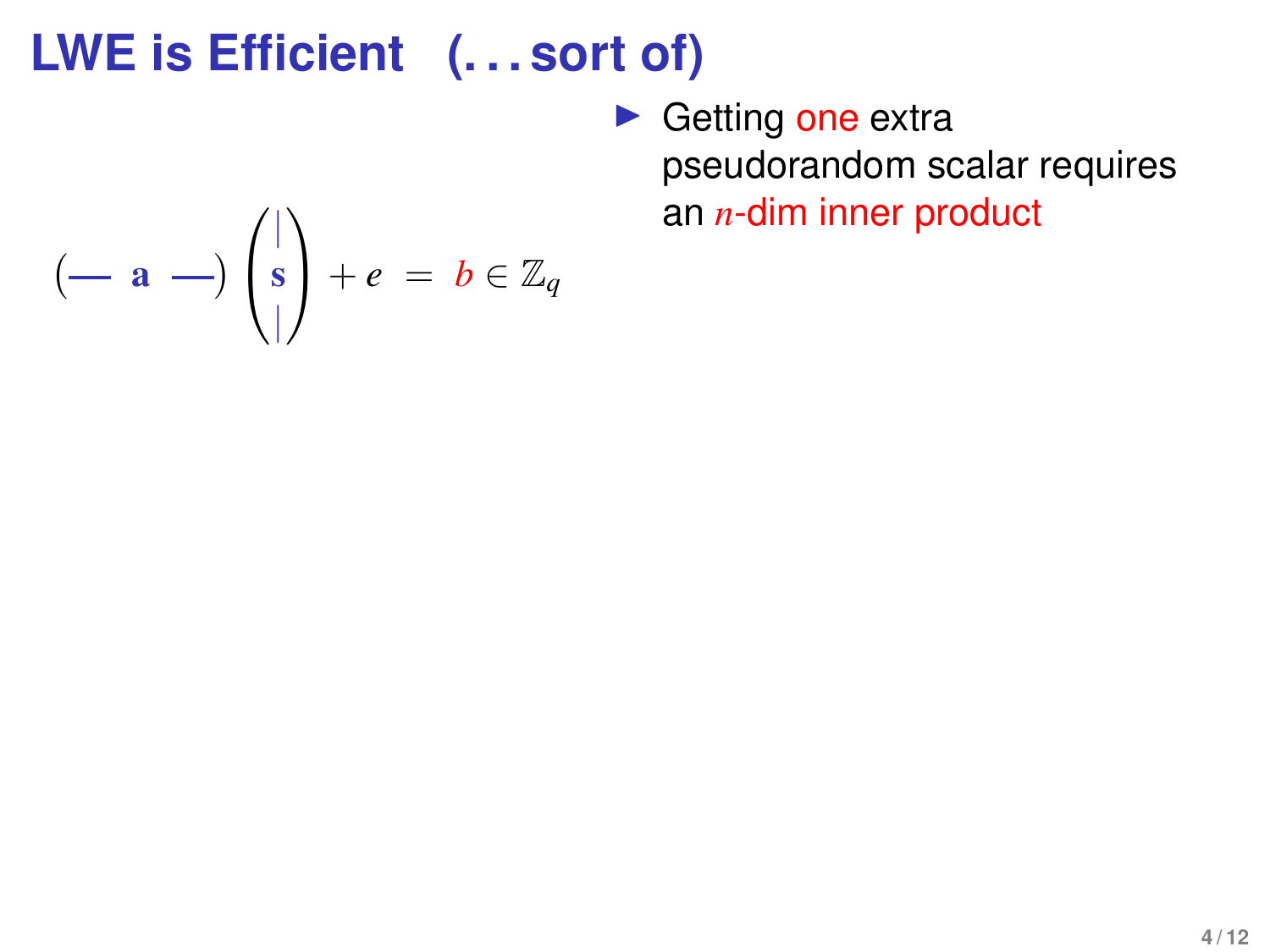$+ e = b \in \mathbb{Z}_q$ 

 $(-a -)$ 

 $\sqrt{ }$  $\mathcal{L}$ 

| s |

 $\setminus$ 

- $\blacktriangleright$  Getting one extra pseudorandom scalar requires an *n*-dim inner product
- $\triangleright$  Can amortize each a over many secrets s*<sup>i</sup>* , but still  $O(n)$  work per scalar output.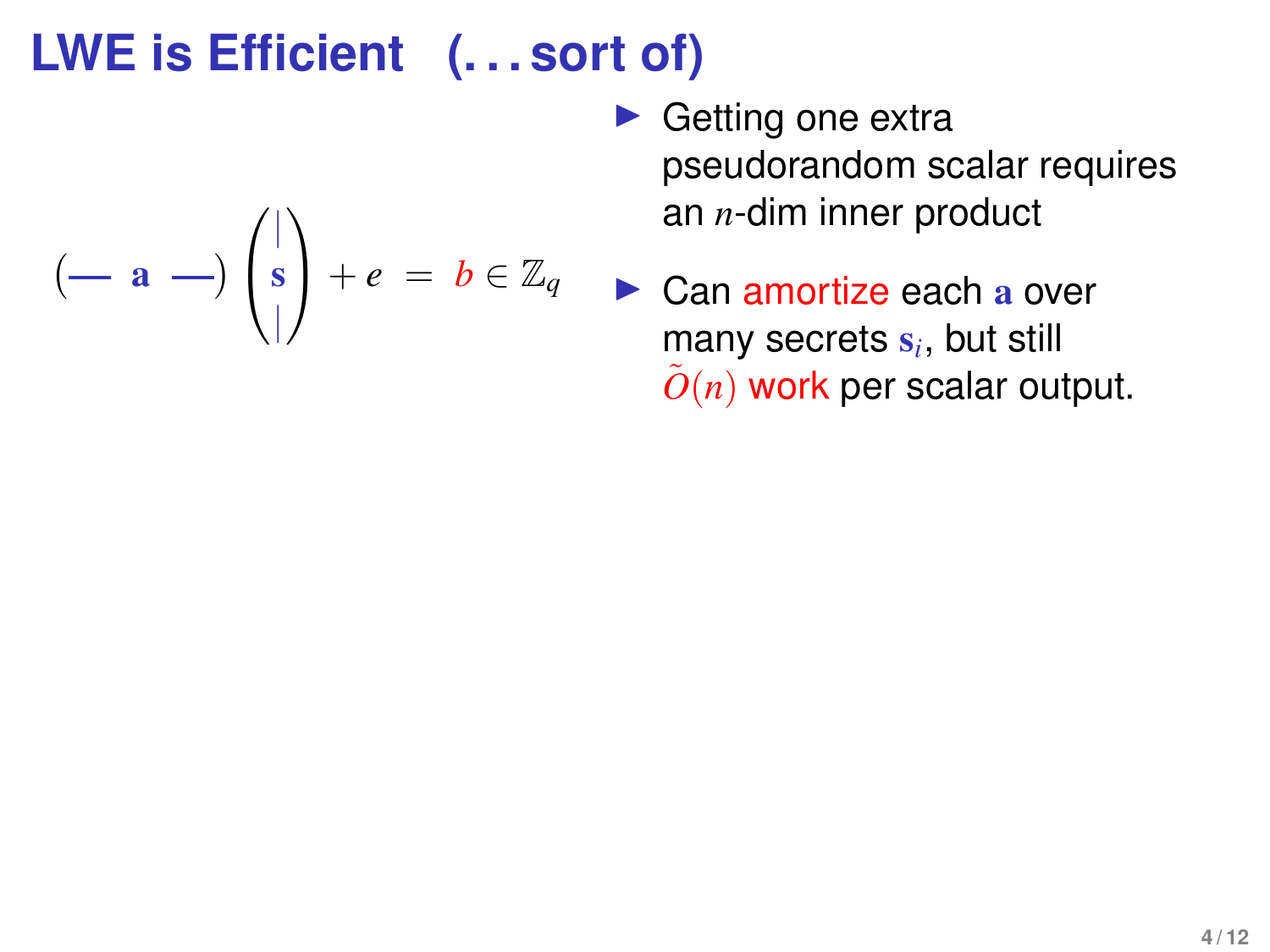$$
(-\mathbf{a} -)\begin{pmatrix} | \\ \mathbf{s} \\ | \end{pmatrix} + e = b \in \mathbb{Z}_q
$$

- $\blacktriangleright$  Getting one extra pseudorandom scalar requires an *n*-dim inner product
- $\triangleright$  Can amortize each a over many secrets s*<sup>i</sup>* , but still  $O(n)$  work per scalar output.
- $\blacktriangleright$  Public key crypto schemes have rather large keys:

$$
pk = \underbrace{\begin{pmatrix} \vdots \\ A^t \\ \vdots \end{pmatrix}}_{n}, \quad \begin{pmatrix} \vdots \\ b \\ \vdots \end{pmatrix} \begin{pmatrix} 0 \\ \Omega(n) \end{pmatrix}
$$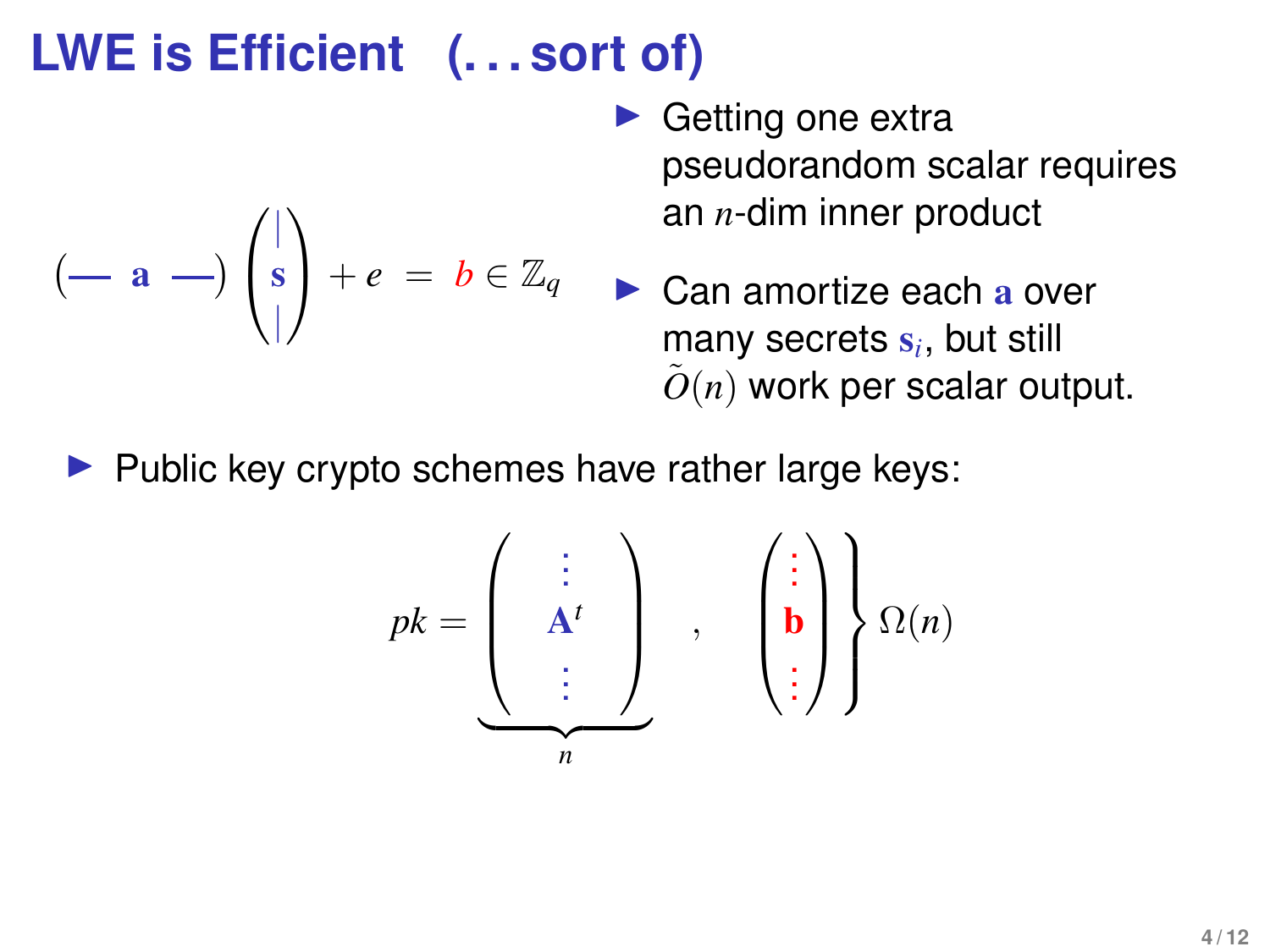$$
(-\mathbf{a} -)\begin{pmatrix} | \\ \mathbf{s} \\ | \end{pmatrix} + e = b \in \mathbb{Z}_q
$$

- $\blacktriangleright$  Getting one extra pseudorandom scalar requires an *n*-dim inner product
- $\triangleright$  Can amortize each a over many secrets s*<sup>i</sup>* , but still  $O(n)$  work per scalar output.
- $\blacktriangleright$  Public key crypto schemes have rather large keys:

$$
pk = \underbrace{\begin{pmatrix} \vdots & \vdots & \vdots \\ A^t & \vdots & \vdots \end{pmatrix}}_{n} , \quad \left(\begin{pmatrix} \vdots \\ \mathbf{b} \\ \vdots \end{pmatrix} \right) \Omega(n)
$$

► Can fix A for all users, but at best, still  $\tilde{\Omega}(n^2)$  work to encrypt & decrypt an *n*-bit message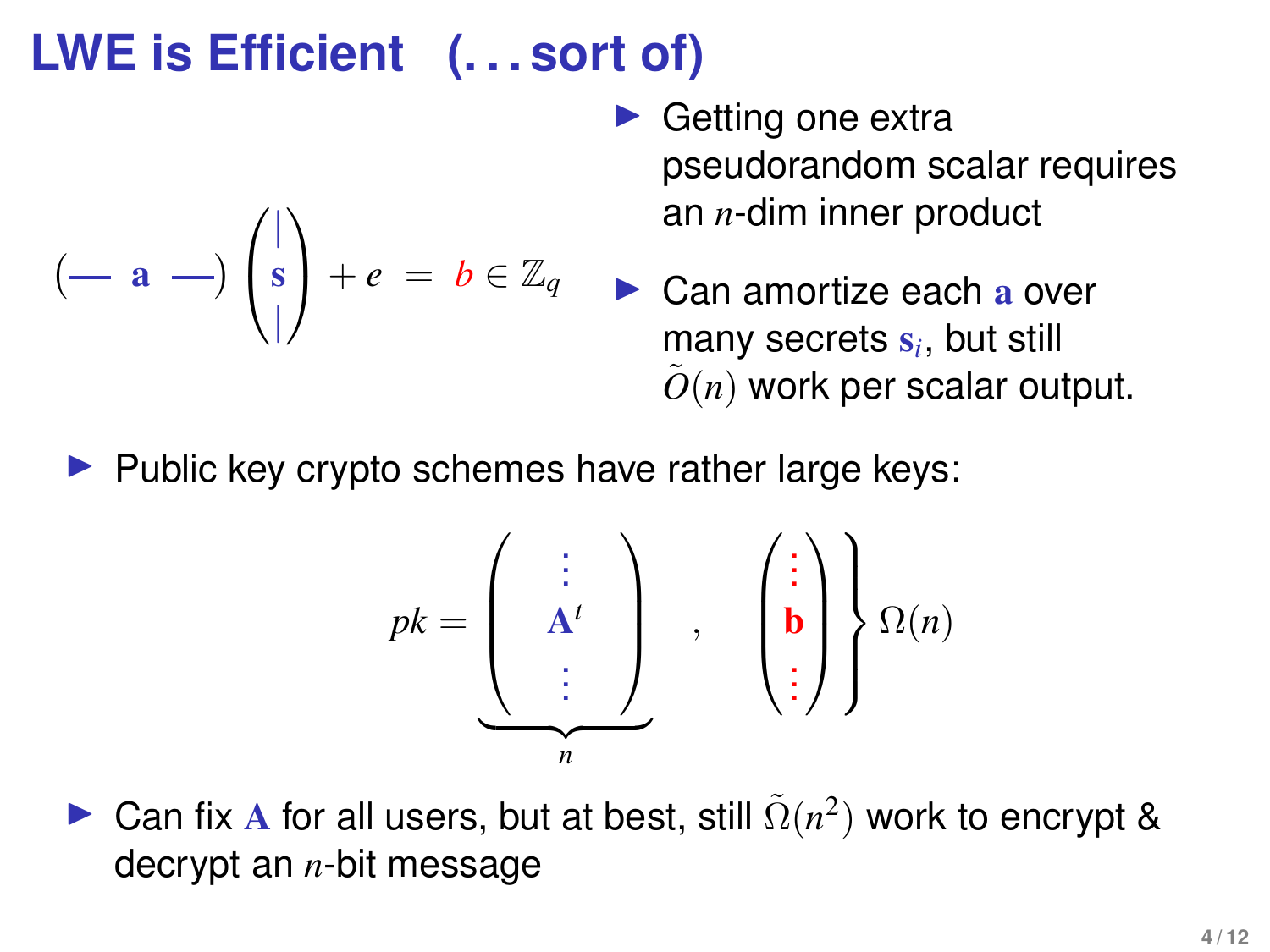$$
\begin{pmatrix} | \\ \mathbf{a} \\ | \end{pmatrix} \star \begin{pmatrix} | \\ \mathbf{s} \\ | \end{pmatrix} + \begin{pmatrix} | \\ \mathbf{e} \\ | \end{pmatrix} = \begin{pmatrix} | \\ \mathbf{b} \\ | \end{pmatrix} \in \mathbb{Z}_q^n
$$

**In Get** *n* pseudorandom scalars from just one (cheap) product operation?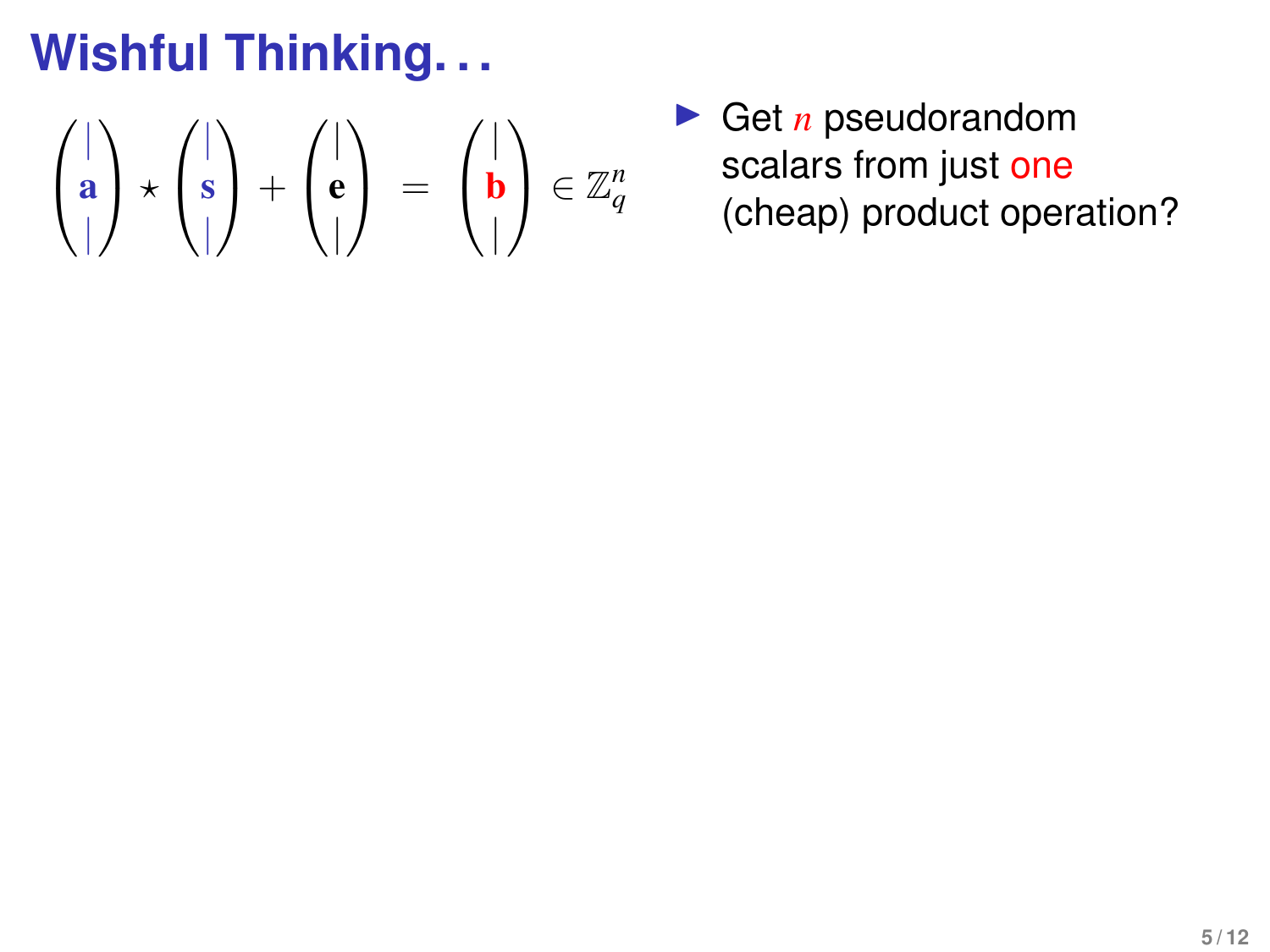$$
\begin{pmatrix} | \\ \mathbf{a} \\ | \end{pmatrix} \star \begin{pmatrix} | \\ \mathbf{s} \\ | \end{pmatrix} + \begin{pmatrix} | \\ \mathbf{e} \\ | \end{pmatrix} = \begin{pmatrix} | \\ \mathbf{b} \\ | \end{pmatrix} \in \mathbb{Z}_q^n
$$

 $\blacktriangleright$  Get *n* pseudorandom scalars from just one (cheap) product operation?

#### **Question**

 $\blacktriangleright$  How to define the product ' $\star$ ' so that distribution is pseudorandom?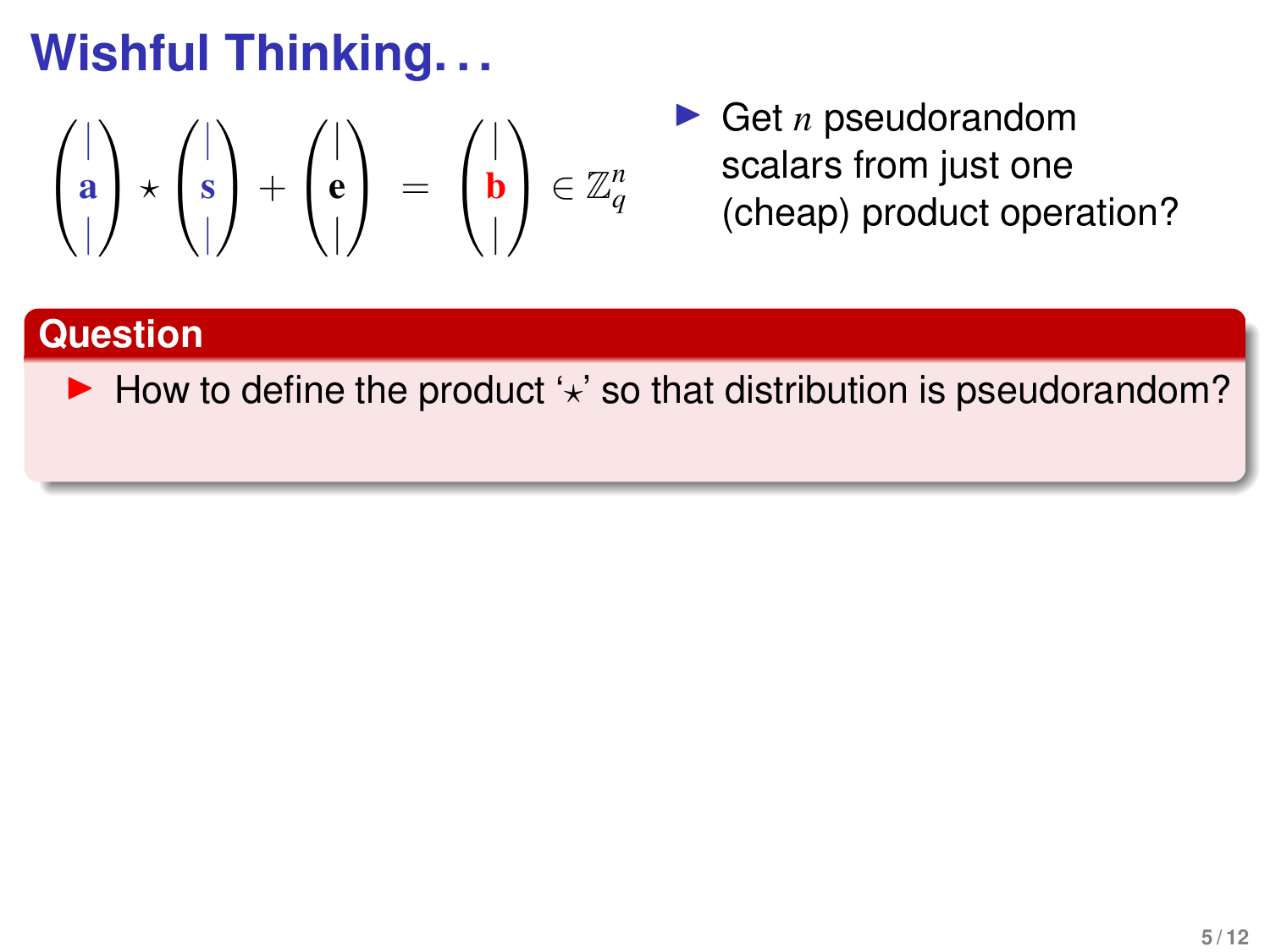$$
\begin{pmatrix} | \\ \mathbf{a} \\ | \end{pmatrix} \star \begin{pmatrix} | \\ \mathbf{s} \\ | \end{pmatrix} + \begin{pmatrix} | \\ \mathbf{e} \\ | \end{pmatrix} = \begin{pmatrix} | \\ \mathbf{b} \\ | \end{pmatrix} \in \mathbb{Z}_q^n
$$

► Get *n* pseudorandom scalars from just one (cheap) product operation?

### **Question**

- $\blacktriangleright$  How to define the product ' $\star$ ' so that distribution is pseudorandom?
	- $\star$  Careful: w/ small error, coordinate-wise multiplication is not secure!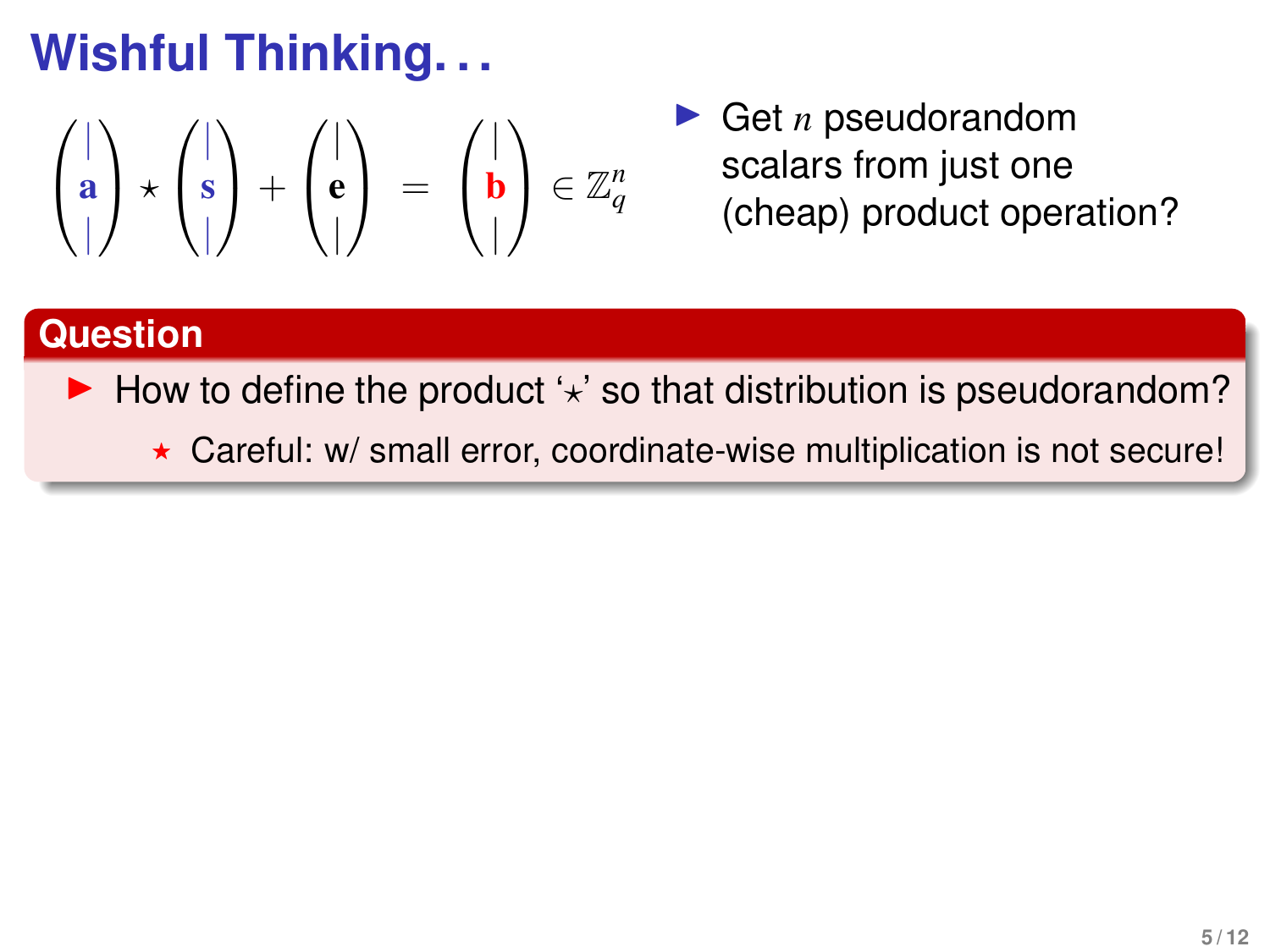$$
\begin{pmatrix} | \\ \mathbf{a} \\ | \end{pmatrix} \star \begin{pmatrix} | \\ \mathbf{s} \\ | \end{pmatrix} + \begin{pmatrix} | \\ \mathbf{e} \\ | \end{pmatrix} = \begin{pmatrix} | \\ \mathbf{b} \\ | \end{pmatrix} \in \mathbb{Z}_q^n
$$

Get *n* pseudorandom scalars from just one (cheap) product operation?

### **Question**

- $\blacktriangleright$  How to define the product ' $\star$ ' so that distribution is pseudorandom?
	- $\star$  Careful: w/ small error, coordinate-wise multiplication is not secure!

#### **Answer**

 $\blacktriangleright$  ' $\star$ ' = Multiplication in a polynomial ring: e.g.,  $\mathbb{Z}_q[x]/(x^n + 1)$ .

Very fast and practical with FFT / NTT: *n* log *n* operations mod *q*.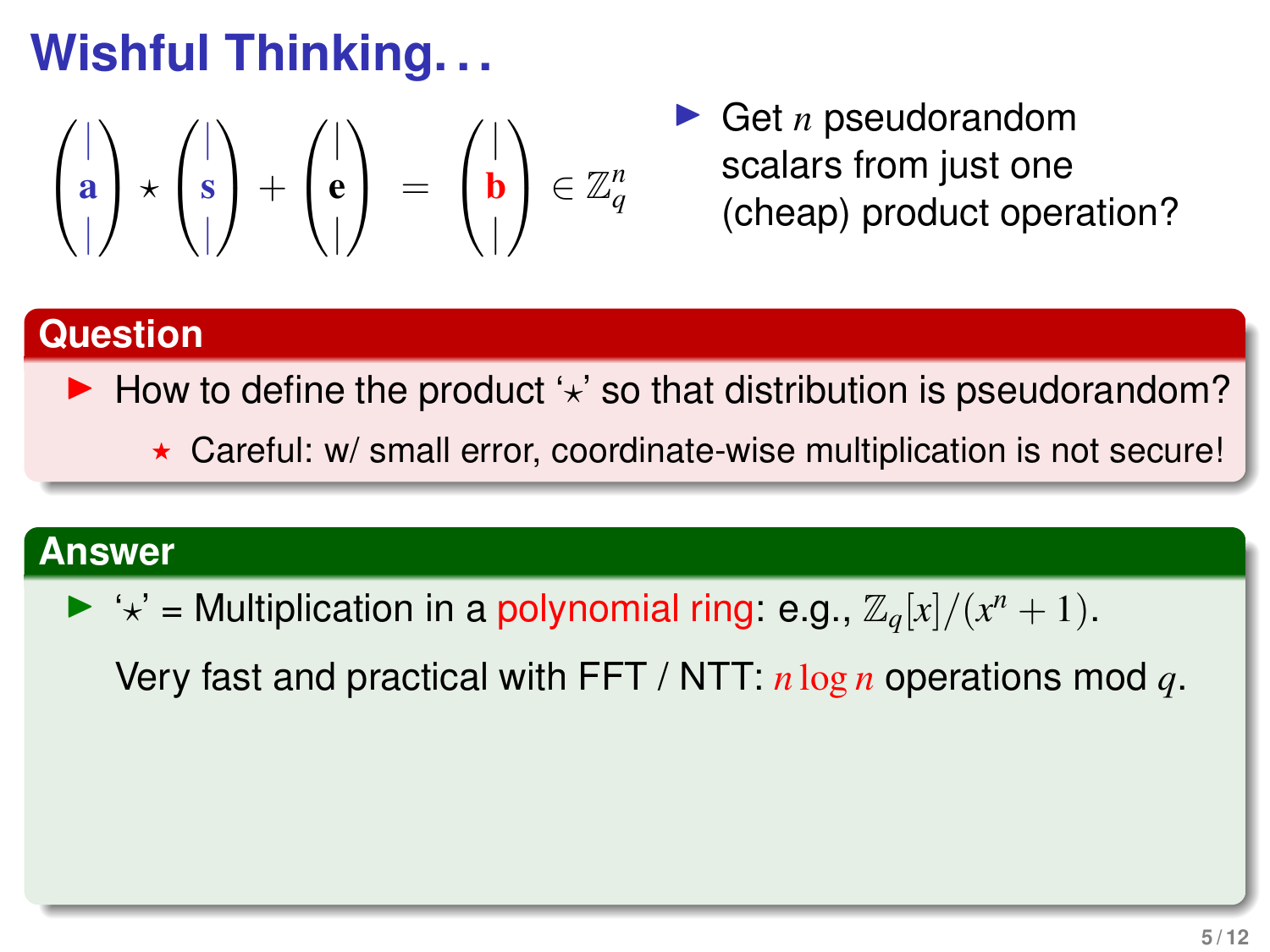$$
\begin{pmatrix} | \\ \mathbf{a} \\ | \end{pmatrix} \star \begin{pmatrix} | \\ \mathbf{s} \\ | \end{pmatrix} + \begin{pmatrix} | \\ \mathbf{e} \\ | \end{pmatrix} = \begin{pmatrix} | \\ \mathbf{b} \\ | \end{pmatrix} \in \mathbb{Z}_q^n
$$

Get *n* pseudorandom scalars from just one (cheap) product operation?

### **Question**

 $\blacktriangleright$  How to define the product ' $\star$ ' so that distribution is pseudorandom?

 $\star$  Careful: w/ small error, coordinate-wise multiplication is not secure!

#### **Answer**

- $\blacktriangleright$  ' $\star$ ' = Multiplication in a polynomial ring: e.g.,  $\mathbb{Z}_q[x]/(x^n + 1)$ . Very fast and practical with FFT / NTT: *n* log *n* operations mod *q*.
- $\triangleright$  Similar ring structures appear in heuristic NTRU scheme [HPS'98], in compact one-way / CR hash functions [Mic'02,PR'06,LM'06,. . . ], and in fully homomorphic encryption [Gen'09].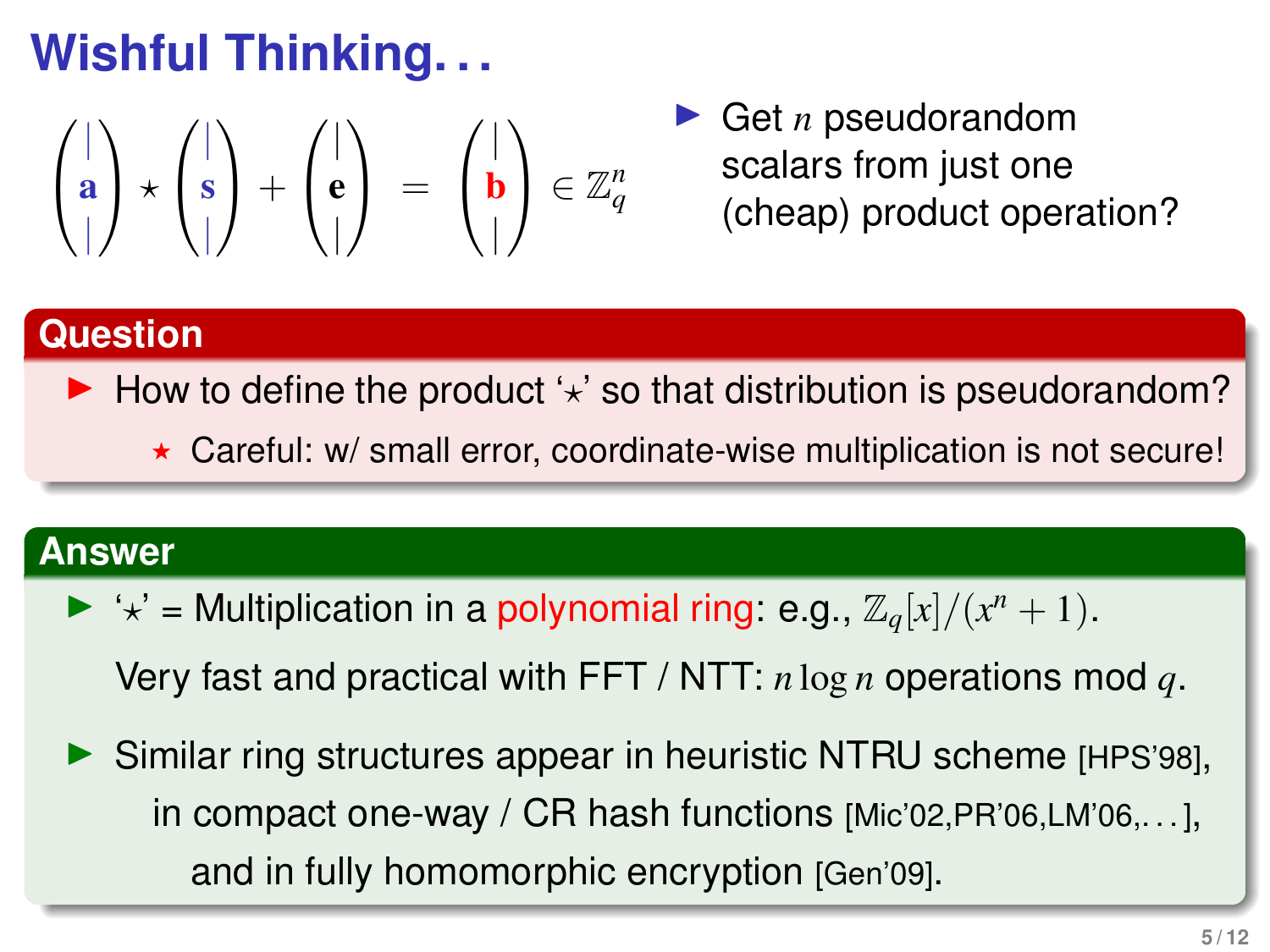**0** Definition: a suitable 'compact' version of LWE called Ring-LWE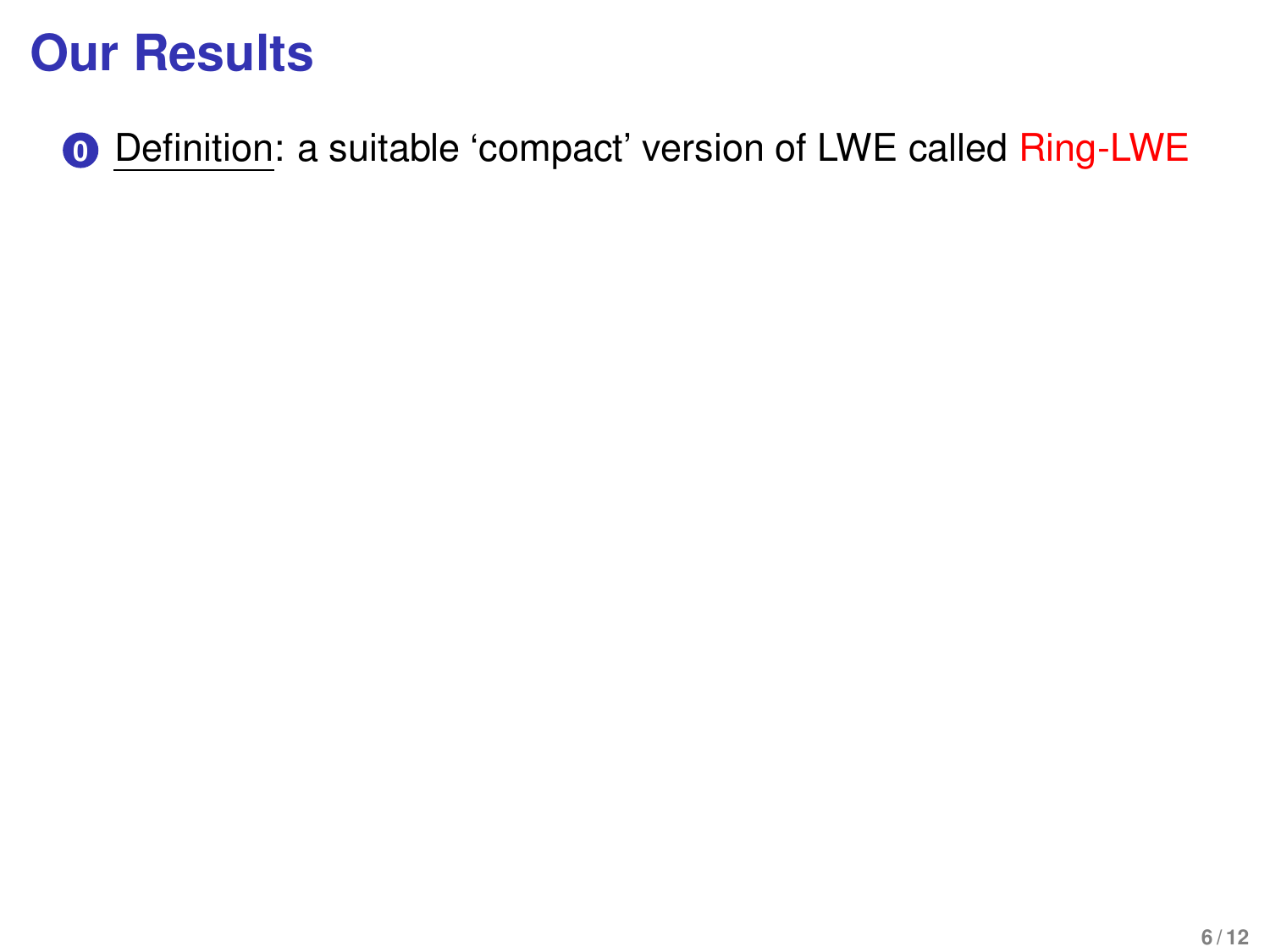**0** Definition: a suitable 'compact' version of LWE called Ring-LWE **1** Two main theorems:

worst case on search Ring-LWE ≤ decision Ring-LWE *ideal* lattices  $\overrightarrow{f}$ 亇 (quantum, any ring of ints) (classical, any cyclotomic ring)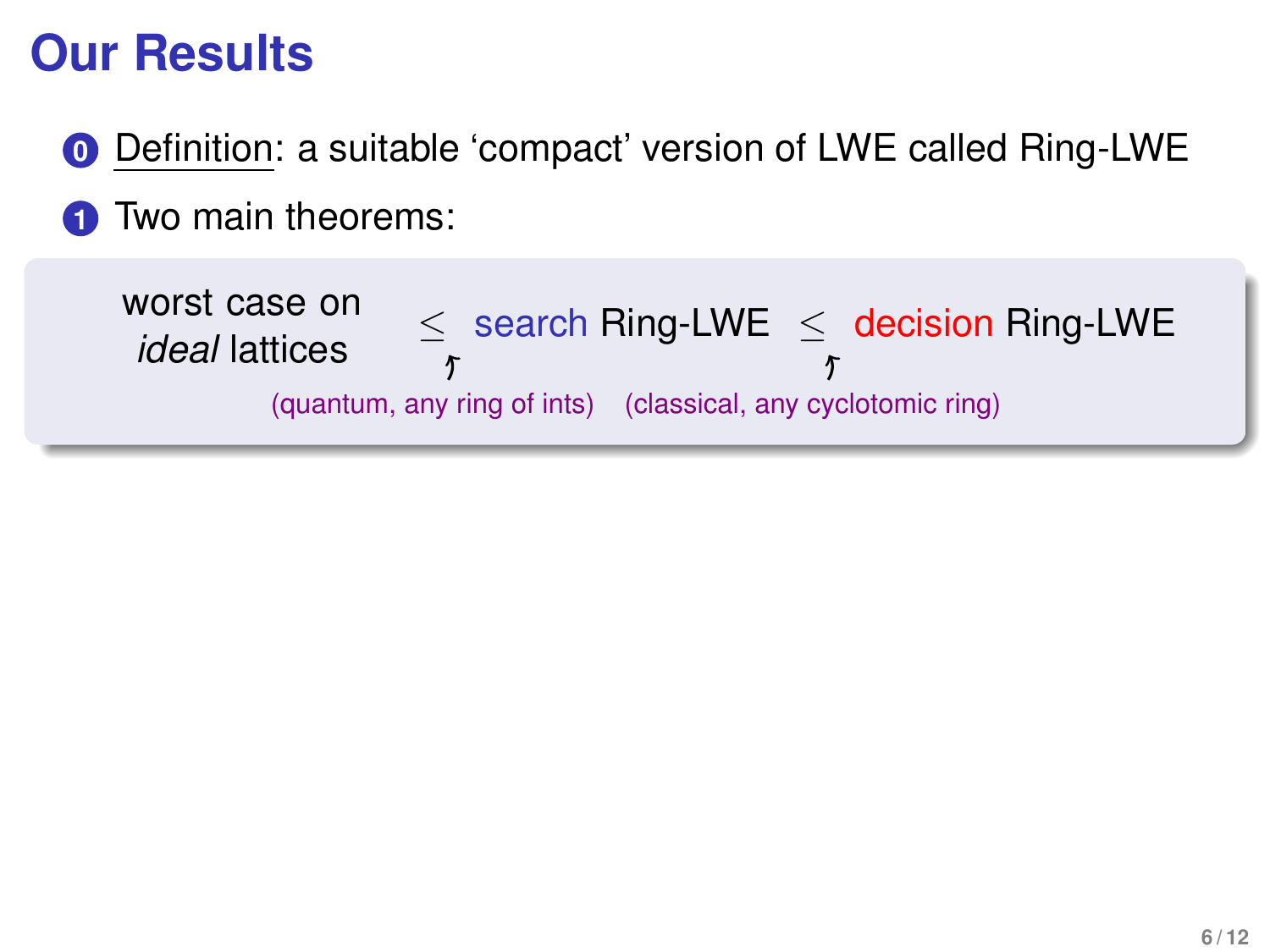**0** Definition: a suitable 'compact' version of LWE called Ring-LWE **1** Two main theorems:

worst case on search Ring-LWE ≤ decision Ring-LWE *ideal* lattices  $\overrightarrow{f}$ 亇 (quantum, any ring of ints) (classical, any cyclotomic ring)

 $\star$  Concurrently & using different techniques, [SSTX'09] proved a qualitatively weaker version of our first (quantum) reduction. (Specifically: hardness for bounded # of samples in a specific ring.)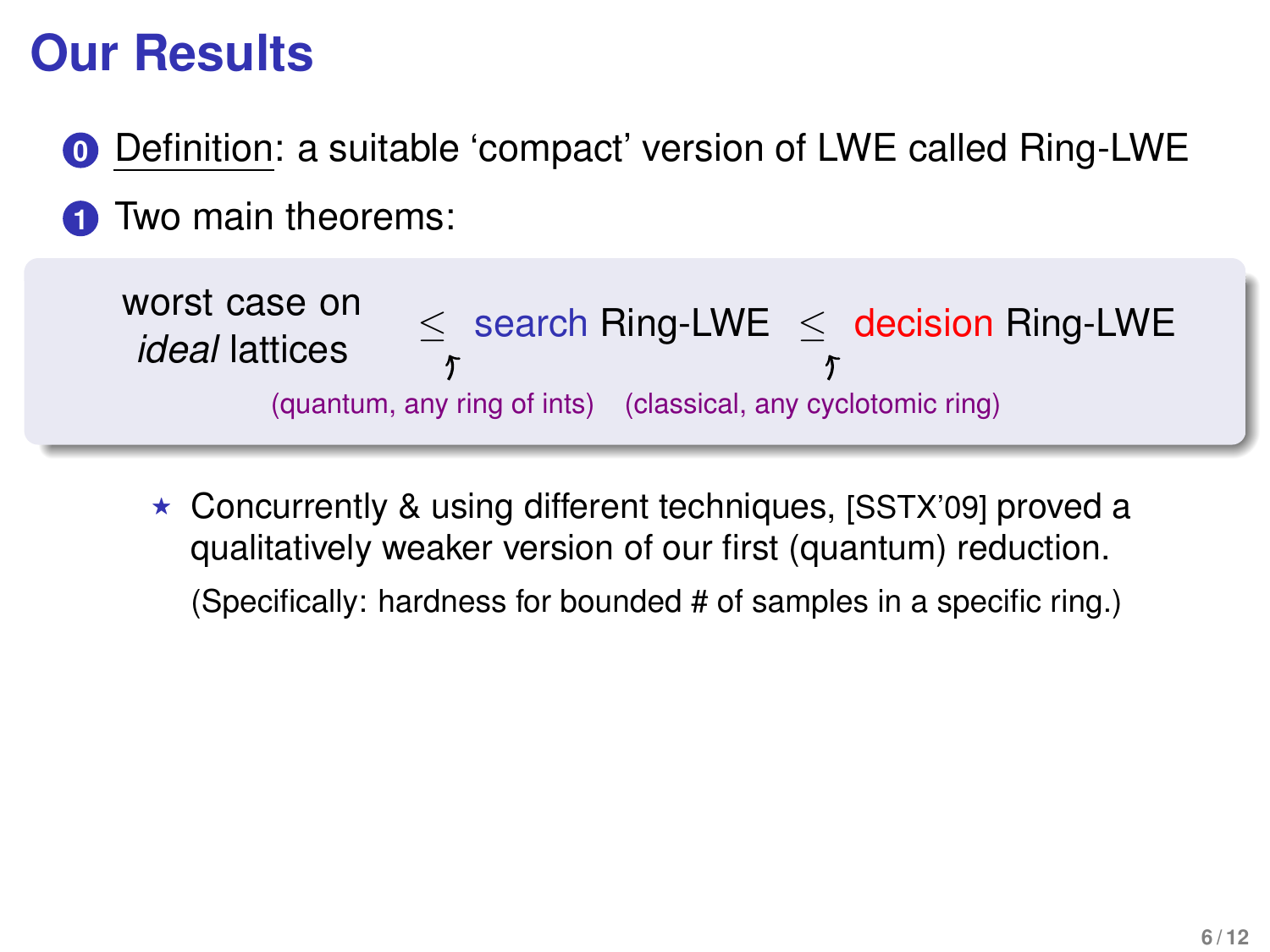**0** Definition: a suitable 'compact' version of LWE called Ring-LWE **1** Two main theorems:

worst case on search Ring-LWE ≤ decision Ring-LWE *ideal* lattices  $\overrightarrow{f}$ 亇 (quantum, any ring of ints) (classical, any cyclotomic ring)

- $\star$  Concurrently & using different techniques, [SSTX'09] proved a qualitatively weaker version of our first (quantum) reduction. (Specifically: hardness for bounded # of samples in a specific ring.)
- $\star$  Pseudorandomness is new, and important for crypto & efficiency. Proof requires very different techniques than for standard LWE.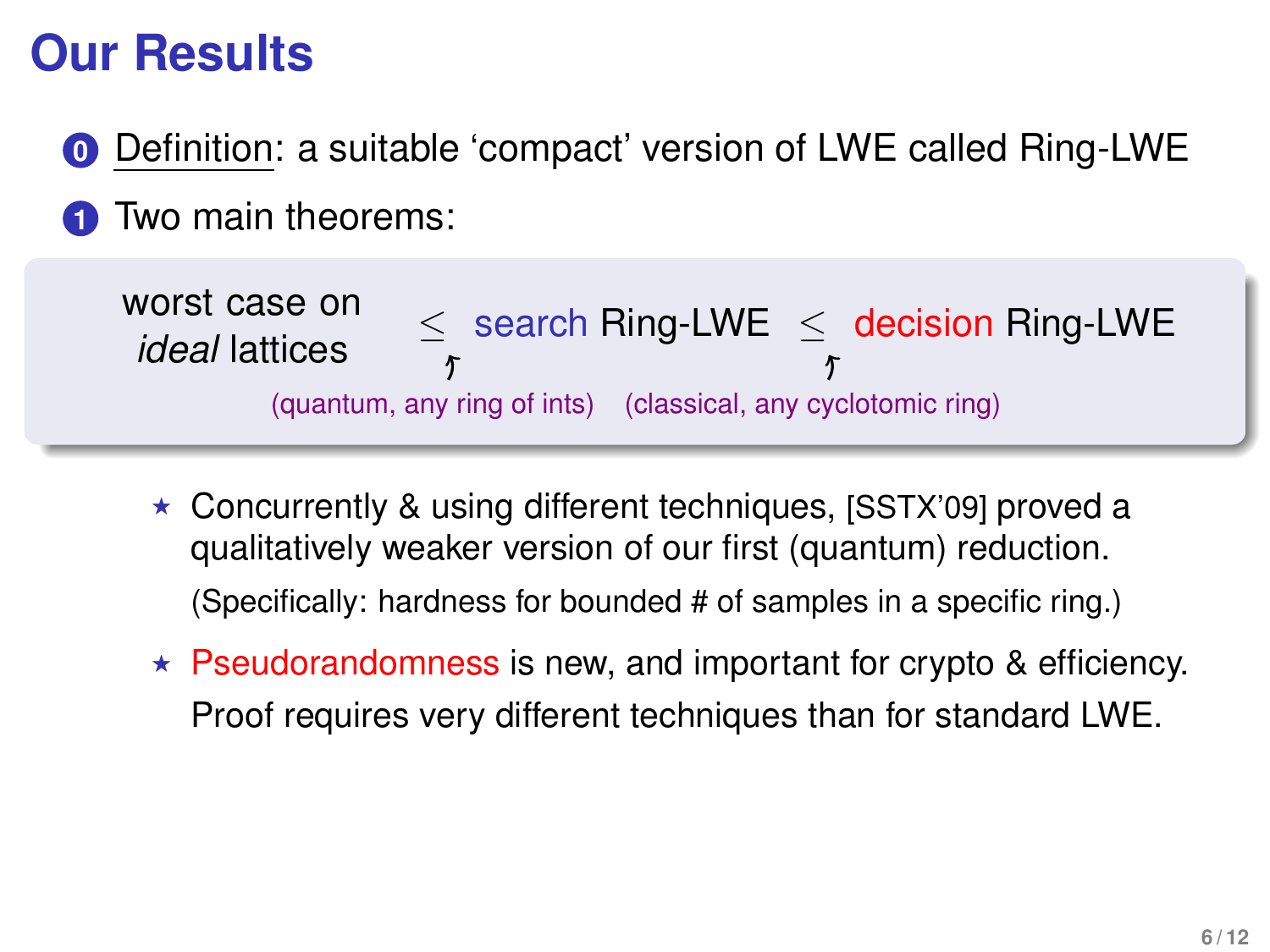**0** Definition: a suitable 'compact' version of LWE called Ring-LWE **1** Two main theorems:

worst case on *ideal* lattices  $\overrightarrow{f}$ (quantum, any ring of ints) (classical, any cyclotomic ring) search Ring-LWE ≤ decision Ring-LWE

- $\star$  Concurrently & using different techniques, [SSTX'09] proved a qualitatively weaker version of our first (quantum) reduction. (Specifically: hardness for bounded # of samples in a specific ring.)
- $\star$  Pseudorandomness is new, and important for crypto & efficiency. Proof requires very different techniques than for standard LWE.
- **2** A 'cookbook' for porting LWE-based schemes to Ring-LWE, plus an entirely new & even more efficient PKE scheme.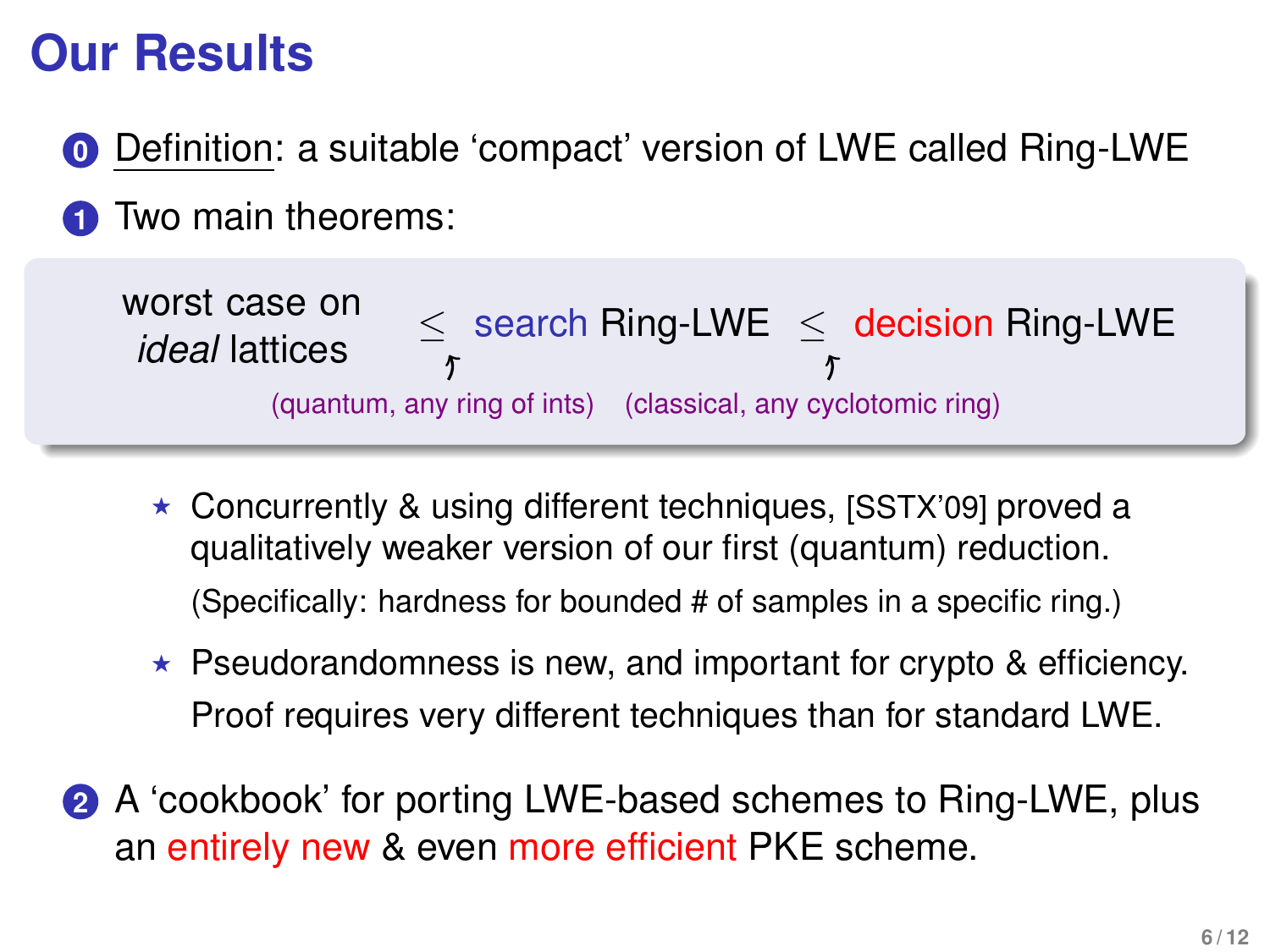**Example:** ring 
$$
\boxed{R_q = \mathbb{Z}_q[x]/(x^n + 1)}
$$
 for  $n = 2^k$  and  $q = 1 \mod 2n$ .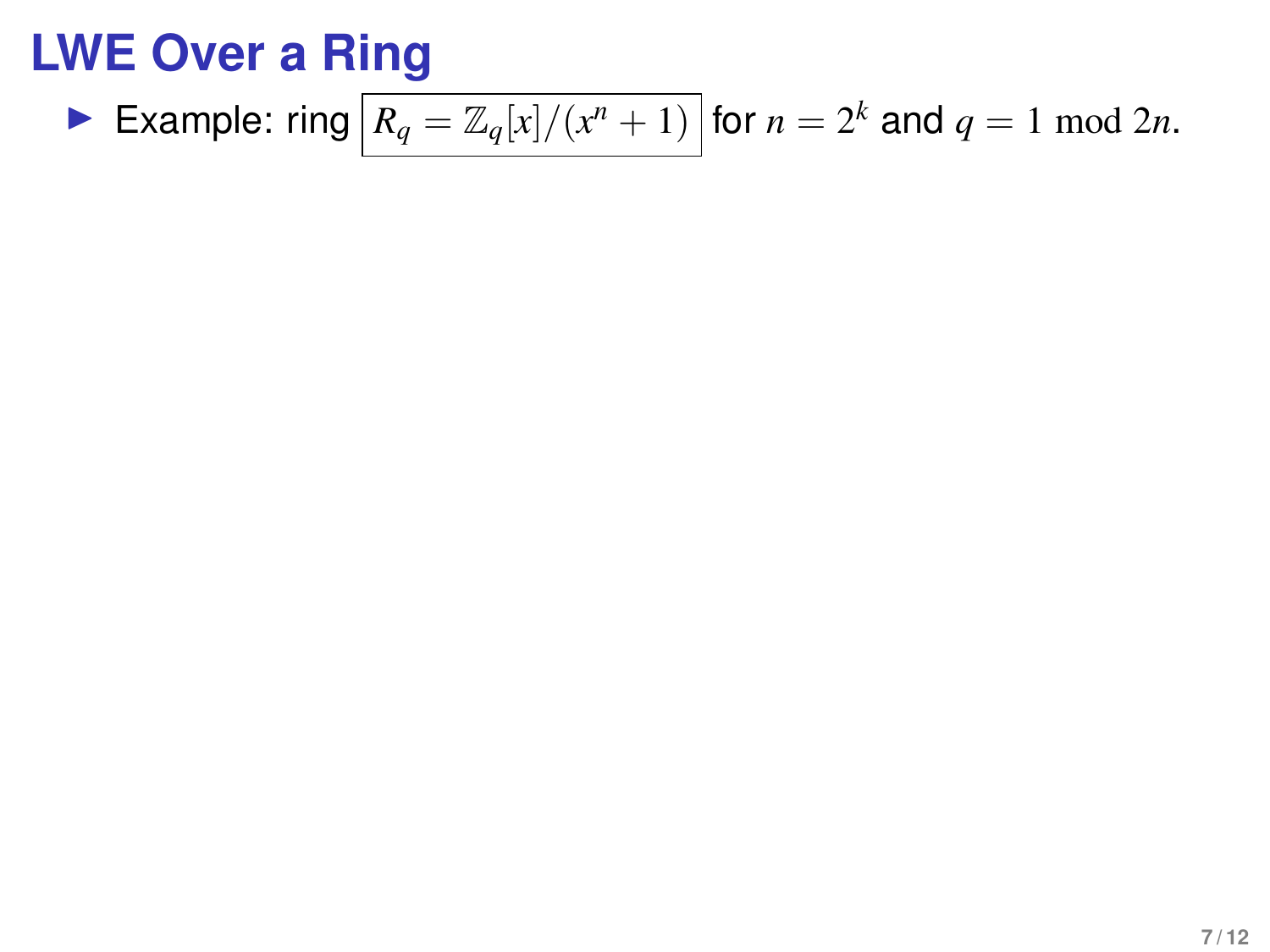- Example: ring  $\boxed{R_q = \mathbb{Z}_q[x]/(x^n + 1)}$  for  $n = 2^k$  and  $q = 1 \mod 2n$ .
	- Filter Elements may be viewed as dim  $\lt n$  polynomials with  $\mathbb{Z}_q$  coeffs...
	- $\star$  ... or as vectors in  $\mathbb{Z}_q^n$ .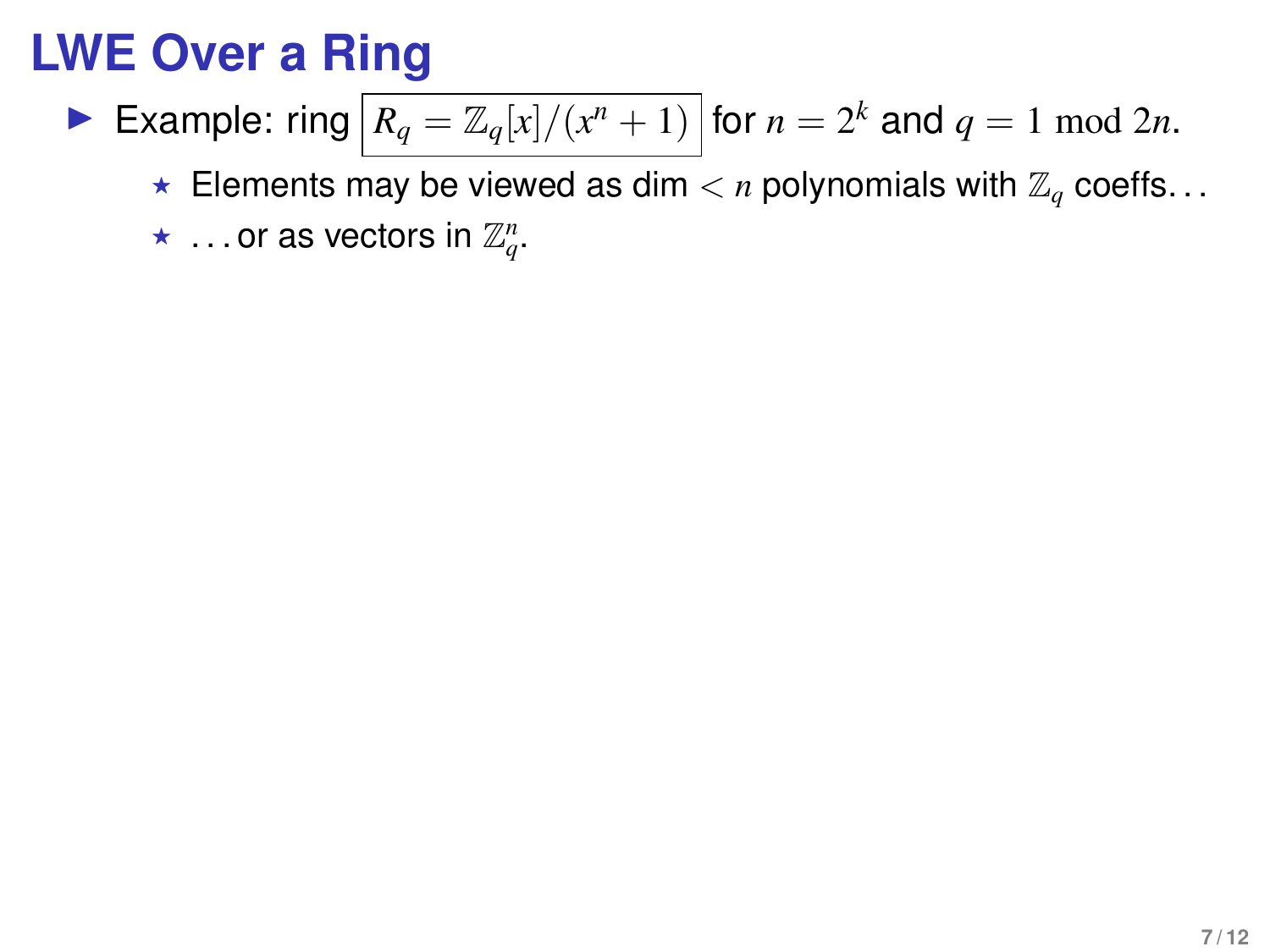- Example: ring  $\boxed{R_q = \mathbb{Z}_q[x]/(x^n + 1)}$  for  $n = 2^k$  and  $q = 1 \mod 2n$ .
	- Figure 1.5 Figure 1.5  $\times$  *n* polynomials with  $\mathbb{Z}_a$  coeffs...
	- $\star$  ... or as vectors in  $\mathbb{Z}_q^n$ .

polynomial  $^{\prime}$  +  $\leftrightarrow$  vector addition polynomial ' $\times$ '  $\longleftrightarrow$  'anti-cyclic convolution'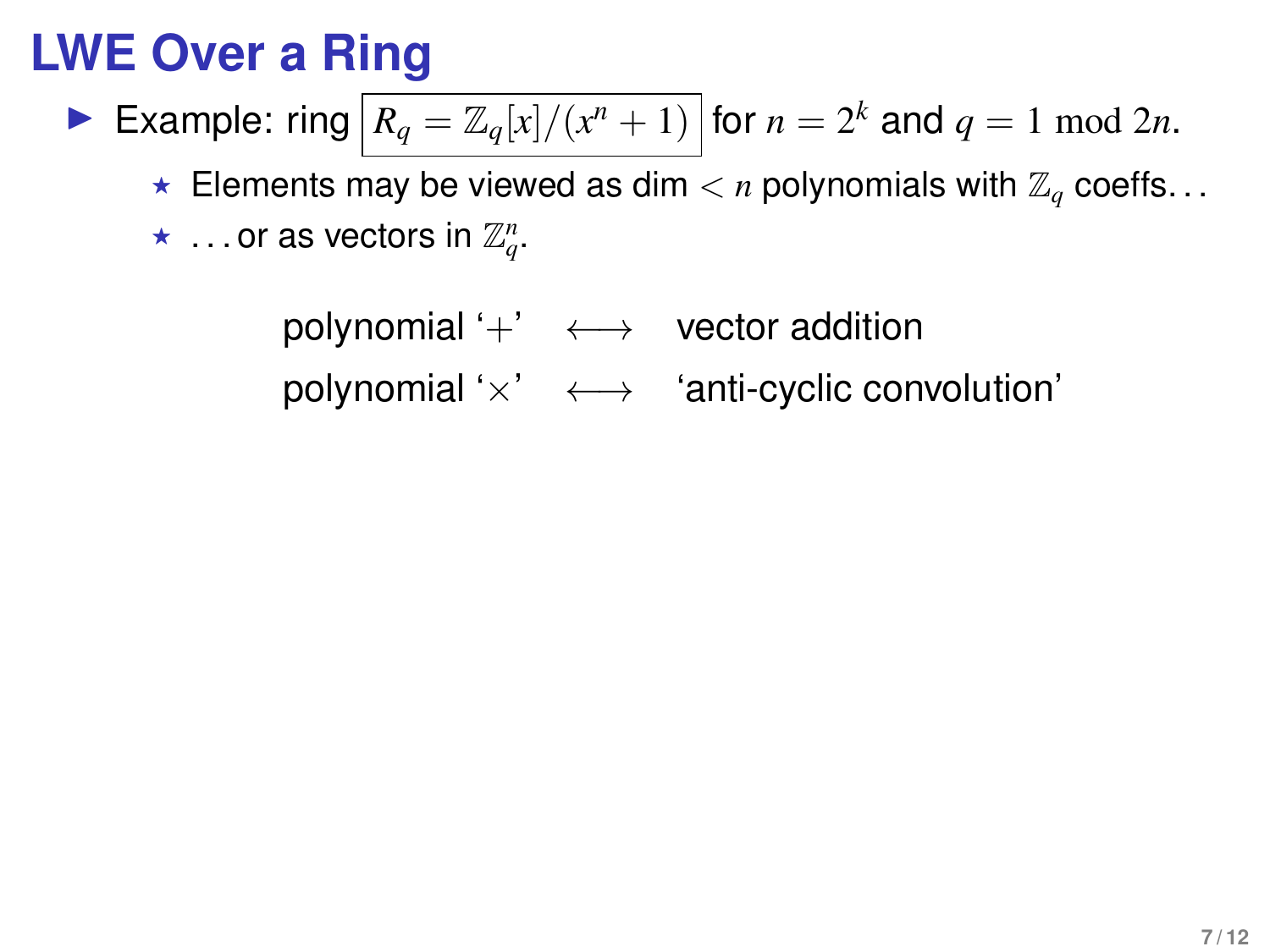- Example: ring  $\boxed{R_q = \mathbb{Z}_q[x]/(x^n + 1)}$  for  $n = 2^k$  and  $q = 1 \mod 2n$ .
	- Figure 1.5 Figure 1.5  $\times$  *n* polynomials with  $\mathbb{Z}_a$  coeffs...
	- $\star$  ... or as vectors in  $\mathbb{Z}_q^n$ .

polynomial  $^{\prime}$  +  $\leftrightarrow$  vector addition polynomial ' $\times$ '  $\longleftrightarrow$  'anti-cyclic convolution'

► Search: find the secret  $s \in R_q$ , given:

Error vectors

$$
\mathbf{a}_1 \leftarrow R_q \quad , \quad \mathbf{b}_1 = \mathbf{a}_1 \times \mathbf{s} + \mathbf{e}_1 \in R_q
$$

$$
\mathbf{a}_2 \leftarrow R_q \quad , \quad \mathbf{b}_2 = \mathbf{a}_2 \times \mathbf{s} + \mathbf{e}_2 \in R_q
$$

. . .

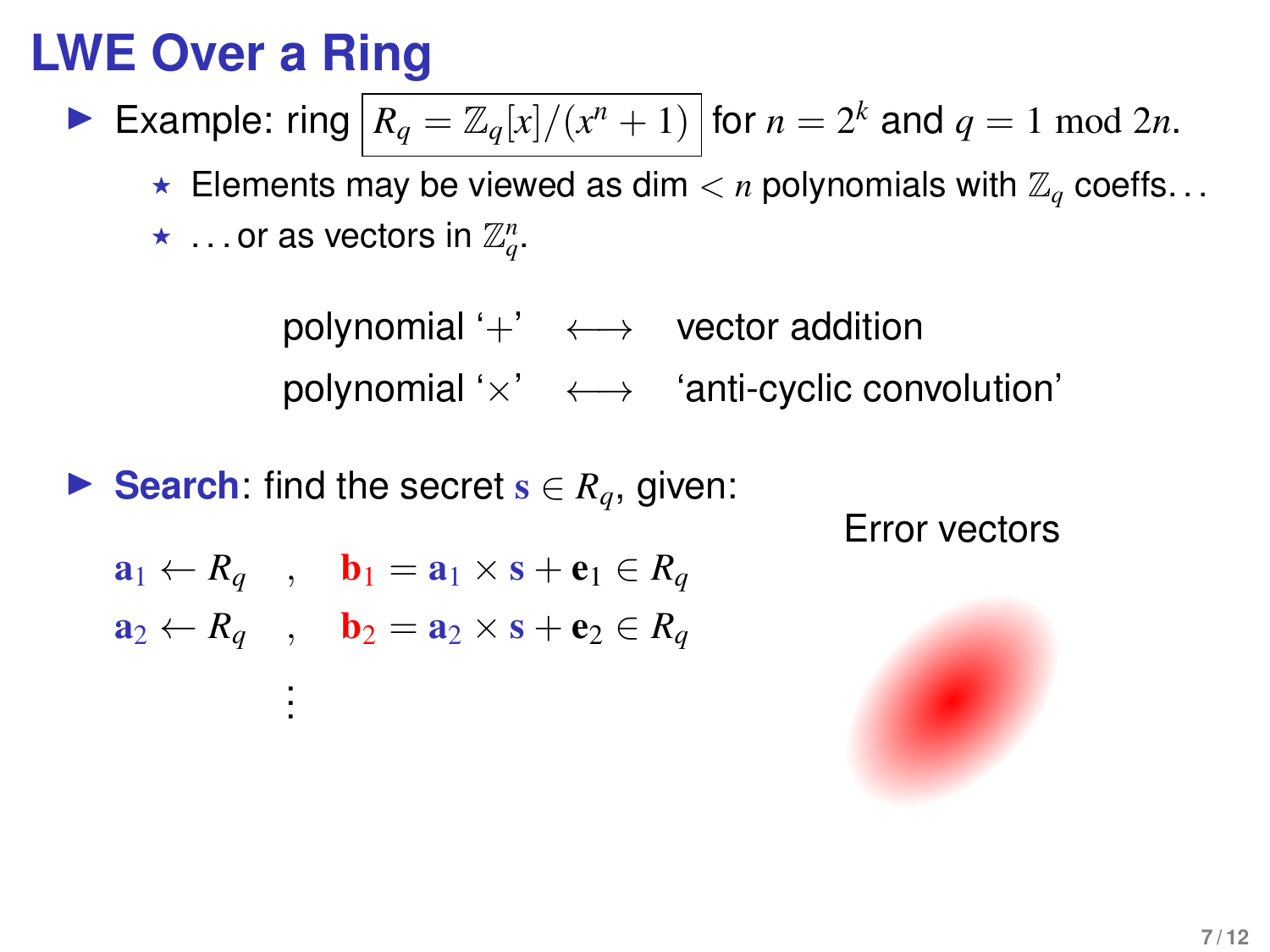- Example: ring  $\boxed{R_q = \mathbb{Z}_q[x]/(x^n + 1)}$  for  $n = 2^k$  and  $q = 1 \mod 2n$ .
	- Figure 1.5 Figure 1.5  $\times$  *n* polynomials with  $\mathbb{Z}_a$  coeffs...
	- $\star$  ... or as vectors in  $\mathbb{Z}_q^n$ .

polynomial  $^{\prime}$  +  $\leftrightarrow$  vector addition polynomial ' $\times$ '  $\longleftrightarrow$  'anti-cyclic convolution'

► Search: find the secret  $s \in R_q$ , given:

Error vectors

$$
\mathbf{a}_1 \leftarrow R_q \quad , \quad \mathbf{b}_1 = \mathbf{a}_1 \times \mathbf{s} + \mathbf{e}_1 \in R_q
$$

 $\mathbf{a}_2 \leftarrow R_q$ ,  $\mathbf{b}_2 = \mathbf{a}_2 \times \mathbf{s} + \mathbf{e}_2 \in R_q$ 

. . .



**Decision:** distinguish  $(a_i, b_i)$  from uniform  $(a_i, b_i)$ .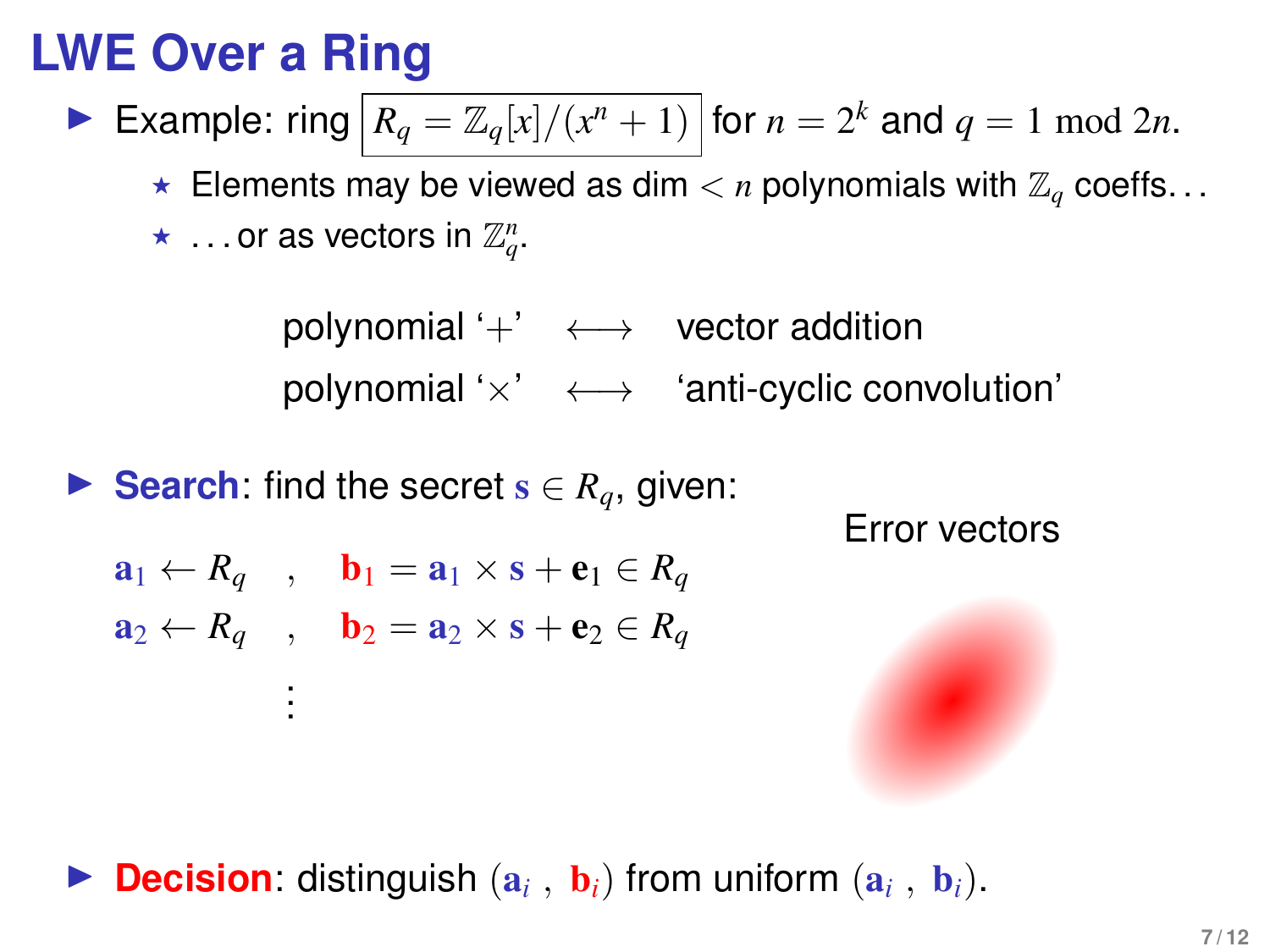Secret key: 'short'  $s \in R_q$ . Public key:  $(a, b = a \times s + e)$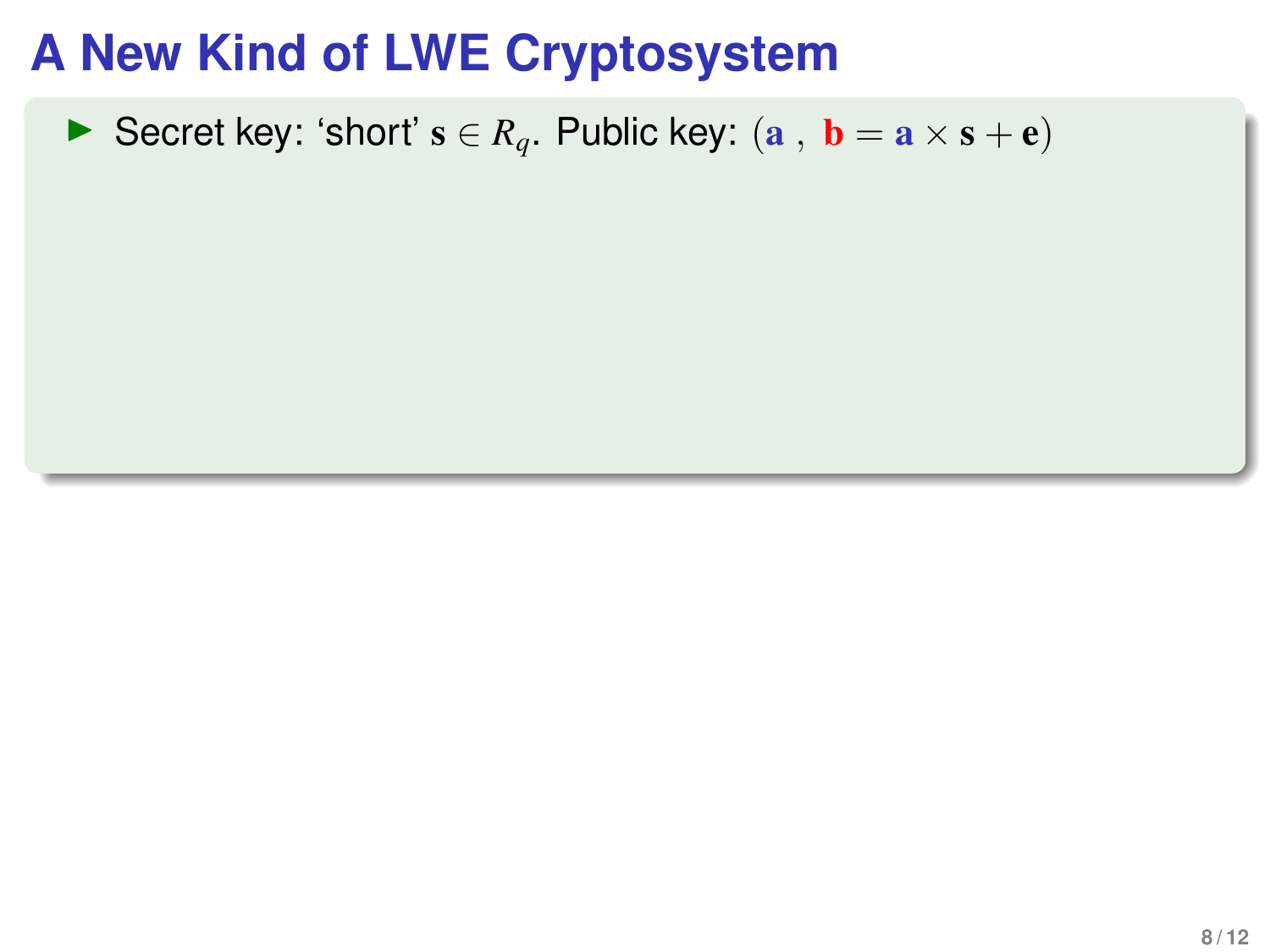Secret key: 'short'  $s \in R_q$ . Public key:  $(a, b = a \times s + e)$ 

**►** Encrypt  $m \in \{0, 1\}^n$ : choose 'short'  $t \in R_q$ . Output ciphertext

$$
(\mathbf{c}_1, \mathbf{c}_2) = (\mathbf{a} \times \mathbf{t} + \mathbf{e}_1, \ \mathbf{b} \times \mathbf{t} + \mathbf{e}_2 + m \cdot \left[\frac{q}{2}\right])
$$

$$
\approx (\mathbf{a} \times \mathbf{t}, \ \mathbf{a} \times \mathbf{s} \times \mathbf{t} + m \cdot \left[\frac{q}{2}\right])
$$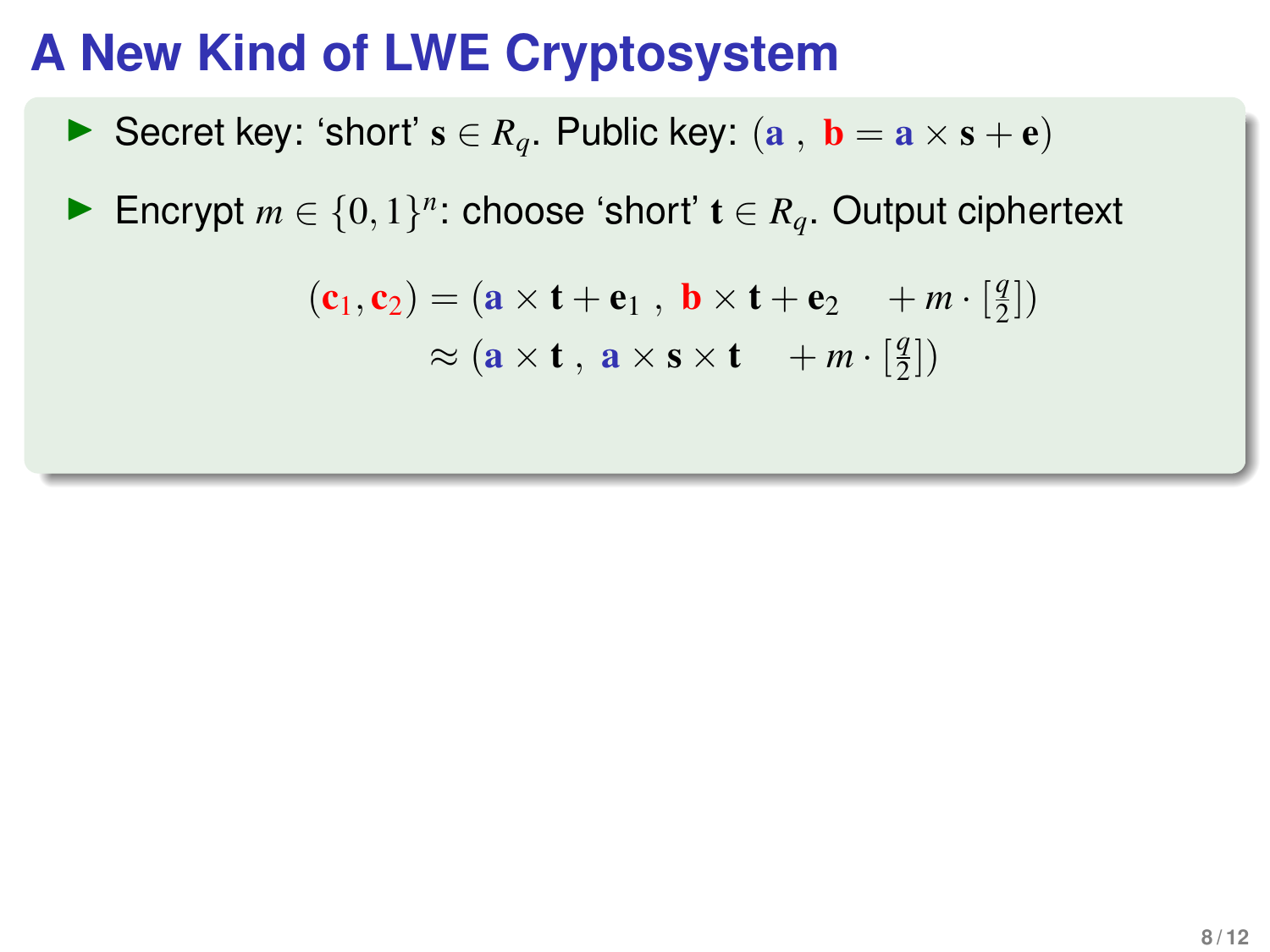Secret key: 'short'  $s \in R_q$ . Public key:  $(a, b = a \times s + e)$ 

**►** Encrypt  $m \in \{0, 1\}^n$ : choose 'short'  $t \in R_q$ . Output ciphertext

$$
(\mathbf{c}_1, \mathbf{c}_2) = (\mathbf{a} \times \mathbf{t} + \mathbf{e}_1, \ \mathbf{b} \times \mathbf{t} + \mathbf{e}_2 + m \cdot \left[\frac{q}{2}\right])
$$

$$
\approx (\mathbf{a} \times \mathbf{t}, \ \mathbf{a} \times \mathbf{s} \times \mathbf{t} + m \cdot \left[\frac{q}{2}\right])
$$

**Decrypt:** recover *m* from  $c_2 - c_1 \times s$ .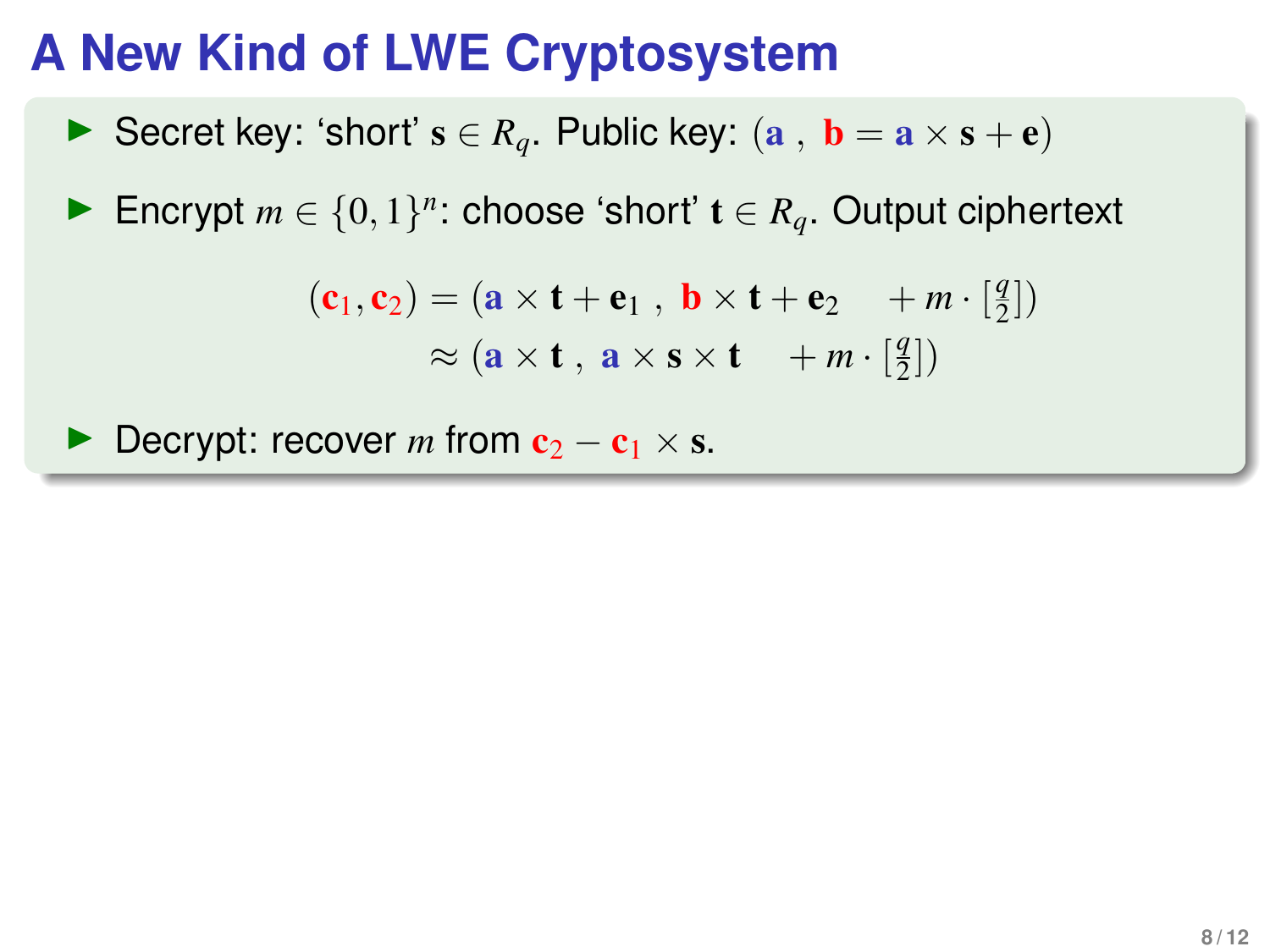Secret key: 'short'  $s \in R_a$ . Public key:  $(a, b = a \times s + e)$ 

**►** Encrypt  $m \in \{0, 1\}^n$ : choose 'short'  $t \in R_q$ . Output ciphertext

$$
(\mathbf{c}_1, \mathbf{c}_2) = (\mathbf{a} \times \mathbf{t} + \mathbf{e}_1, \ \mathbf{b} \times \mathbf{t} + \mathbf{e}_2 + m \cdot \left[\frac{q}{2}\right])
$$

$$
\approx (\mathbf{a} \times \mathbf{t}, \ \mathbf{a} \times \mathbf{s} \times \mathbf{t} + m \cdot \left[\frac{q}{2}\right])
$$

**Decrypt:** recover *m* from  $c_2 - c_1 \times s$ .

 $\triangleright$  Works just like subset-sum encryption [LPS'10] and ... ElGamal ?!?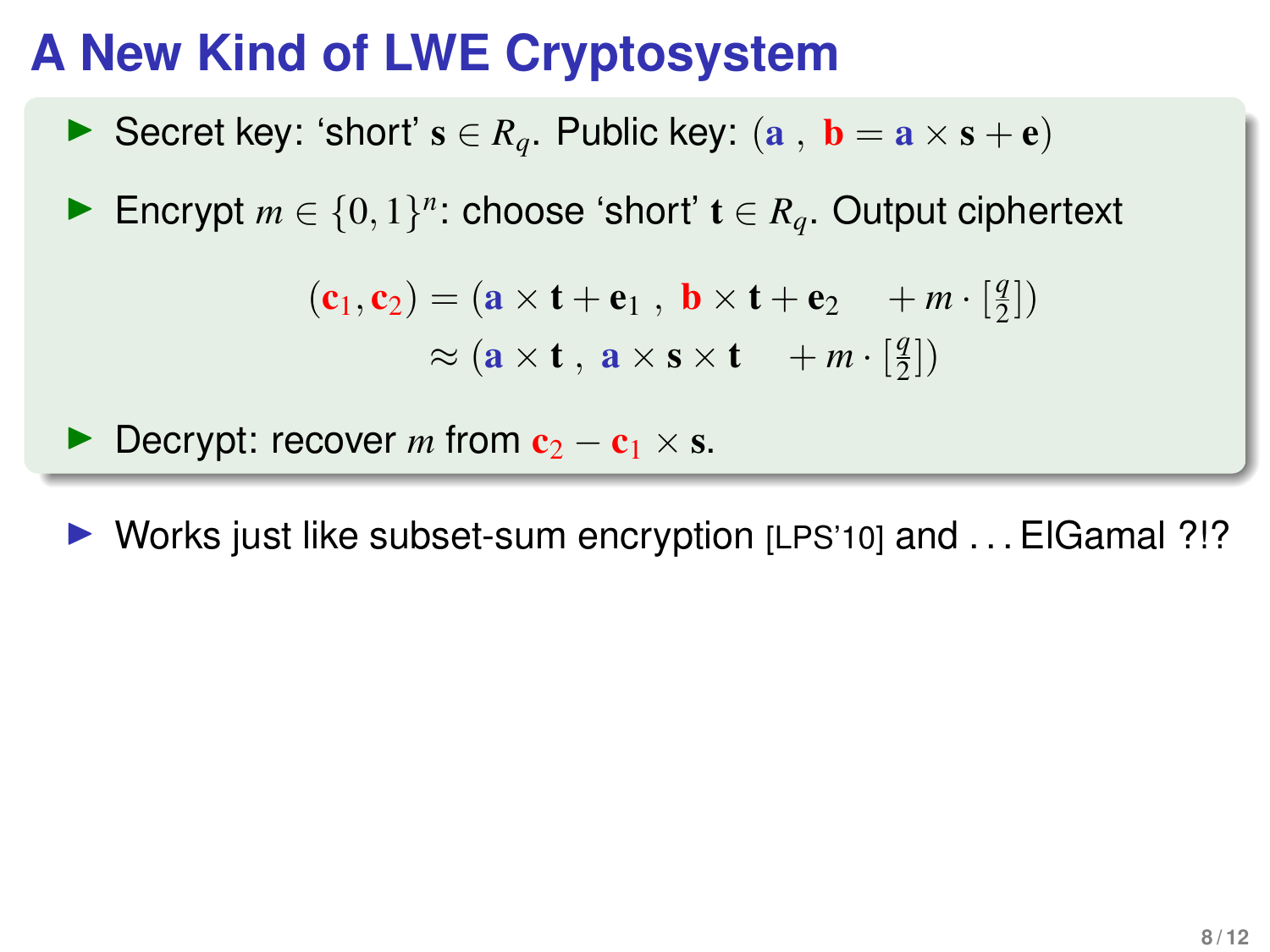Secret key: 'short'  $s \in R_a$ . Public key:  $(a, b = a \times s + e)$ 

**►** Encrypt  $m \in \{0, 1\}^n$ : choose 'short'  $t \in R_q$ . Output ciphertext

$$
(\mathbf{c}_1, \mathbf{c}_2) = (\mathbf{a} \times \mathbf{t} + \mathbf{e}_1, \ \mathbf{b} \times \mathbf{t} + \mathbf{e}_2 + m \cdot \left[\frac{q}{2}\right])
$$

$$
\approx (\mathbf{a} \times \mathbf{t}, \ \mathbf{a} \times \mathbf{s} \times \mathbf{t} + m \cdot \left[\frac{q}{2}\right])
$$

Decrypt: recover *m* from  $c_2 - c_1 \times s$ .

 $\triangleright$  Works just like subset-sum encryption [LPS'10] and ... ElGamal ?!? But only  $\tilde{O}(n)$  key size, Enc, Dec for *n*-bit message.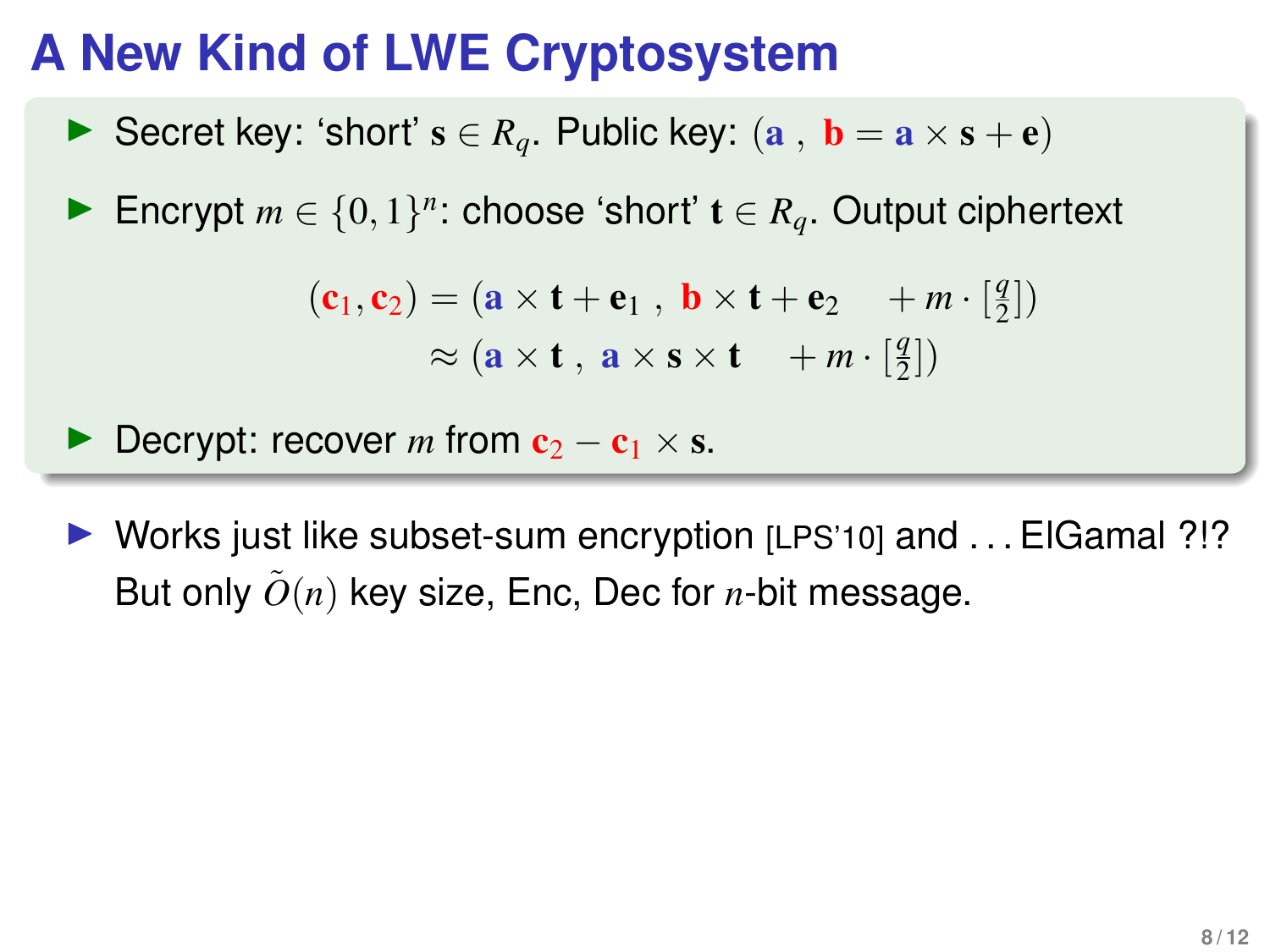Secret key: 'short'  $s \in R_a$ . Public key:  $(a, b = a \times s + e)$ 

**►** Encrypt  $m \in \{0, 1\}^n$ : choose 'short'  $t \in R_q$ . Output ciphertext

$$
(\mathbf{c}_1, \mathbf{c}_2) = (\mathbf{a} \times \mathbf{t} + \mathbf{e}_1, \ \mathbf{b} \times \mathbf{t} + \mathbf{e}_2 + m \cdot \left[\frac{q}{2}\right])
$$

$$
\approx (\mathbf{a} \times \mathbf{t}, \ \mathbf{a} \times \mathbf{s} \times \mathbf{t} + m \cdot \left[\frac{q}{2}\right])
$$

**Decrypt:** recover *m* from  $c_2 - c_1 \times s$ .

 $\triangleright$  Works just like subset-sum encryption [LPS'10] and ... ElGamal ?!? But only  $\tilde{O}(n)$  key size, Enc, Dec for *n*-bit message.

#### **Proof of CPA Security**

**1** Public key  $(a, b) \approx_c (a, b)$  by decision Ring-LWE

(even for 'short' s [ACPS'09])

**2** Ciphertext  $(c_1, c_2) \approx_c (c_1, c_2)$ , again by decision Ring-LWE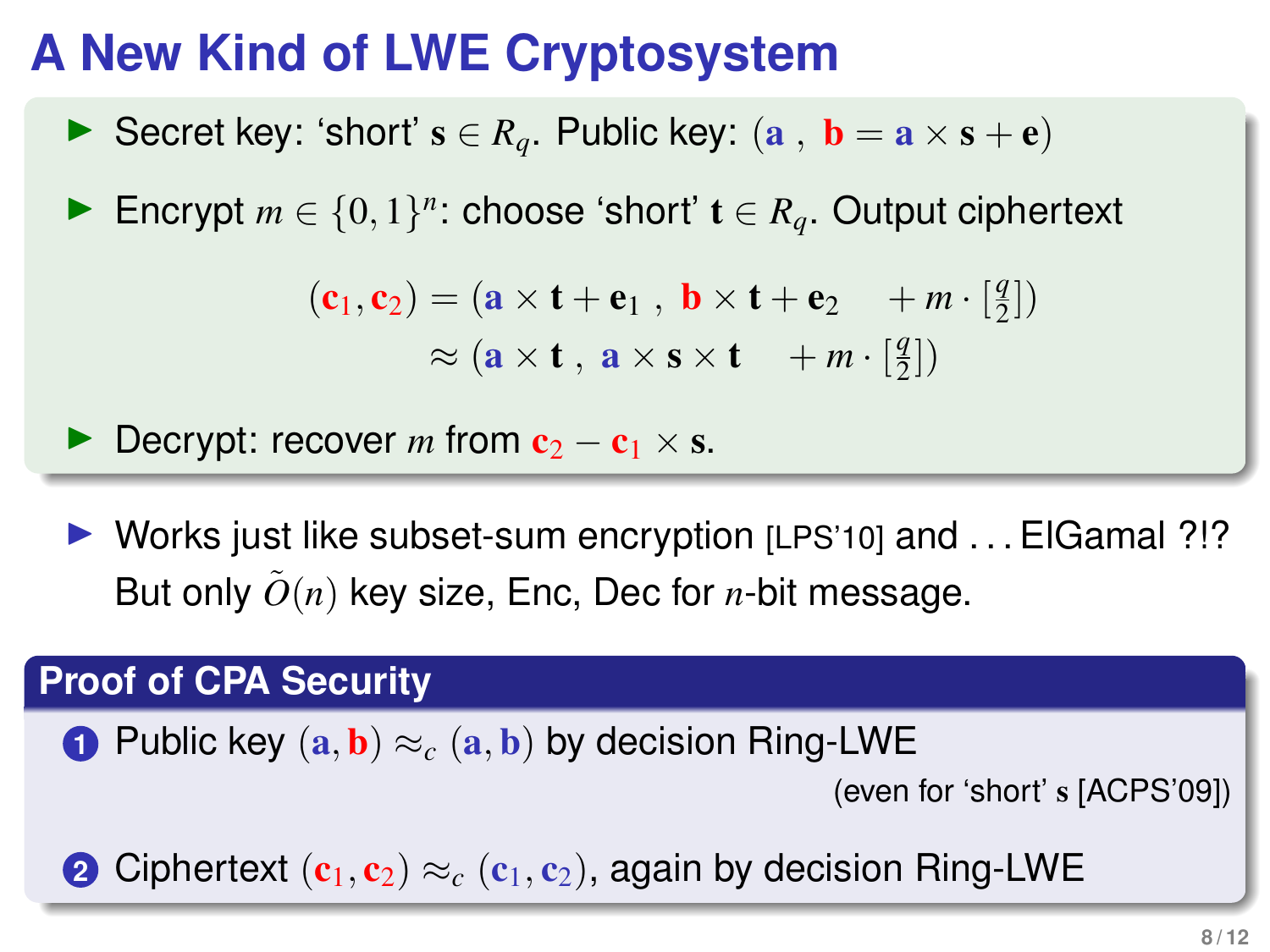## **Hardness of Search Ring-LWE**

#### **Theorem 1**

For any large enough *q*, solving search Ring-LWE is as hard as quantumly solving poly(*n*)-approx SVP in any (worst-case) ideal lattice from the ring.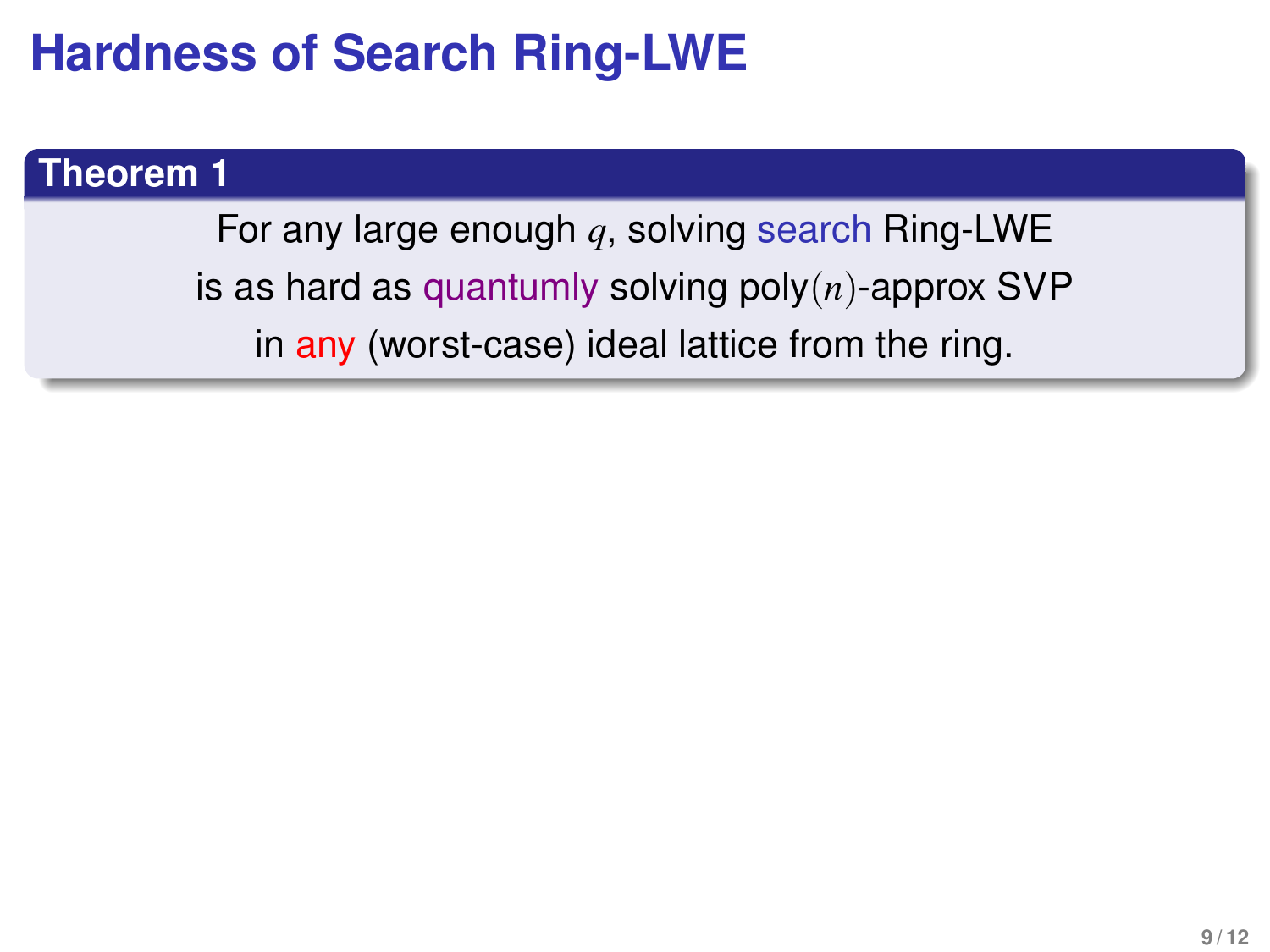# **Hardness of Search Ring-LWE**

#### **Theorem 1**

For any large enough *q*, solving search Ring-LWE is as hard as quantumly solving poly(*n*)-approx SVP in any (worst-case) ideal lattice from the ring.

 $\triangleright$  Proof follows the outline of [Regev'05] for LWE & arbitrary lattices. Quantum component used as 'black-box;' only classical part needs adaptation to the ring setting.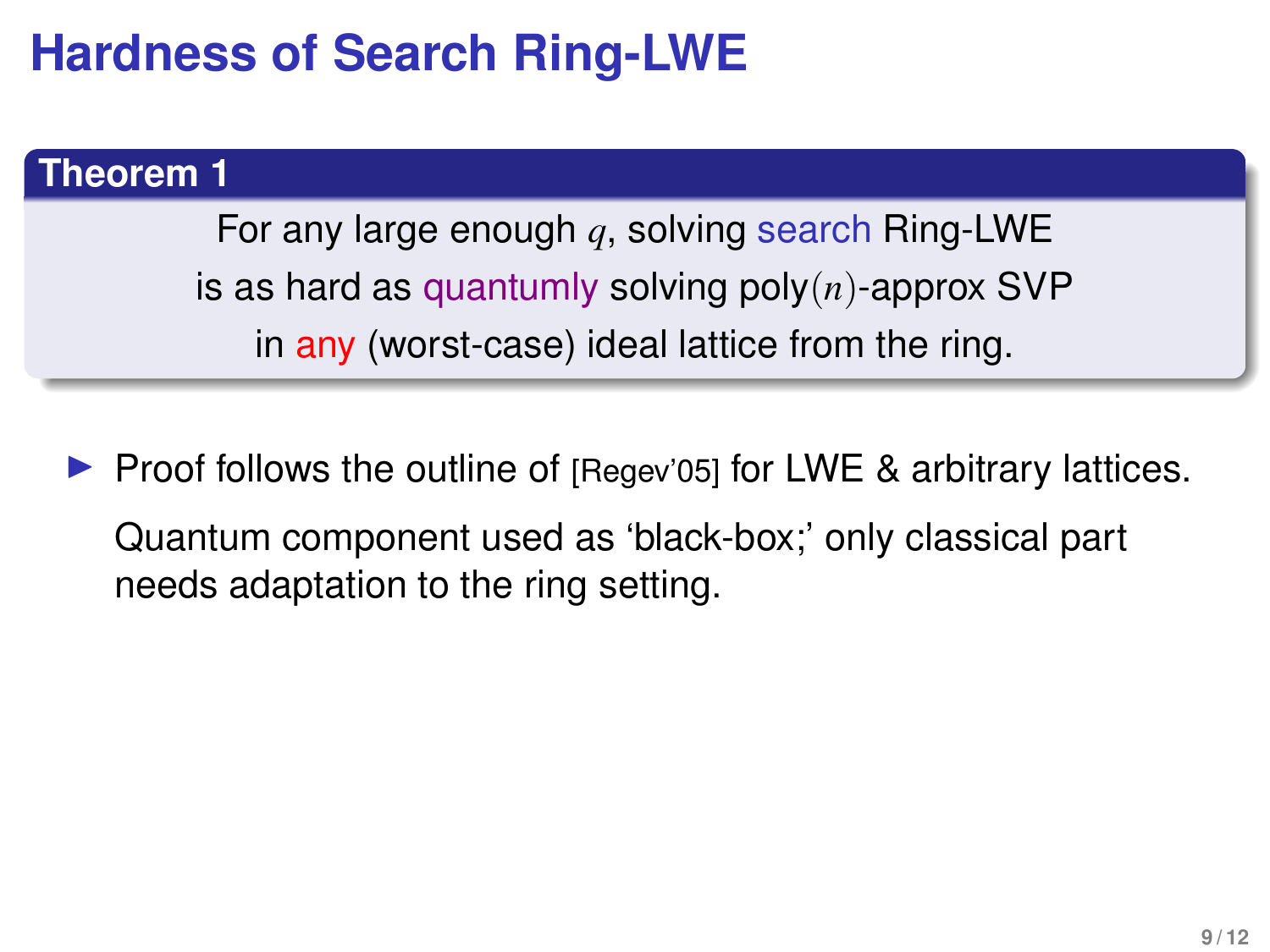# **Hardness of Search Ring-LWE**

#### **Theorem 1**

For any large enough *q*, solving search Ring-LWE is as hard as quantumly solving poly(*n*)-approx SVP in any (worst-case) ideal lattice from the ring.

- $\triangleright$  Proof follows the outline of [Regev'05] for LWE & arbitrary lattices. Quantum component used as 'black-box;' only classical part needs adaptation to the ring setting.
- ▶ New reduction technique for 'clearing the ideal'  $(\mathcal{I}/q\mathcal{I} \mapsto R/qR)$ , in an 'algebra-preserving' way.

Uses Chinese remainder theorem and theory of duality for ideals.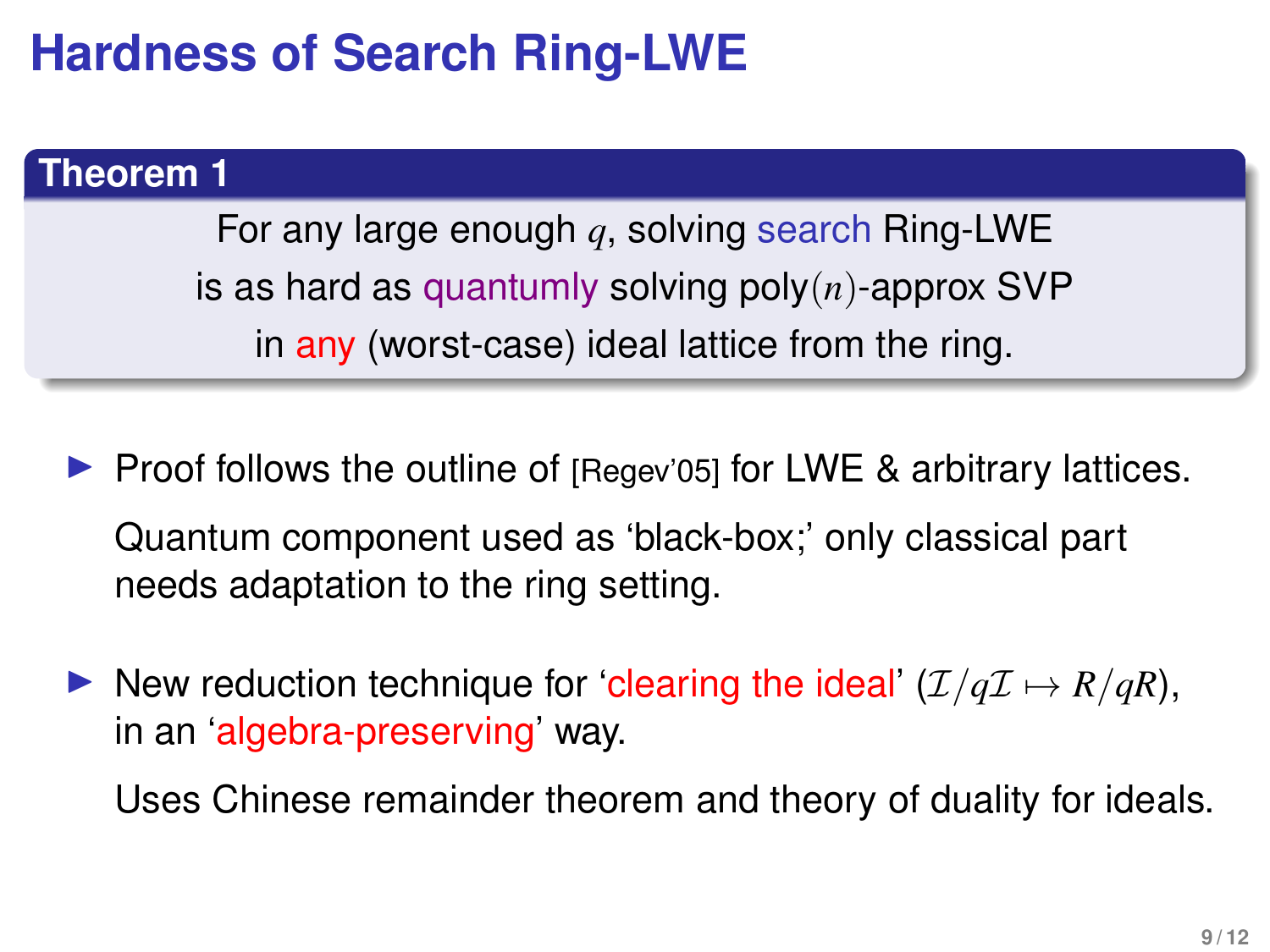- Recall example ring  $R = \mathbb{Z}[x]/(x^n + 1)$  for  $n = 2^k$ .
- An ideal  $\mathcal{I} \subseteq R$  is closed under  $+$  and  $-$ , and under  $\times$  with R.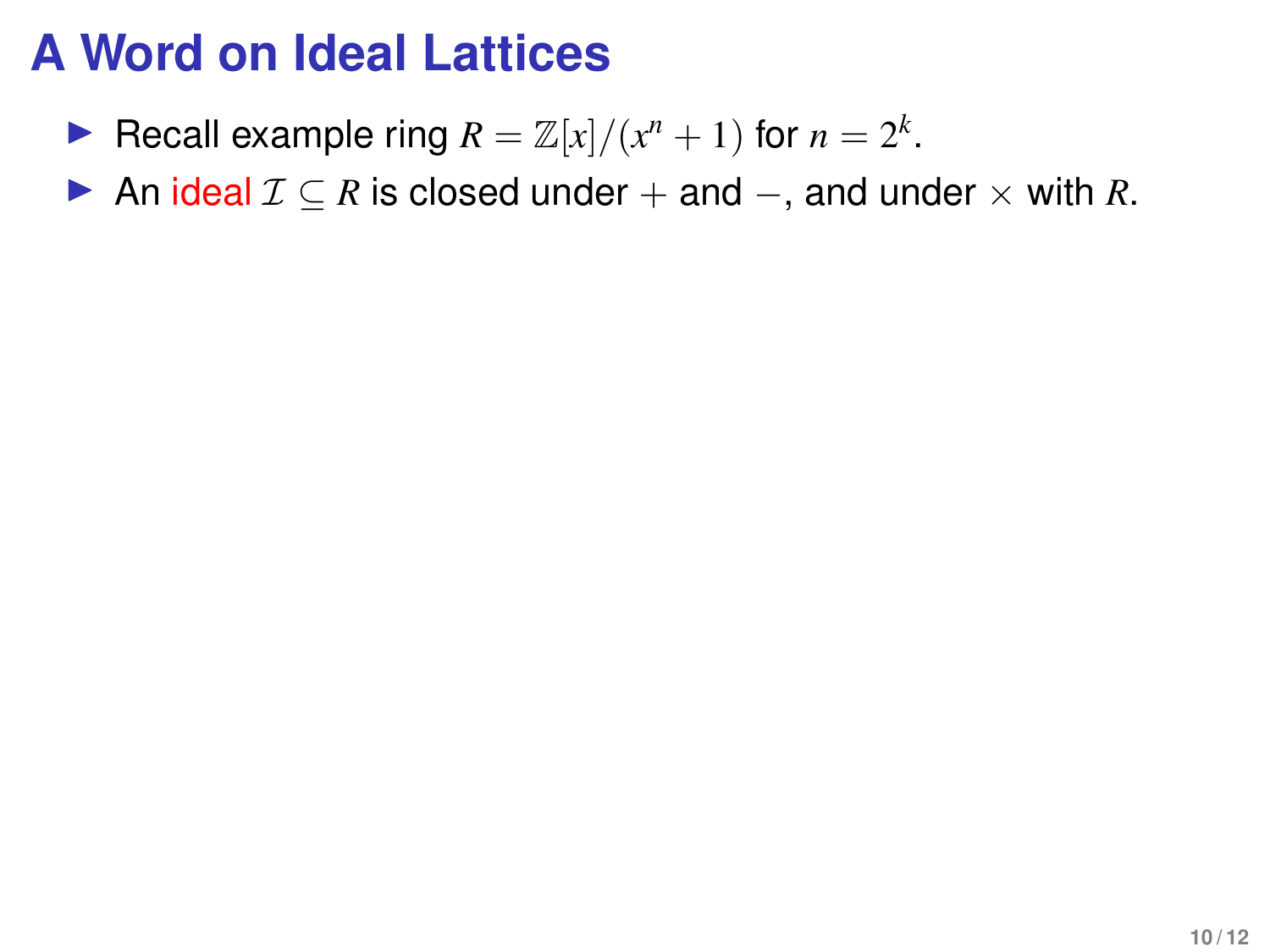- Recall example ring  $R = \mathbb{Z}[x]/(x^n + 1)$  for  $n = 2^k$ .
- An ideal  $\mathcal{I} \subseteq R$  is closed under  $+$  and  $-$ , and under  $\times$  with R.

To get ideal lattices, embed R and its ideals into  $\mathbb{R}^n$ . How?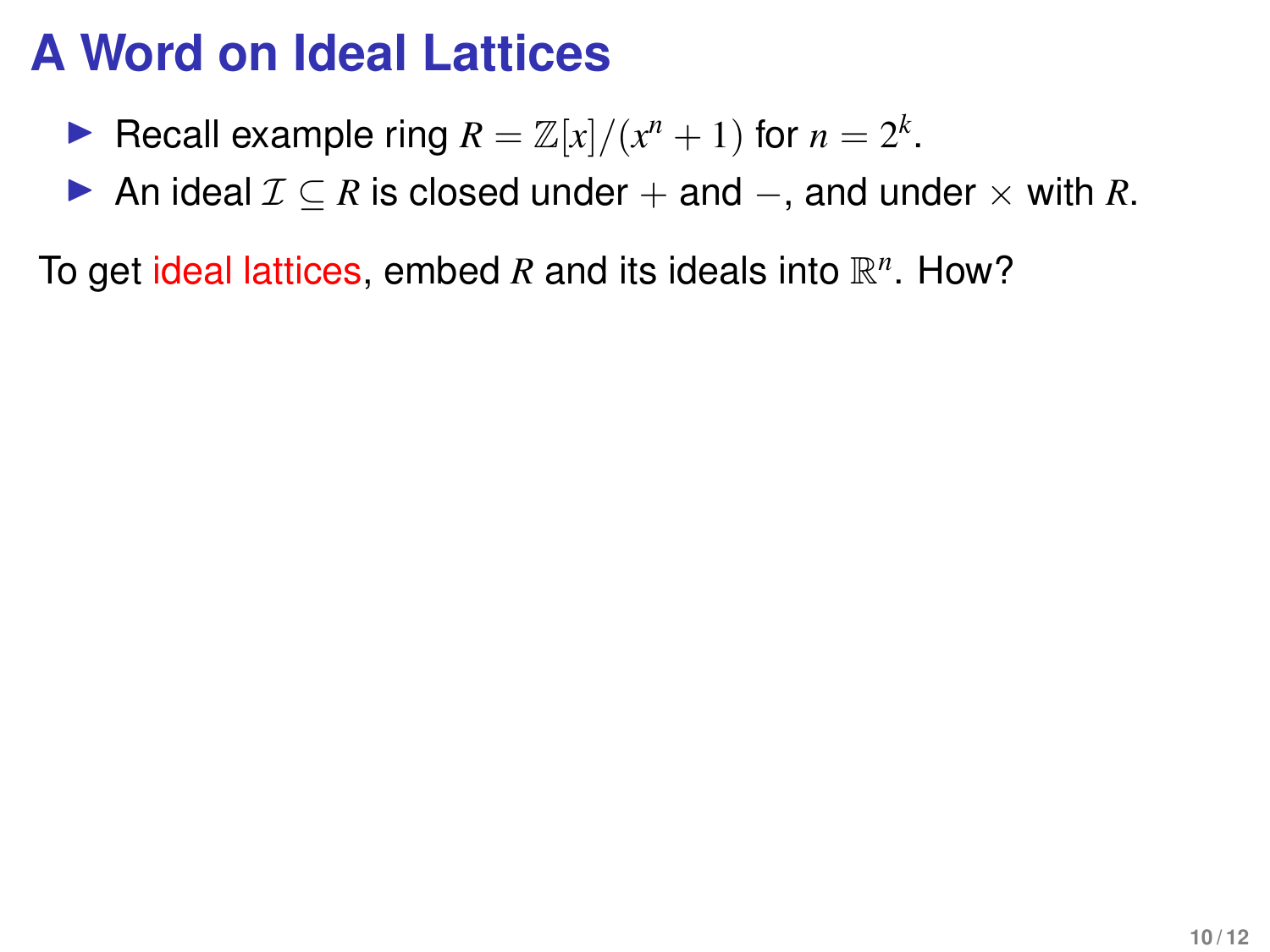- Recall example ring  $R = \mathbb{Z}[x]/(x^n + 1)$  for  $n = 2^k$ .
- An ideal  $\mathcal{I} \subseteq R$  is closed under  $+$  and  $-$ , and under  $\times$  with R.

To get ideal lattices, embed  $R$  and its ideals into  $\mathbb{R}^n$ . How?

IHPS'98, M'02, PR'06, LM'06, G'09, ... ]: 'coefficient embedding'

$$
a(x) = a_0 + a_1x + \dots + a_{n-1}x^{n-1} \rightarrow (a_0, \dots, a_{n-1}) \in \mathbb{Z}^n
$$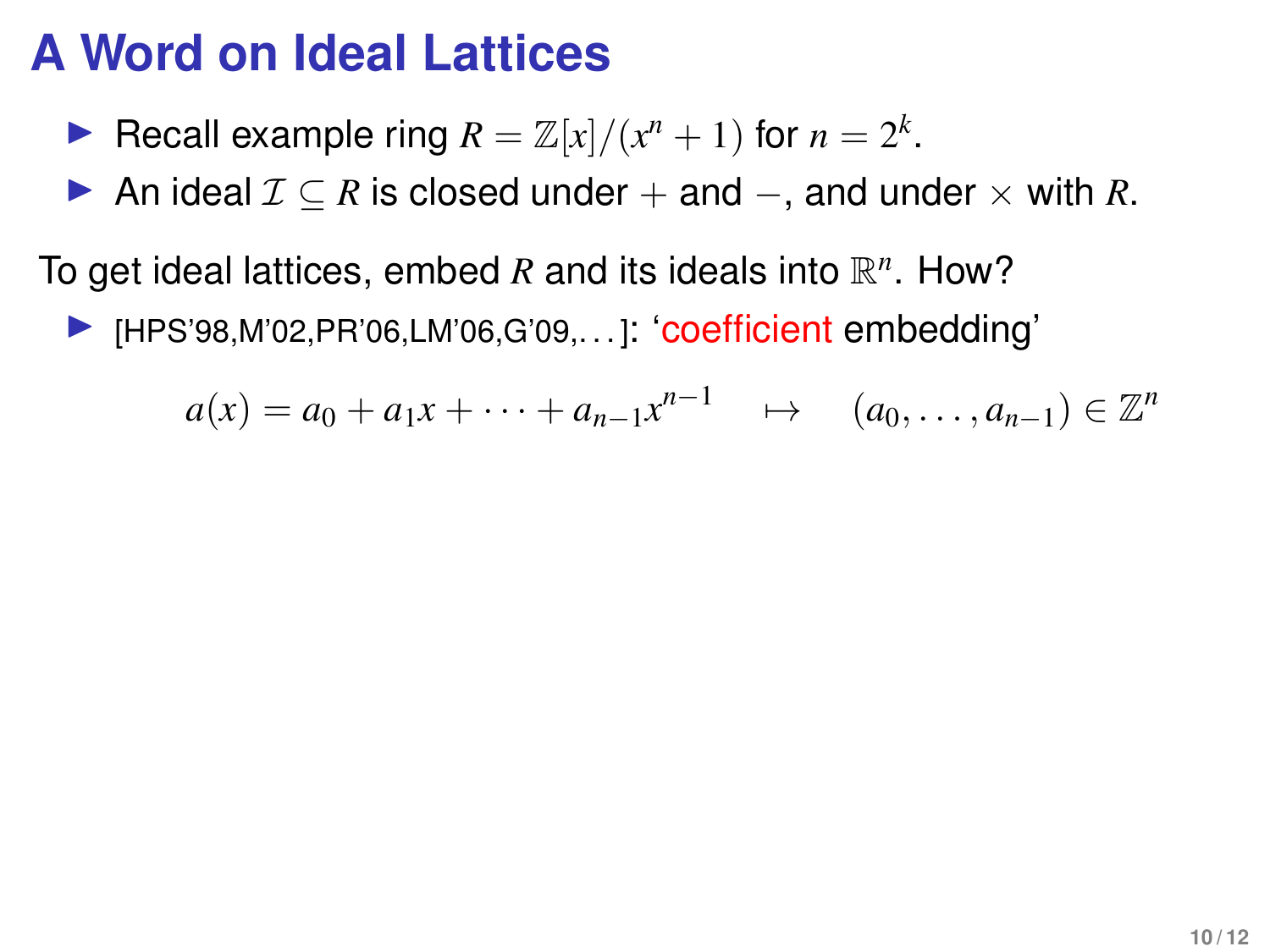- Recall example ring  $R = \mathbb{Z}[x]/(x^n + 1)$  for  $n = 2^k$ .
- An ideal  $\mathcal{I} \subseteq R$  is closed under  $+$  and  $-$ , and under  $\times$  with R.

To get ideal lattices, embed  $R$  and its ideals into  $\mathbb{R}^n$ . How?

I [HPS'98,M'02,PR'06,LM'06,G'09,...]: 'coefficient embedding'

$$
a(x) = a_0 + a_1x + \dots + a_{n-1}x^{n-1} \rightarrow (a_0, \dots, a_{n-1}) \in \mathbb{Z}^n
$$

 $+$  is coordinate-wise, but analyzing  $\times$  is cumbersome (esp. for ry's)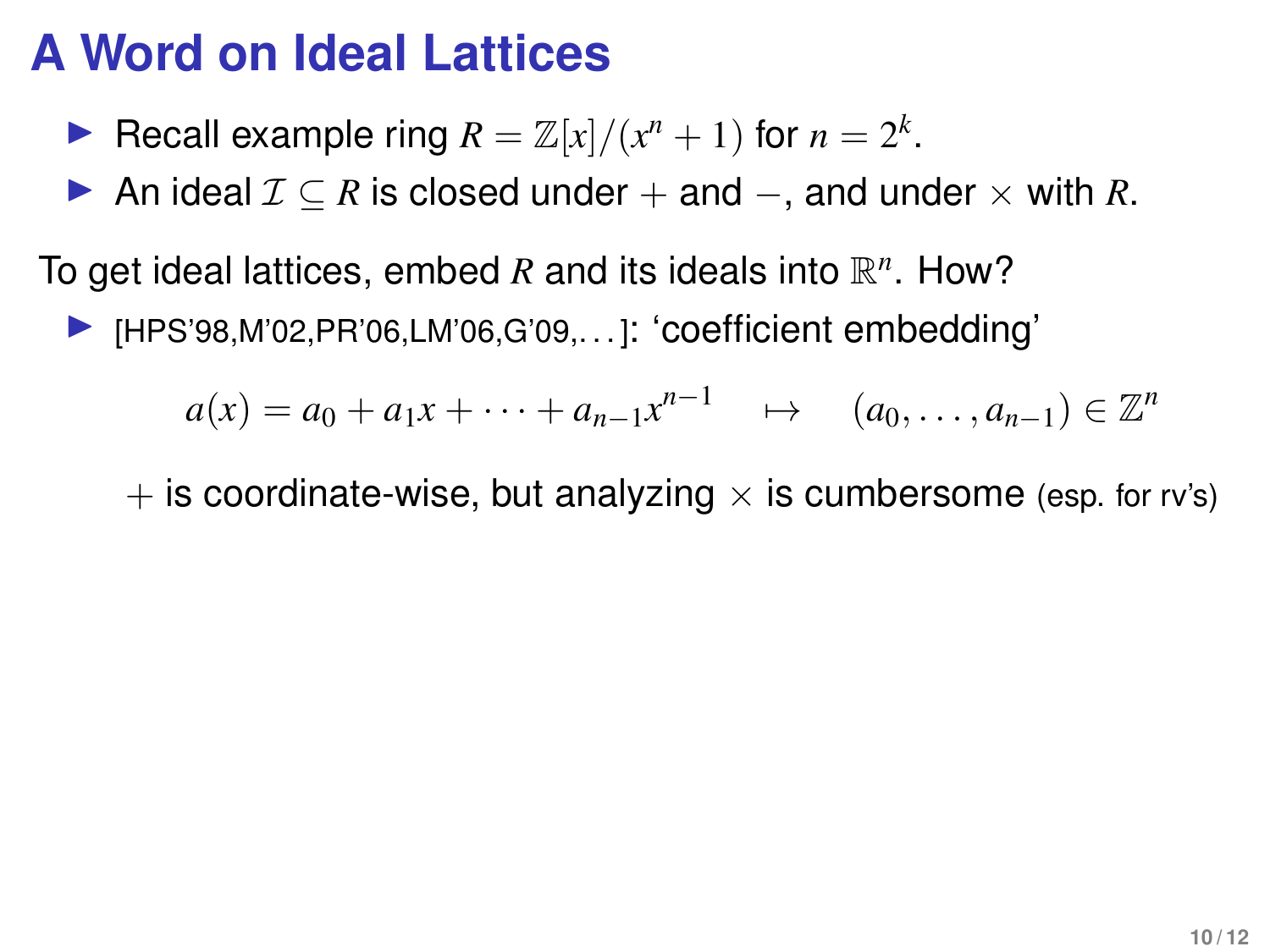- Recall example ring  $R = \mathbb{Z}[x]/(x^n + 1)$  for  $n = 2^k$ .
- An ideal  $\mathcal{I} \subseteq R$  is closed under  $+$  and  $-$ , and under  $\times$  with R.

To get ideal lattices, embed R and its ideals into  $\mathbb{C}^n$ . How?

I FILM [HPS'98, M'02, PR'06, LM'06, G'09,... ]: 'coefficient embedding'

$$
a(x) = a_0 + a_1x + \dots + a_{n-1}x^{n-1} \rightarrow (a_0, \dots, a_{n-1}) \in \mathbb{Z}^n
$$

 $+$  is coordinate-wise, but analyzing  $\times$  is cumbersome (esp. for rv's)

[Minkowski'18??,...]: 'canonical embedding.' Let  $\omega = \exp(\pi i/n)$ :

$$
a(x) \rightarrow (a(\omega^1), a(\omega^3), \ldots, a(\omega^{2n-1})) \in \mathbb{C}^n
$$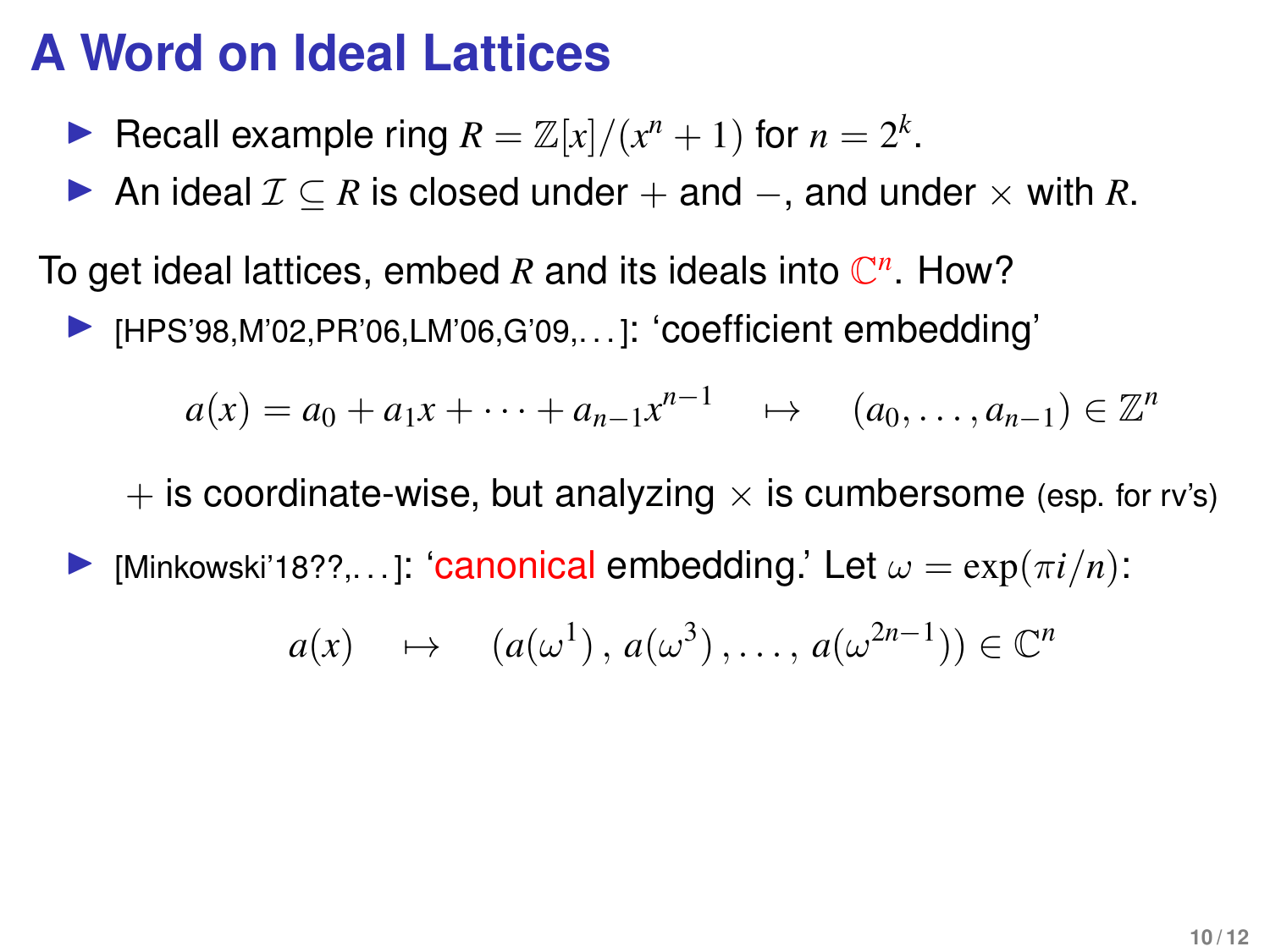- Recall example ring  $R = \mathbb{Z}[x]/(x^n + 1)$  for  $n = 2^k$ .
- An ideal  $\mathcal{I} \subseteq R$  is closed under  $+$  and  $-$ , and under  $\times$  with R.

To get ideal lattices, embed R and its ideals into  $\mathbb{C}^n$ . How?

I FILM [HPS'98, M'02, PR'06, LM'06, G'09,... ]: 'coefficient embedding'

$$
a(x) = a_0 + a_1x + \dots + a_{n-1}x^{n-1} \rightarrow (a_0, \dots, a_{n-1}) \in \mathbb{Z}^n
$$

 $+$  is coordinate-wise, but analyzing  $\times$  is cumbersome (esp. for rv's)

[Minkowski'18??,...]: 'canonical embedding.' Let  $\omega = \exp(\pi i/n)$ :

$$
a(x) \rightarrow (a(\omega^1), a(\omega^3), \ldots, a(\omega^{2n-1})) \in \mathbb{C}^n
$$

Both  $+$  and  $\times$  are coordinate-wise! Nice geometric behavior.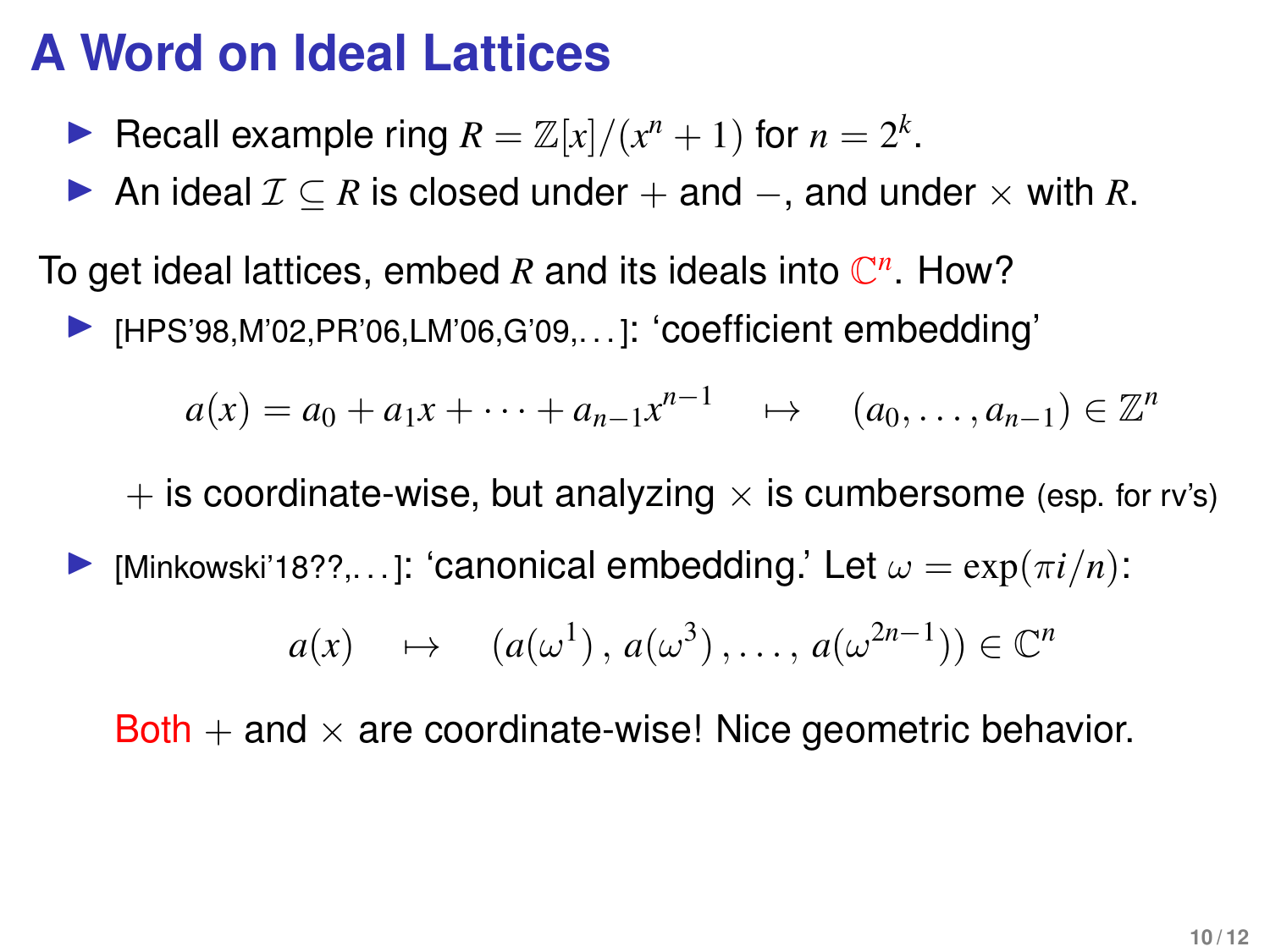- Recall example ring  $R = \mathbb{Z}[x]/(x^n + 1)$  for  $n = 2^k$ .
- An ideal  $\mathcal{I} \subseteq R$  is closed under  $+$  and  $-$ , and under  $\times$  with R.

To get ideal lattices, embed  $R$  and its ideals into  $\mathbb{Z}_q^n$ . How?

IFIPS'98,M'02,PR'06,LM'06,G'09,...]: 'coefficient embedding'

$$
a(x) = a_0 + a_1x + \dots + a_{n-1}x^{n-1} \rightarrow (a_0, \dots, a_{n-1}) \in \mathbb{Z}^n
$$

 $+$  is coordinate-wise, but analyzing  $\times$  is cumbersome (esp. for rv's)

Iminkowski'18??,...]: 'canonical embedding.' Let  $\omega = \exp(\pi i/n)$ :

$$
a(x) \rightarrow (a(\omega^1), a(\omega^3), \ldots, a(\omega^{2n-1})) \in \mathbb{C}^n
$$

Both  $+$  and  $\times$  are coordinate-wise! Nice geometric behavior.

► Modulo any prime  $q = 1 \mod 2n$ ,  $(x^n + 1)$  has *n* roots  $\omega^{2i-1} \in \mathbb{Z}_q$ . For Ring-LWE schemes, this gives an embedding into  $\mathbb{Z}_q^n$ .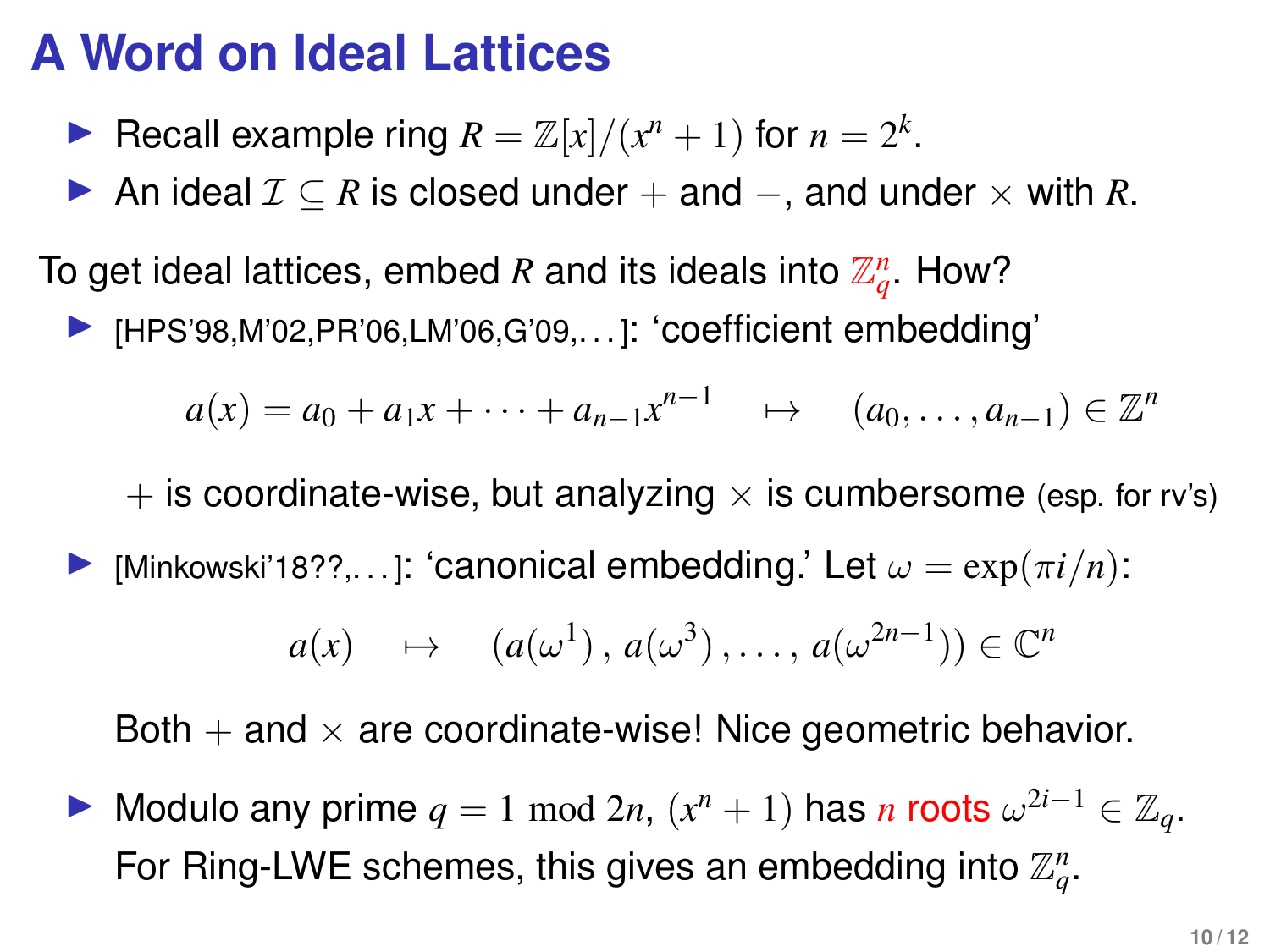### **Theorem 2**

Solving decision Ring-LWE in  $R_q = \mathbb{Z}_q[x]/(x^n + 1)$ 

(for any  $poly(n)$ -bounded prime  $q = 1 \text{ mod } 2n$ )

is as hard as solving search Ring-LWE.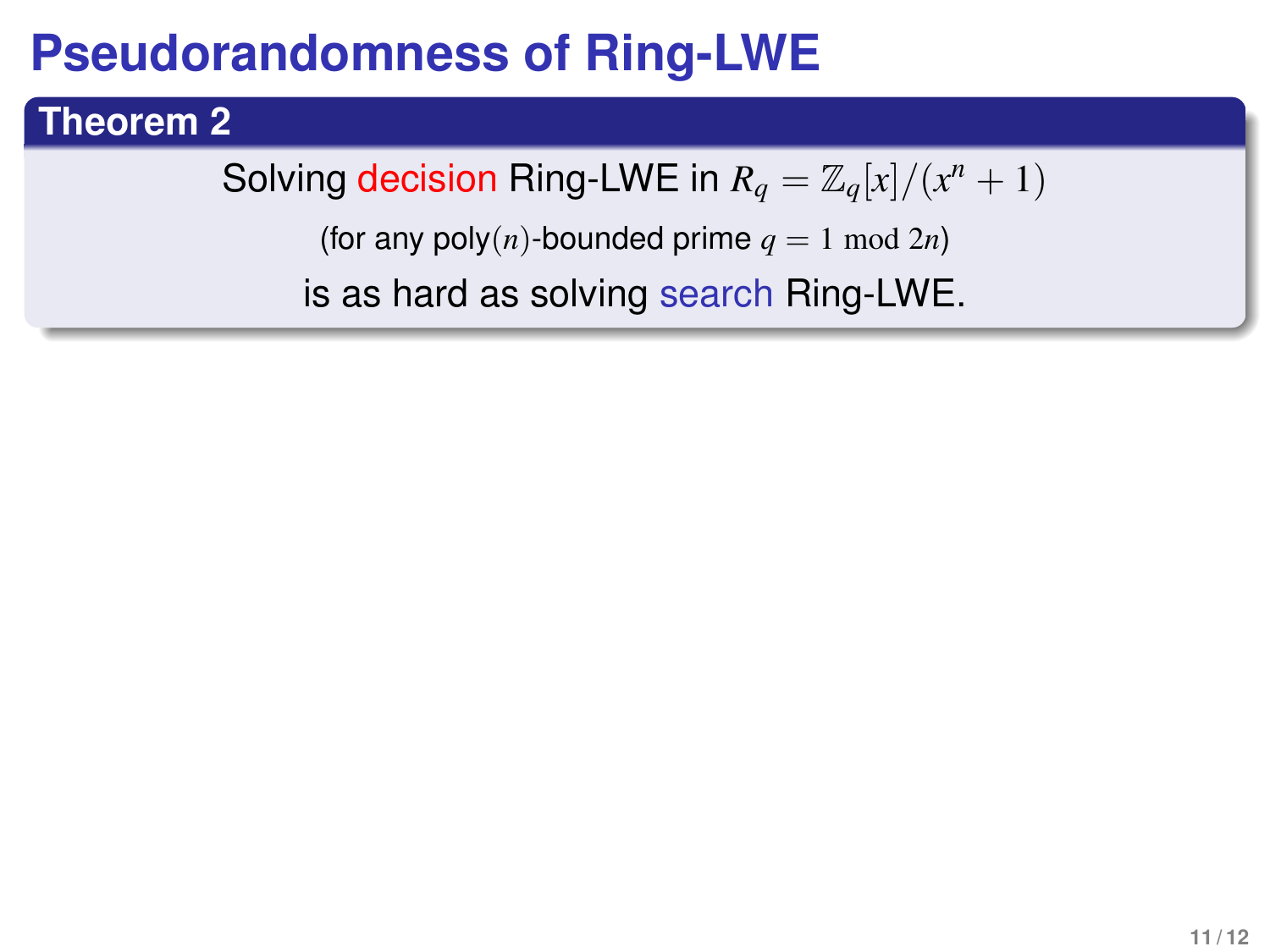### **Theorem 2**

Solving decision Ring-LWE in  $R_q = \mathbb{Z}_q[x]/(x^n + 1)$ 

(for any poly $(n)$ -bounded prime  $q = 1 \mod 2n$ )

is as hard as solving search Ring-LWE.

#### **Proof Outline**

Given:  $\mathcal O$  distinguishes samples  $(a, b \approx a \times s)$  from uniform  $(a, b)$ .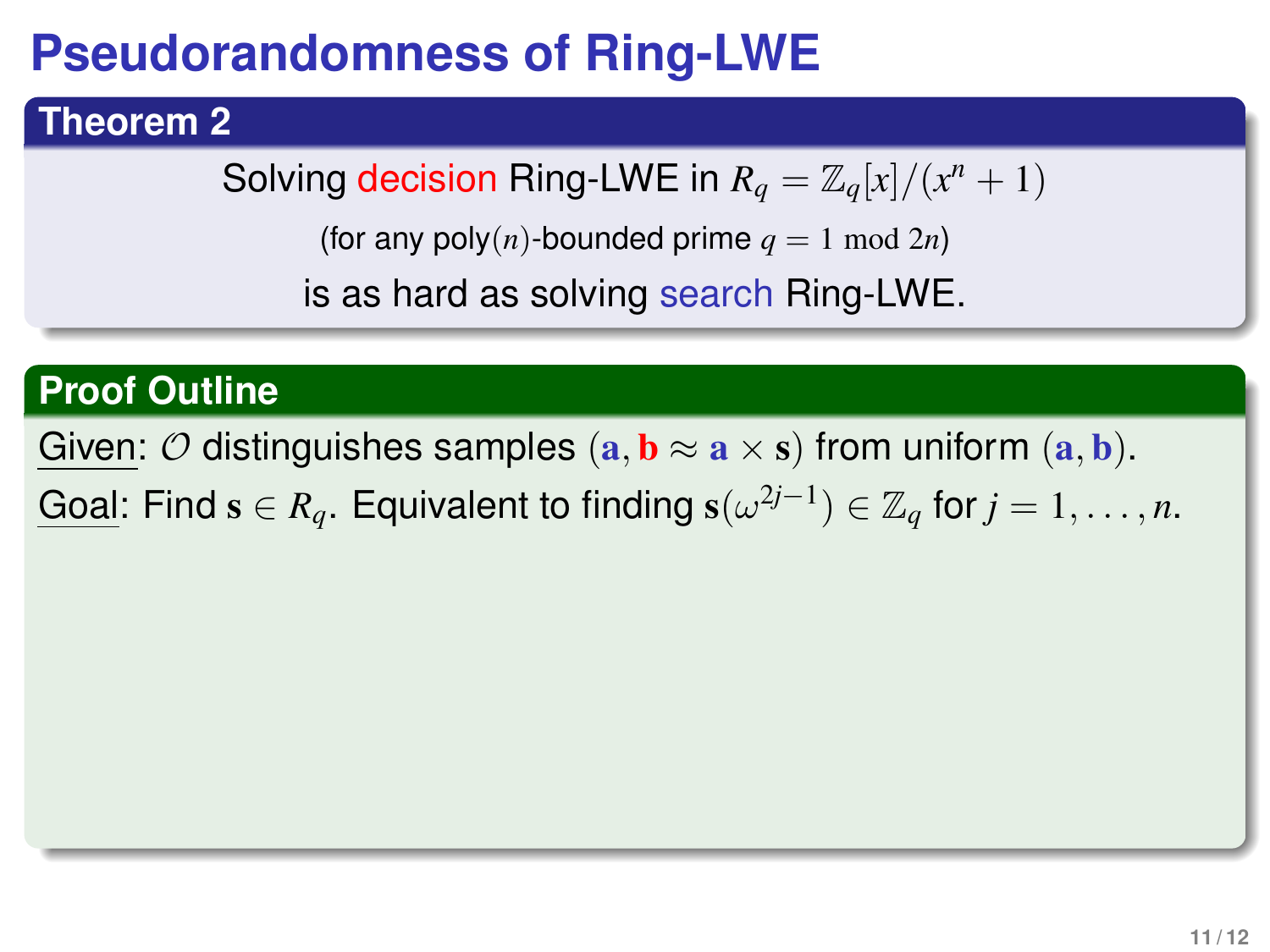### **Theorem 2**

Solving decision Ring-LWE in  $R_q = \mathbb{Z}_q[x]/(x^n + 1)$ 

(for any poly $(n)$ -bounded prime  $q = 1 \mod 2n$ )

is as hard as solving search Ring-LWE.

### **Proof Outline**

Given:  $\mathcal O$  distinguishes samples  $(a, b \approx a \times s)$  from uniform  $(a, b)$ .

Goal: Find  $s \in R_q$ . Equivalent to finding  $s(\omega^{2j-1}) \in \mathbb{Z}_q$  for  $j = 1, \ldots, n$ .

**1** Hybrid argument: randomize  $\mathbf{b}(\omega^1) \in \mathbb{Z}_q$ , then  $(\mathbf{b}(\omega^1), \mathbf{b}(\omega^3)), \ldots$ Then  $\mathcal O$  must distinguish relative to some  $\omega^{2i-1}$ .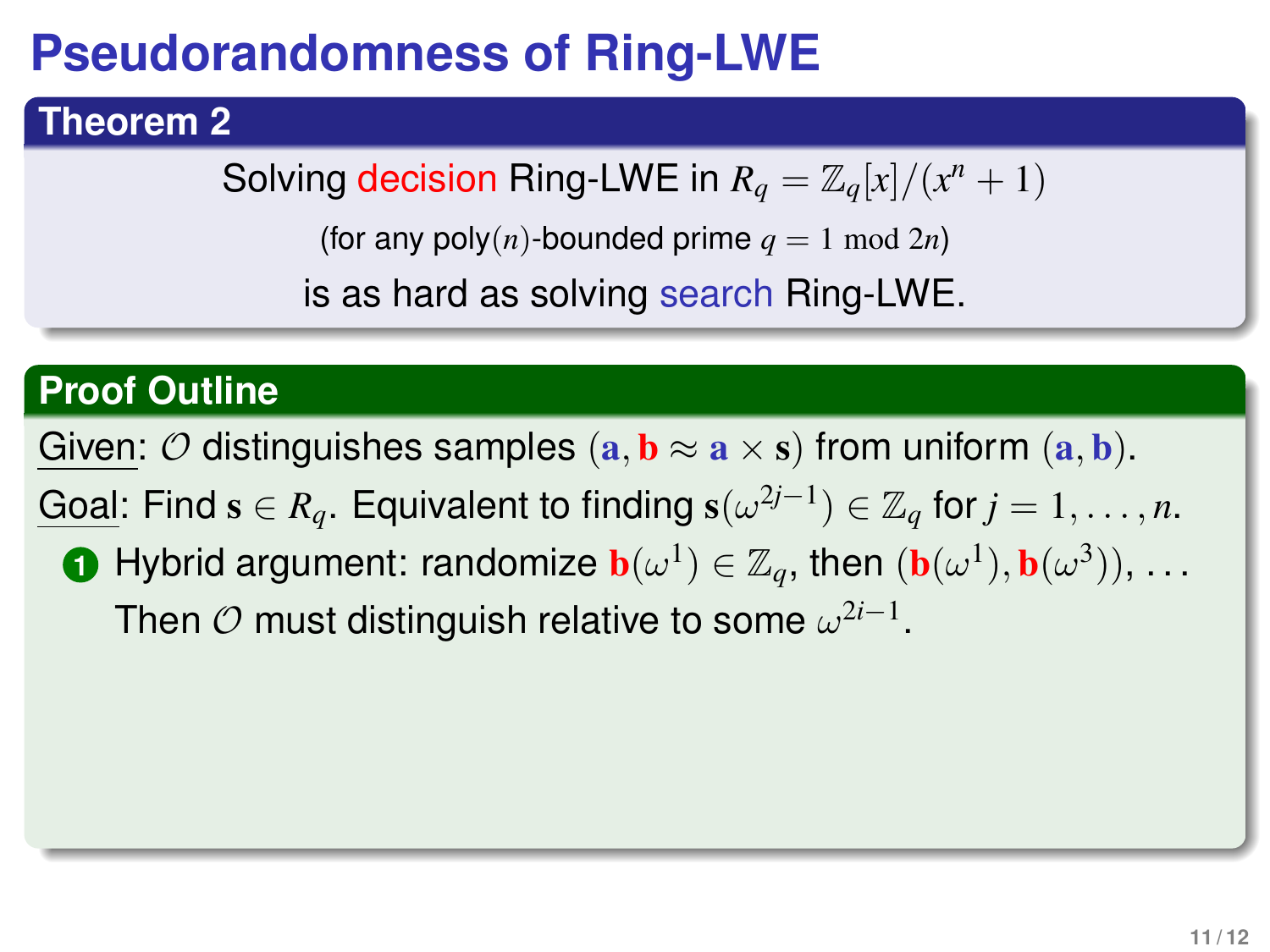### **Theorem 2**

Solving decision Ring-LWE in  $R_q = \mathbb{Z}_q[x]/(x^n + 1)$ 

(for any poly $(n)$ -bounded prime  $q = 1 \mod 2n$ )

is as hard as solving search Ring-LWE.

### **Proof Outline**

Given:  $\mathcal O$  distinguishes samples  $(\mathbf a, \mathbf b \approx \mathbf a \times \mathbf s)$  from uniform  $(\mathbf a, \mathbf b)$ .

- **1** Hybrid argument: randomize  $\mathbf{b}(\omega^1) \in \mathbb{Z}_q$ , then  $(\mathbf{b}(\omega^1), \mathbf{b}(\omega^3)), \ldots$ Then  $\mathcal O$  must distinguish relative to some  $\omega^{2i-1}$ .
- **2** Using  $\mathcal{O}$ , guess-and-check to find  $\mathbf{s}(\omega^{2i-1}) \in \mathbb{Z}_q$  (a la [BFKL'93,R'05]).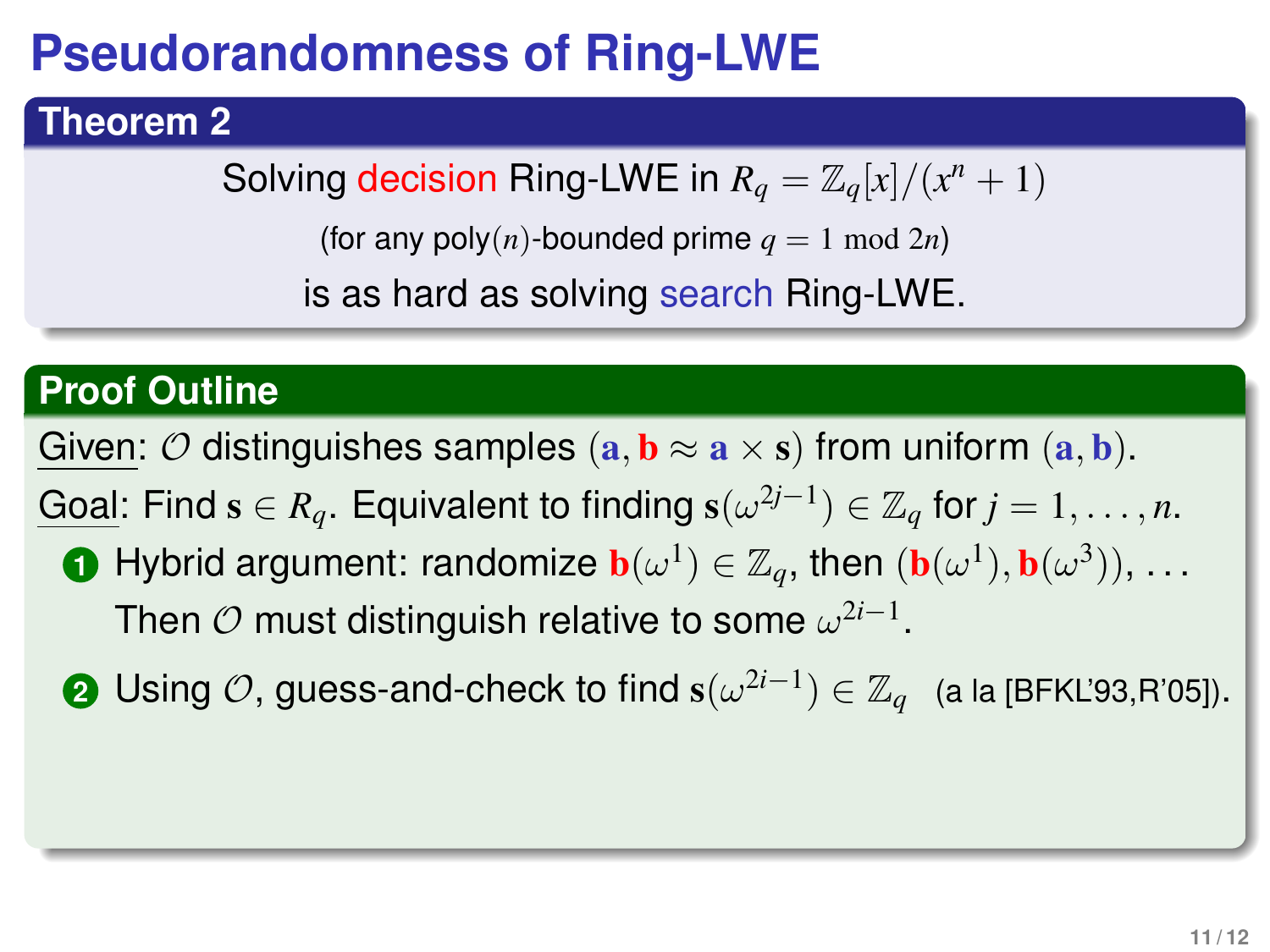### **Theorem 2**

Solving decision Ring-LWE in  $R_q = \mathbb{Z}_q[x]/(x^n + 1)$ 

(for any  $poly(n)$ -bounded prime  $q = 1 \text{ mod } 2n$ )

is as hard as solving search Ring-LWE.

### **Proof Outline**

Given:  $\mathcal O$  distinguishes samples  $(a, b \approx a \times s)$  from uniform  $(a, b)$ .

- **1** Hybrid argument: randomize  $\mathbf{b}(\omega^1) \in \mathbb{Z}_q$ , then  $(\mathbf{b}(\omega^1), \mathbf{b}(\omega^3)), \ldots$ Then  $\mathcal O$  must distinguish relative to some  $\omega^{2i-1}$ .
- **2** Using  $\mathcal{O}$ , guess-and-check to find  $\mathbf{s}(\omega^{2i-1}) \in \mathbb{Z}_q$  (a la [BFKL'93,R'05]).
- **3** How to find other s(ω 2*j*−1 )? Couldn't O be useless on other roots?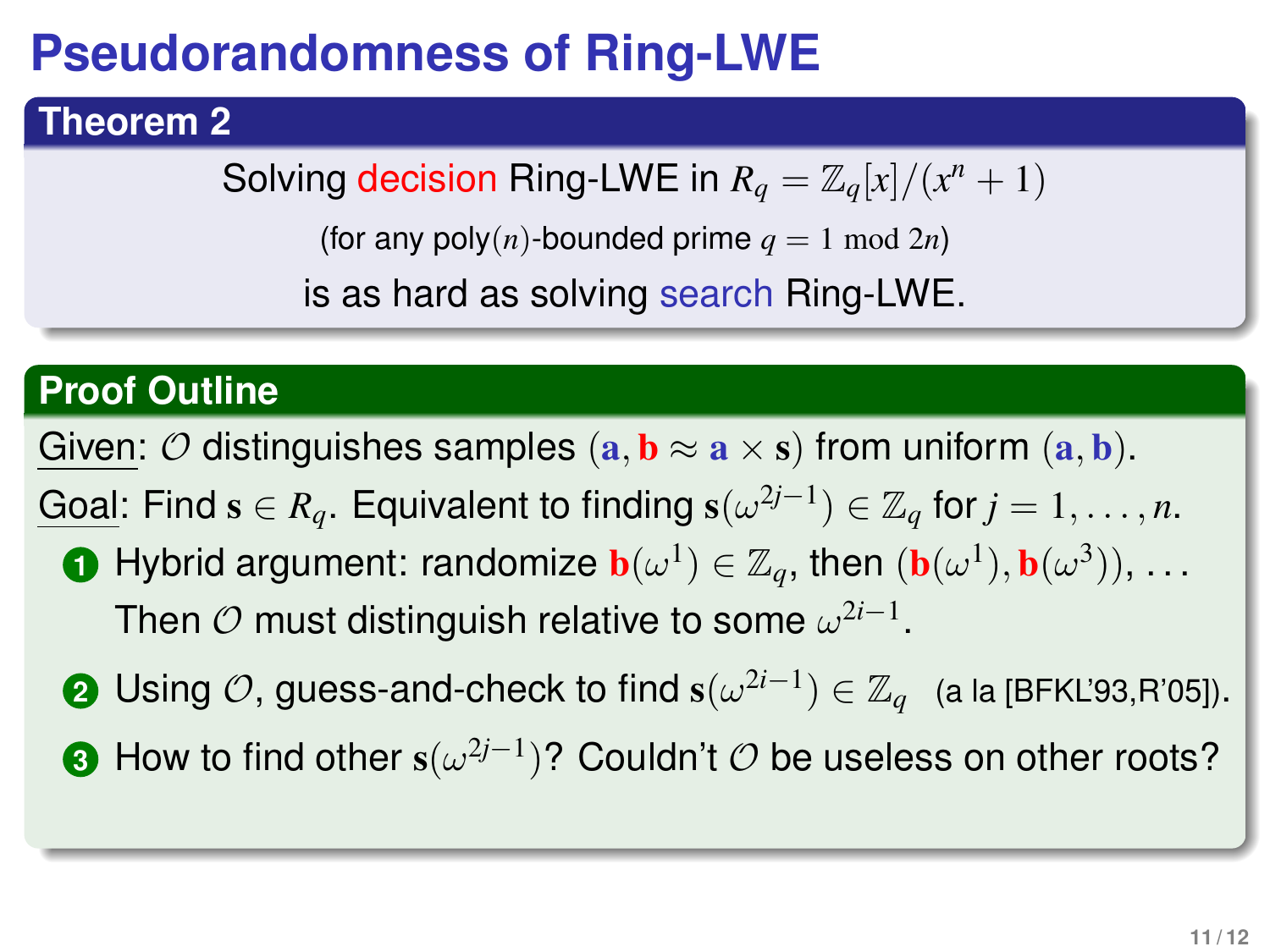### **Theorem 2**

Solving decision Ring-LWE in  $R_q = \mathbb{Z}_q[x]/(x^n + 1)$ 

(for any  $poly(n)$ -bounded prime  $q = 1 \text{ mod } 2n$ )

is as hard as solving search Ring-LWE.

### **Proof Outline**

Given:  $\mathcal O$  distinguishes samples  $(\mathbf a, \mathbf b \approx \mathbf a \times \mathbf s)$  from uniform  $(\mathbf a, \mathbf b)$ .

- **1** Hybrid argument: randomize  $\mathbf{b}(\omega^1) \in \mathbb{Z}_q$ , then  $(\mathbf{b}(\omega^1), \mathbf{b}(\omega^3)), \ldots$ Then  $\mathcal O$  must distinguish relative to some  $\omega^{2i-1}$ .
- **2** Using  $\mathcal{O}$ , guess-and-check to find  $\mathbf{s}(\omega^{2i-1}) \in \mathbb{Z}_q$  (a la [BFKL'93,R'05]).
- **3** How to find other s(ω 2*j*−1 )? Couldn't O be useless on other roots? Map  $\omega \mapsto \omega^k$  permutes roots of  $x^n + 1$ . Can send each to  $\omega^{2i-1}$ .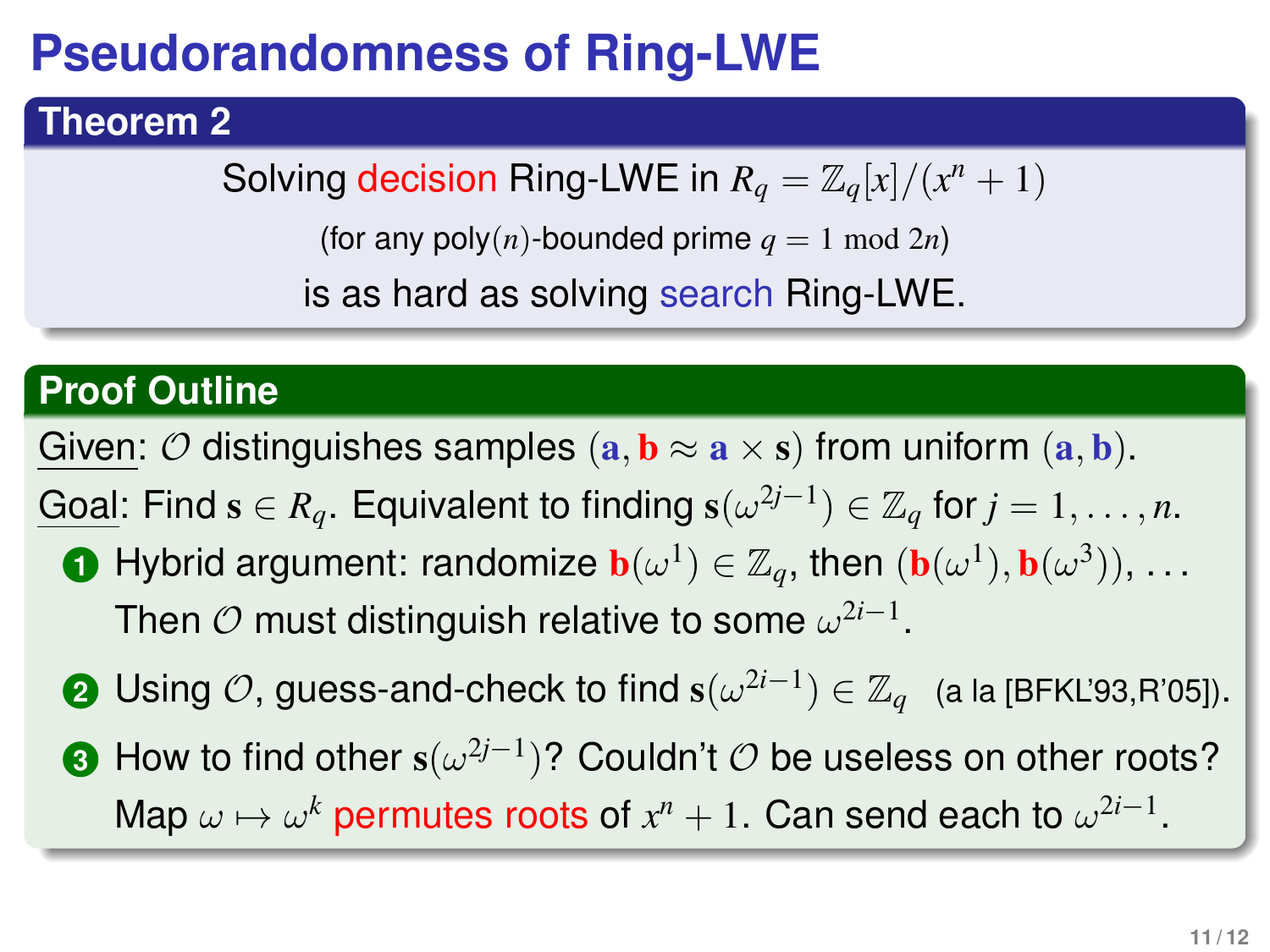### **Theorem 2**

Solving decision Ring-LWE in  $R_q = \mathbb{Z}_q[x]/(x^n + 1)$ 

(for any poly $(n)$ -bounded prime  $q = 1 \mod 2n$ )

is as hard as solving search Ring-LWE.

### **Proof Outline**

Given:  $\mathcal O$  distinguishes samples  $(\mathbf a, \mathbf b \approx \mathbf a \times \mathbf s)$  from uniform  $(\mathbf a, \mathbf b)$ .

Goal: Find  $s \in R_q$ . Equivalent to finding  $s(\omega^{2j-1}) \in \mathbb{Z}_q$  for  $j = 1, \ldots, n$ .

- **1** Hybrid argument: randomize  $\mathbf{b}(\omega^1) \in \mathbb{Z}_q$ , then  $(\mathbf{b}(\omega^1), \mathbf{b}(\omega^3)), \ldots$ Then  $\mathcal O$  must distinguish relative to some  $\omega^{2i-1}$ .
- **2** Using  $\mathcal{O}$ , guess-and-check to find  $\mathbf{s}(\omega^{2i-1}) \in \mathbb{Z}_q$  (a la [BFKL'93,R'05]).
- **3** How to find other s(ω 2*j*−1 )? Couldn't O be useless on other roots? Map  $\omega \mapsto \omega^k$  permutes roots of  $x^n + 1$ . Can send each to  $\omega^{2i-1}$ .

(Math jargon: use the automorphism (Galois) group of the cyclotomic number field.)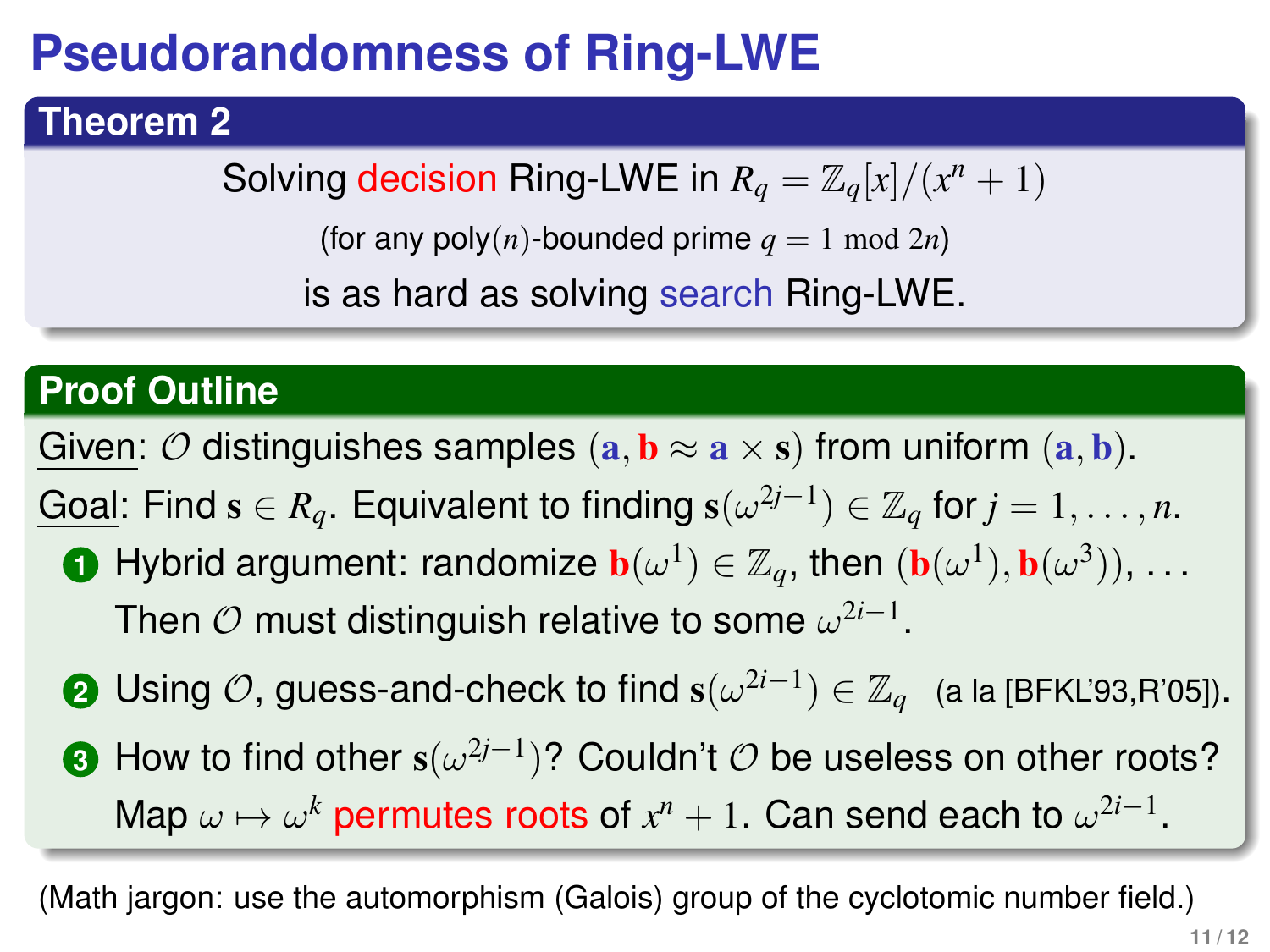$\blacktriangleright$  In any cyclotomic ring, Ring-LWE is pseudorandom if ideal lattice problems are (quantumly) hard in the worst case.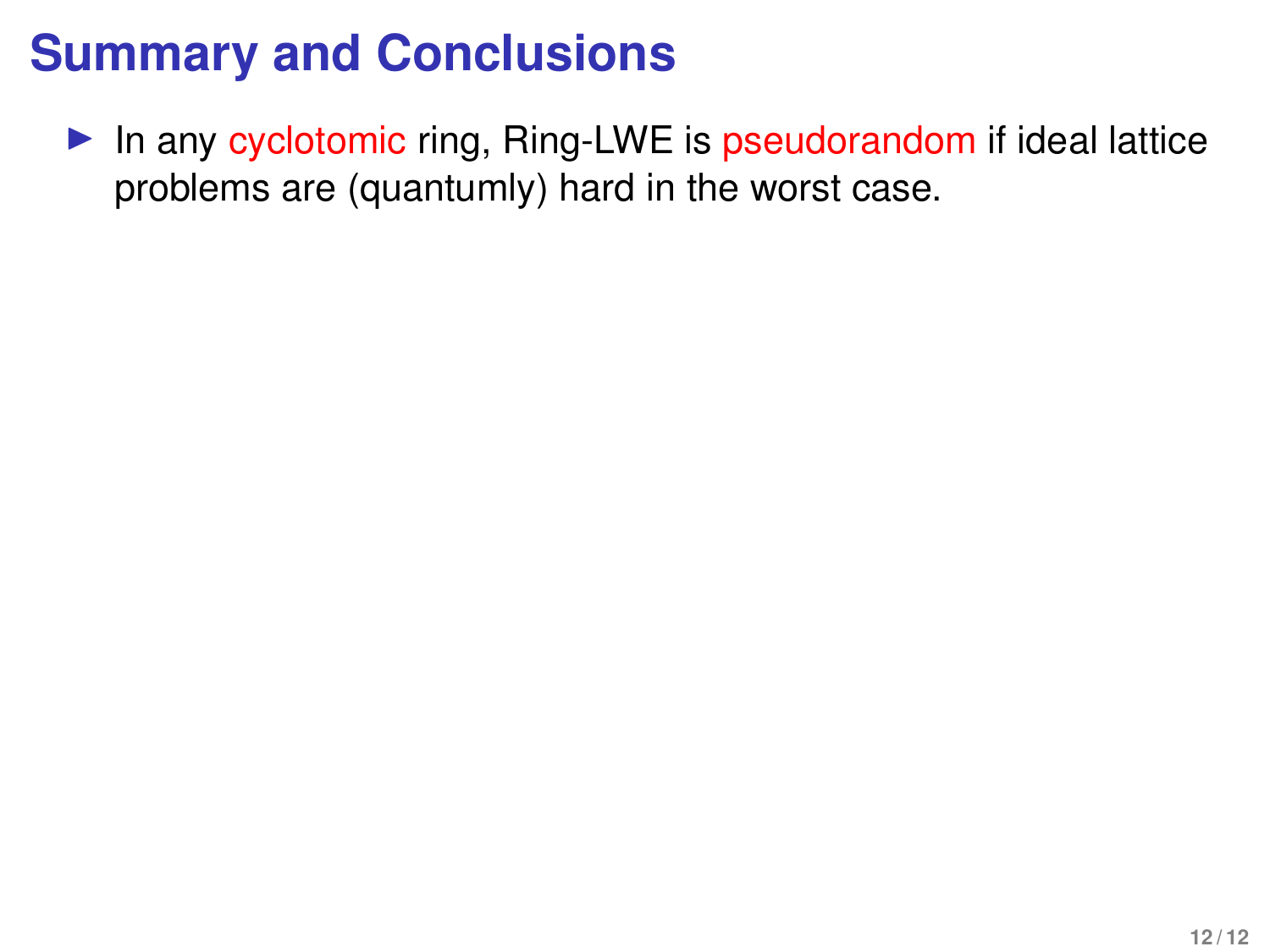- $\triangleright$  In any cyclotomic ring, Ring-LWE is pseudorandom if ideal lattice problems are (quantumly) hard in the worst case.
- **F** Ring-LWE allows for much more compact and efficient encryption schemes than standard LWE.

E.g., PKE in  $\tilde{O}(1)$  work per message bit.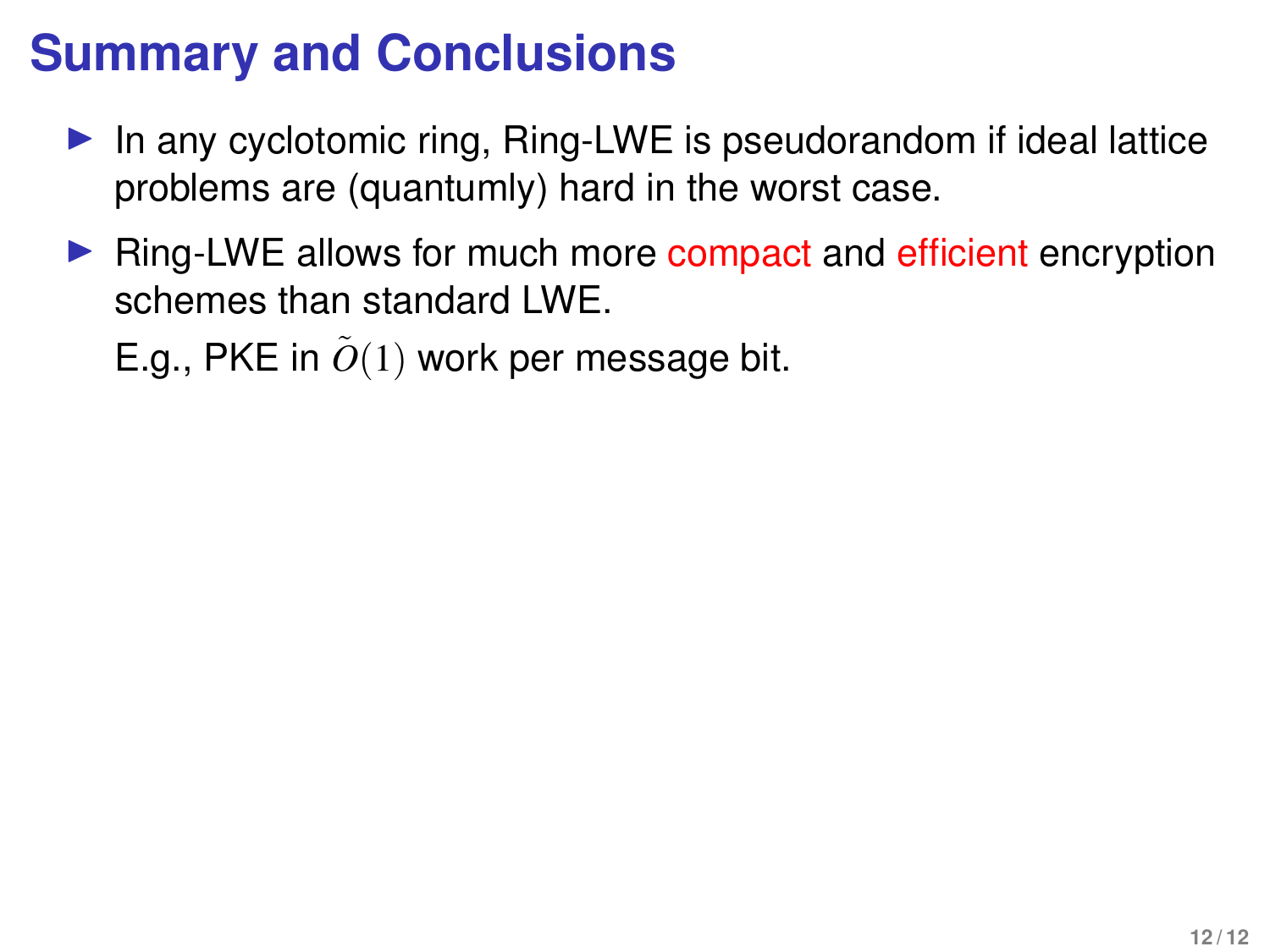- In any cyclotomic ring, Ring-LWE is pseudorandom if ideal lattice problems are (quantumly) hard in the worst case.
- $\triangleright$  Ring-LWE allows for much more compact and efficient encryption schemes than standard LWF.

E.g., PKE in  $\tilde{O}(1)$  work per message bit.

 $\triangleright$  Main open direction: develop new kinds of constructions unlike those based on standard LWE (e.g., fully homomorphic PKE?)